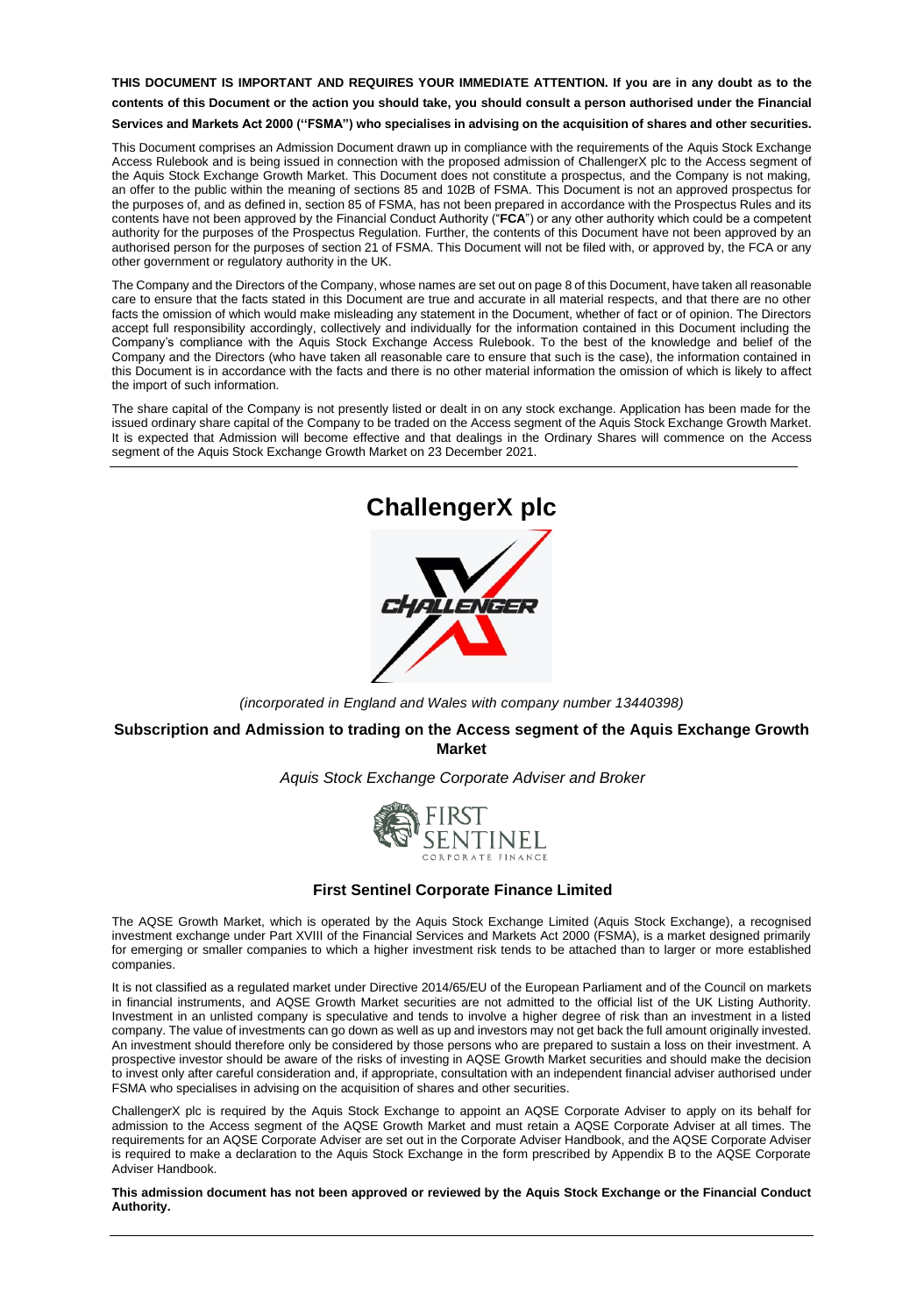First Sentinel Corporate Finance Limited ("**FSCF**"), which is authorised and regulated by the Financial Conduct Authority, is the Company's Aquis Exchange Corporate Adviser for the purposes of Admission. FSCF has not made its own enquiries except as to matters which have come to its attention and on which it considered it necessary to satisfy itself and accepts no liability whatsoever for the accuracy of any information or opinions contained in this Document, or for the omission of any material information, for which the Directors are solely responsible. FSCF is acting for the Company and no one else in relation to the arrangements proposed in this Document and will not be responsible to anyone other than the Company for providing the protections afforded to its clients or for providing advice to any other person on the content of this Document.

FSCF is also acting as the Company's Aquis Stock Exchange broker in connection with the proposed Admission. FSCF's responsibilities as the Company's broker are owed solely to the Company and not to any Director, or to any other person in respect of his decision to acquire Ordinary Shares in reliance on any part of this Document without limiting the statutory rights of any person to whom this Document is issued. No representation or warranty, express or implied, is made by FSCF as to, and no liability whatsoever is accepted by FSCF for, the accuracy of any information or opinions contained in this Document or for the omission of any material information from this Document for which the Company and the Directors are solely responsible. FSCF will not be offering advice to recipients of this Document in respect of any acquisition of Ordinary Shares.

Copies of this Document will be available on the Company's website, www.challengerx.io, from Admission.

The whole text of this Document should be read. An investment in the Company involves a high degree of risk and may not be suitable for all recipients of this Document. Prospective investors should consider carefully whether an investment in the Company is suitable for them in the light of their personal circumstances and the financial resources available to them.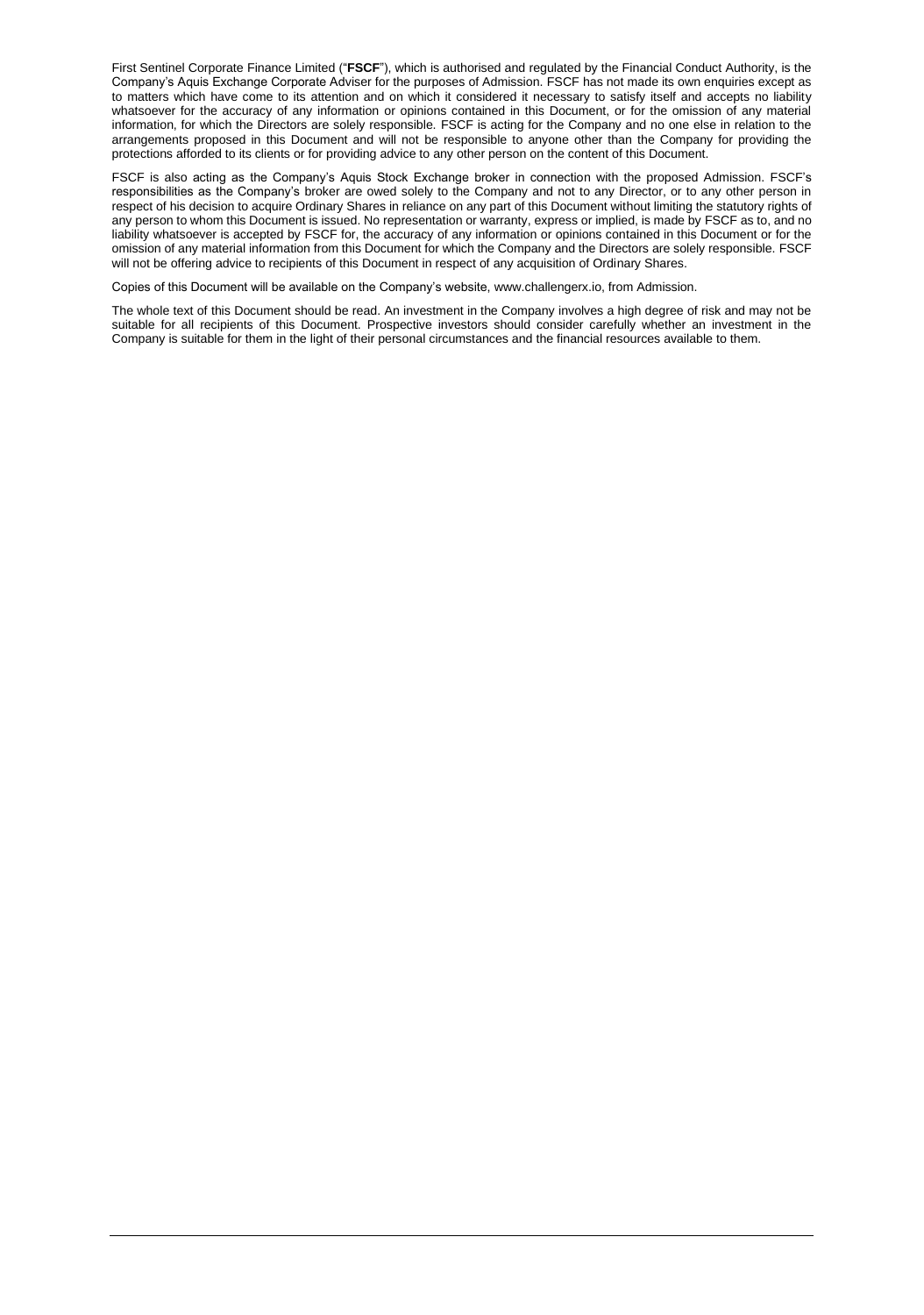#### **IMPORTANT INFORMATION**

Prospective investors must rely upon their own representatives, including their own legal advisers and accountants, as to legal, tax, investment or any other related matters concerning the Company and an investment therein. Statements made in this Document are based on the law and practice currently in force in the UK and are subject to change. This document should be read in its entirety. All holders of Ordinary Shares are entitled to the benefit of, and are bound by and are deemed to have notice of, the provisions of the Articles.

The delivery of this Document or any subscriptions or purchases made hereunder and at any time subsequent to the date of this Document shall not, under any circumstances, create an impression that there has been no change in the affairs of the Company since the date of this Document or that the information in this Document is correct.

PROSPECTIVE INVESTORS SHOULD READ THE WHOLE TEXT OF THIS DOCUMENT AND SHOULD BE AWARE THAT AN INVESTMENT IN THE COMPANY IS HIGHLY SPECULATIVE AND INVOLVES A HIGH DEGREE OF RISK. PROSPECTIVE INVESTORS ARE ADVISED TO READ, IN PARTICULAR, THE INFORMATION ON THE COMPANY SET OUT IN PART I AND THE RISK FACTORS SET OUT IN PART II OF THIS DOCUMENT.

#### **Notice to prospective investors in the United Kingdom**

This Document is being distributed in the United Kingdom where it is directed only at (i) persons having professional experience in matters relating to investments, i.e., investment professionals within the meaning of Article 19(5) of the Financial Services and Markets Act 2000 (Financial Promotion) Order 2005 (the "**FPO**"); (ii) high net-worth companies, unincorporated associations and other bodies within the meaning of Article 49 of the FPO; and (iii) persons to whom it is otherwise lawful to distribute it without any obligation to issue a prospectus approved by competent regulators. The investment or investment activity to which this Document relates is available only to such persons. It is not intended that this Document be distributed or passed on, directly or indirectly, to any other class of person and in any event, and under no circumstances should persons of any other description rely on or act upon the contents of this Document.

#### **OVERSEAS SHAREHOLDERS**

This Document does not constitute an offer to sell, or a solicitation to buy Ordinary Shares in any jurisdiction in which such offer or solicitation is unlawful. In particular, this Document is not for distribution in or into the United States, Canada, Australia, the Republic of South Africa or Japan. The Ordinary Shares have not been nor will be registered under the United States Securities Act of 1933, as amended, nor under the securities legislation of any state of the United States or any province or territory of Canada, Australia, the Republic of South Africa or Japan or in any country, territory or possession where to do so may contravene local securities laws or regulations. Accordingly, the Ordinary Shares may not, subject to certain exceptions, be offered or sold directly or indirectly in or into the United States, Canada, Australia, the Republic of South Africa or Japan or to any national, citizen or resident of the United States, Canada, Australia, the Republic of South Africa or Japan.

The distribution of this Document in certain jurisdictions may be restricted by law. This Document should not be distributed, published, reproduced or otherwise made available in whole or in part, or disclosed by recipients to any other person, in, and in particular, should not be distributed to persons with addresses in, the United States of America, Canada, Australia, the Republic of South Africa or Japan. No action has been taken by the Company or FSCF that would permit a public offer of Ordinary Shares or possession or distribution of this Document where action for that purpose is required. Persons into whose possession this Document comes should inform themselves about and observe any such restrictions. Any failure to comply with these restrictions may constitute a violation of the securities laws of any such jurisdiction.

Holding Ordinary Shares may have implications for overseas Shareholders under the laws of the relevant overseas jurisdictions. Overseas Shareholders should inform themselves about and observe any applicable legal requirements. It is the responsibility of each overseas Shareholder to satisfy himself as to the full observance of the laws of the relevant jurisdiction in connection therewith, including the obtaining of any governmental, exchange control or other consents which may be required, or the compliance with other necessary formalities which are required to be observed and the payment of any issue, transfer or other taxes due in such jurisdiction.

**UNDER NO CIRCUMSTANCES SHOULD THIS DOCUMENT BE COMMUNICATED, TRANSMITTED OR OTHERWISE SHARED WITH PERSONS DOMICILED, RESIDENT OR BASED IN THE UNITED STATES OF AMERICA ITS TERRITORIES OR POSSESSIONS OR WHO MAY OTHERWISE BE CONSIDERED AS UNITED STATES PERSONS, INCLUDING REPRESENTATIVES OF UNITED STATES COMPANIES OR NON-UNITED STATES SUBSIDIARIES OF UNITED STATES COMPANIES UNLESS THEY HAVE RECEIVED INDEPENDENT LEGAL ADVICE FROM THEIR OWN ADVISERS THAT THEY ARE ENTITLED TO RECEIVE THIS DOCUMENT.**

#### **FORWARD-LOOKING STATEMENTS**

This Document includes "forward-looking statements" which include all statements other than statements of historical facts including, without limitation, those regarding the Company's financial position, business strategy, plans and objectives of management for future operations and any statements preceded by, followed by or that include forward-looking terminology such as the words "targets", "plan", "project", "believes", "estimates", "aims", "intends", "can", "may", "expects", "forecasts", "anticipates", "would", "should", "could" or similar expressions or the negative thereof. Such forward-looking statements involve known and unknown risks, uncertainties and other important factors beyond the Company's control that could cause the actual results, performance or achievements of the Company to be materially different from future results, performance or achievements expressed or implied by such forward-looking statements. Such forward-looking statements are based on numerous assumptions regarding the Company's present and future business strategies and the environment in which the Company will operate in the future. Among the important factors that could cause the Company's actual results, performance or achievements to differ materially from those in forward looking statements include factors in the section entitled "Risk Factors" and elsewhere in this Document. These forward-looking statements speak only as at the date of this Document. The Company expressly disclaims any obligation or undertaking to disseminate any updates or revisions in relation to any forward-looking statements contained herein to reflect any change in the Company's expectations with regard thereto or any change in events, conditions or circumstances on which any such statements are based. As a result of these factors, the events described in the forward-looking statements in this Document may not occur. Prospective investors should be aware that these statements are estimates,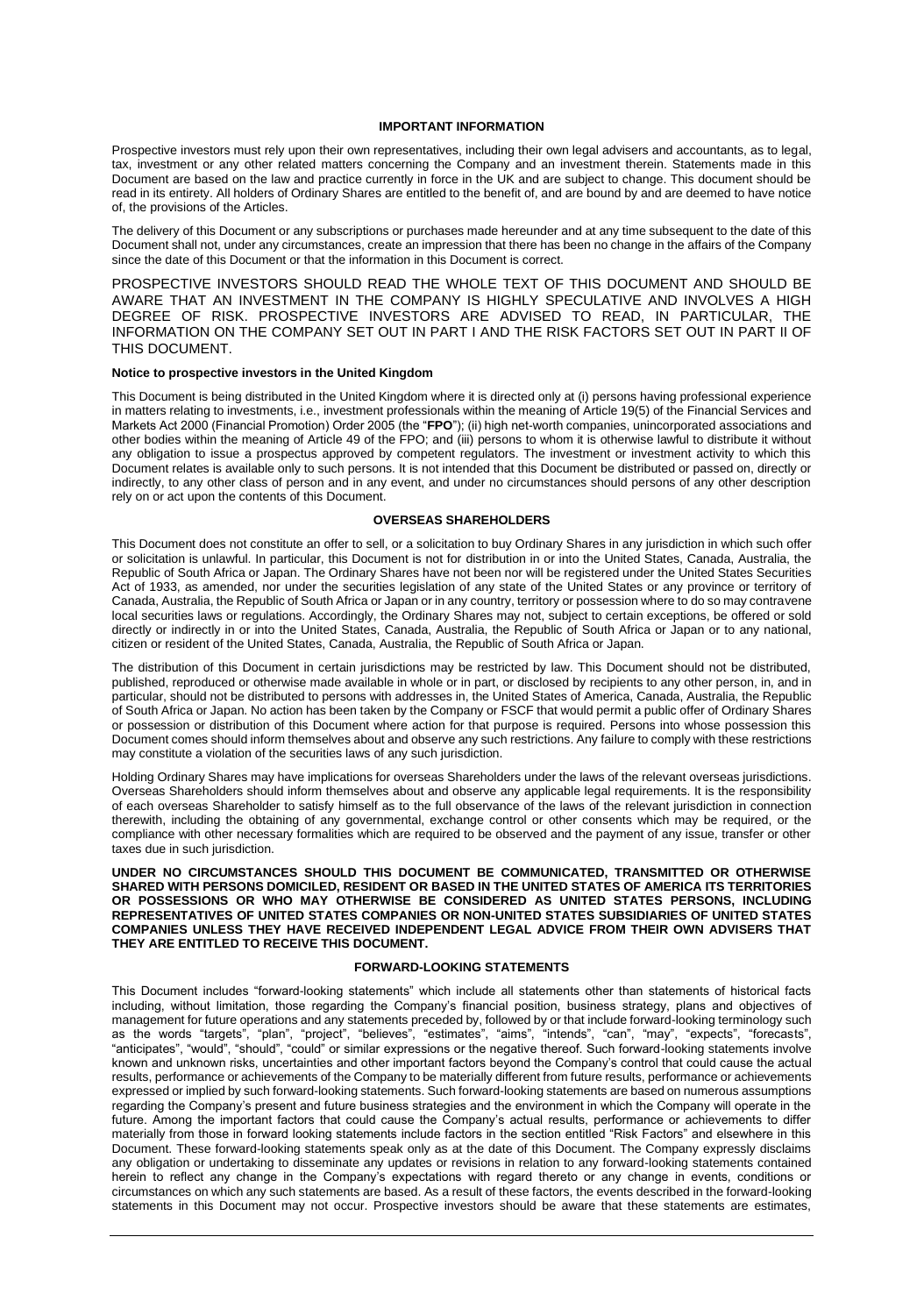reflecting only the judgement of the Company's management and prospective investors should not therefore rely on any forwardlooking statements.

By accepting this Document, you agree to be bound by the above conditions and limitations.

#### **THIRD PARTY INFORMATION**

To the extent that information has been sourced from a third party, this information has been accurately reproduced and, so far as the Directors and the Company are aware and able to ascertain from information published by that third party, no facts have been omitted which may render the reproduced information inaccurate or misleading.

#### **INFORMATION ON THE COMPANY'S WEBSITE**

The information on the Company's website does not form part of the admission document unless that information is incorporated by reference into the admission document.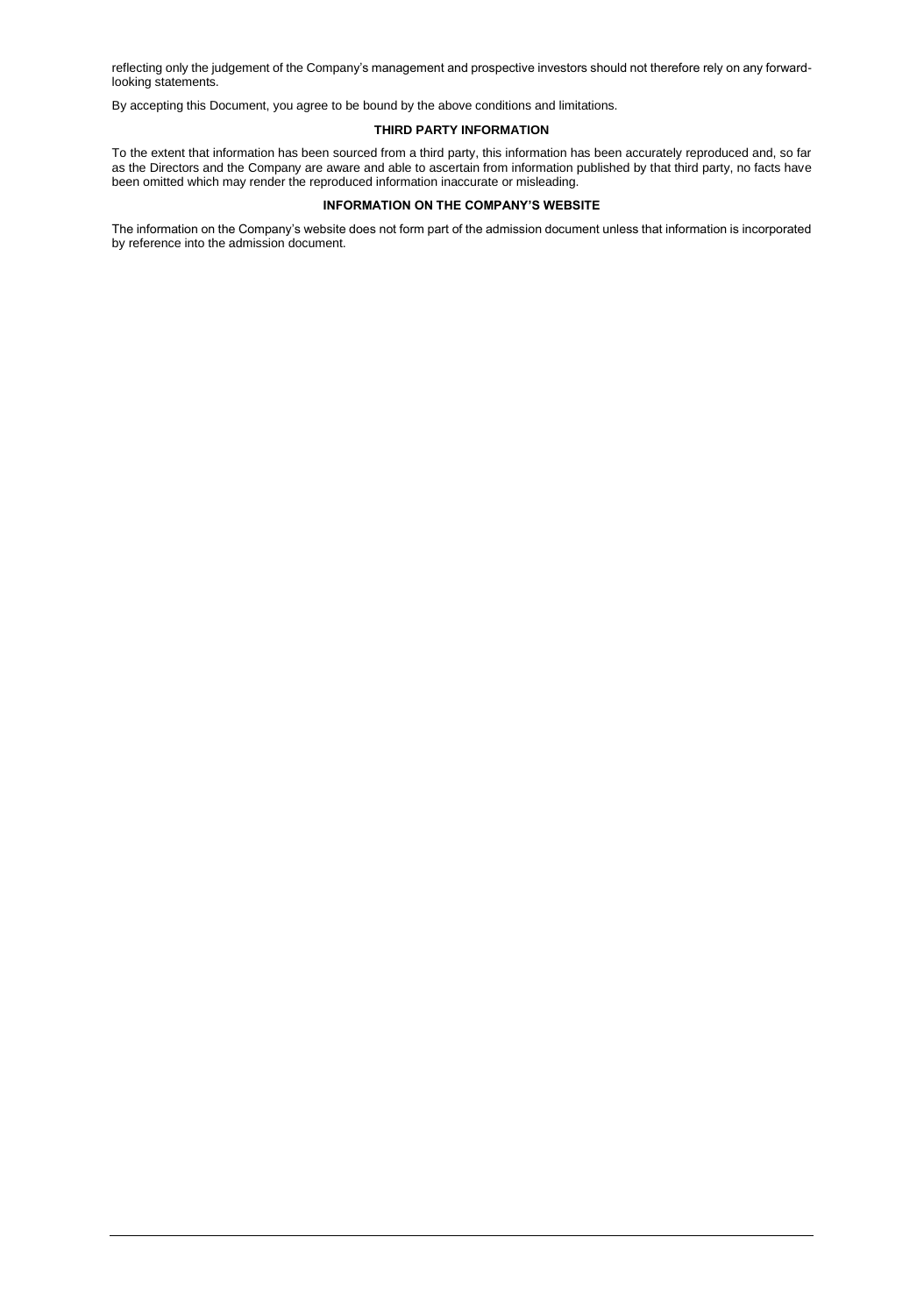# **CONTENTS**

# Page

| Part 18                                                   |     |
|-----------------------------------------------------------|-----|
|                                                           |     |
|                                                           |     |
|                                                           |     |
|                                                           | 24  |
| HISTORICAL AUDITED FINANCIAL INFORMATION OF THE COMPANY24 |     |
|                                                           |     |
|                                                           |     |
|                                                           |     |
|                                                           |     |
| <b>Part VI</b>                                            |     |
|                                                           | .38 |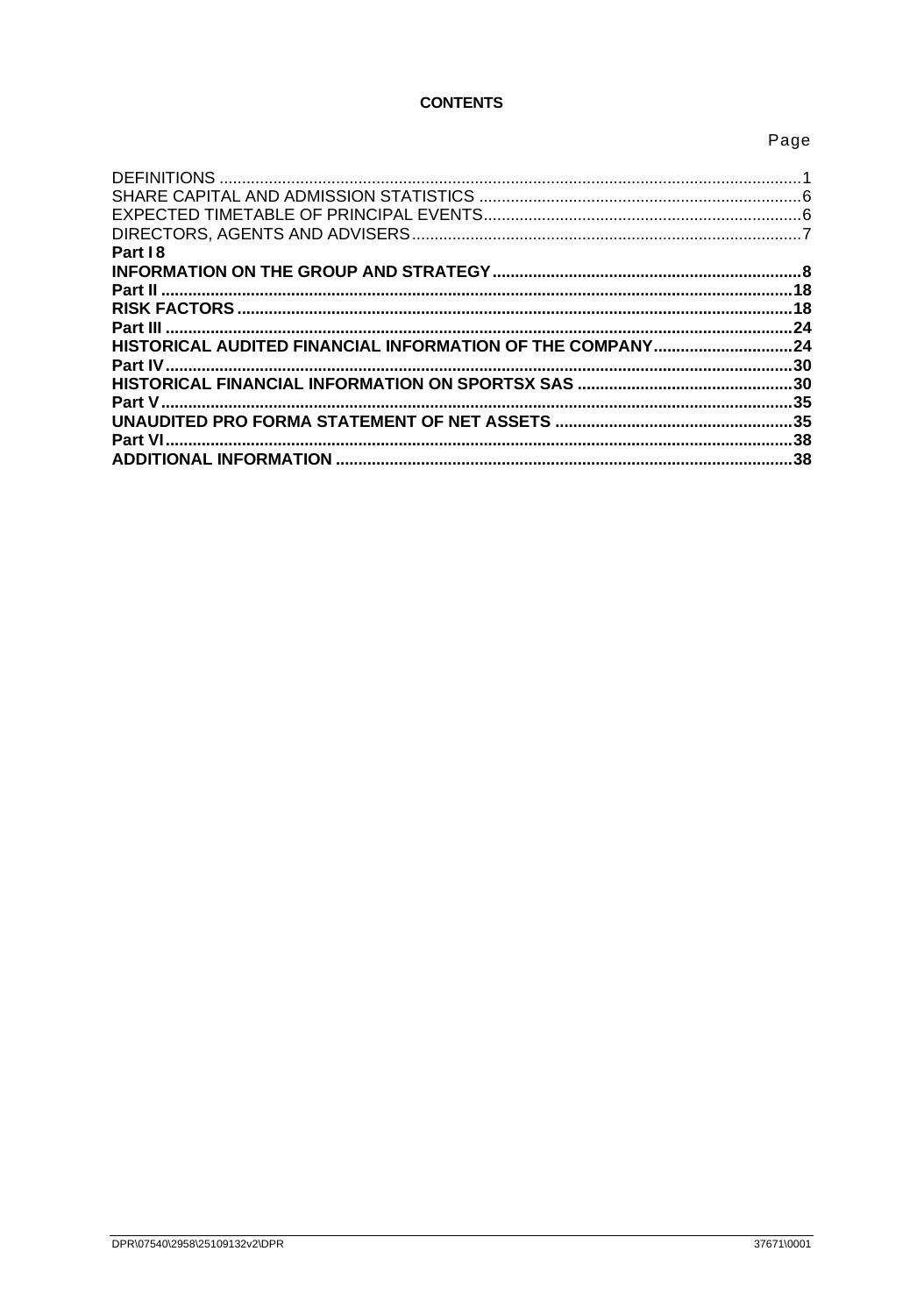# **DEFINITIONS**

<span id="page-5-0"></span>The following definitions apply throughout this Document unless the context requires otherwise:

| "Admission"                                 | means admission of the Enlarged Share Capital of the Company to<br>trading on the Access segment of the Aquis Stock Exchange Growth<br>Market becoming effective in accordance with the Aquis Stock<br>Exchange Access Rulebook;                                                              |
|---------------------------------------------|-----------------------------------------------------------------------------------------------------------------------------------------------------------------------------------------------------------------------------------------------------------------------------------------------|
| "Advisors"                                  | means the advisors of the Company, whose names appear on page 8;                                                                                                                                                                                                                              |
| "Aquis Exchange"                            | means Aquis Exchange PLC, a recognised investment exchange under<br>section 290 of FSMA;                                                                                                                                                                                                      |
| "Aquis Stock Exchange Growth<br>Market"     | means the market for unlisted securities operated by Aquis Exchange;                                                                                                                                                                                                                          |
| "Aquis Stock Exchange Access<br>Rulebook"   | means the Aquis Stock Exchange Growth Market Rules for Issuers,<br>which set out the admission requirements and continuing obligations of<br>companies seeking admission to, and whose shares are admitted to<br>trading on, the Access segment of the Aquis Stock Exchange Growth<br>Market; |
| "Business Day"                              | means a day (other than a Saturday or a Sunday) on which banks are<br>open for business in London;                                                                                                                                                                                            |
| "certificated" or "in certificated<br>form" | means in relation to a share, warrant or other security, a share, warrant<br>or other security, title to which is recorded in the relevant register of the<br>share, warrant or other security concerned as being held in certificated<br>form (that is, not in CREST);                       |
| "Chairman"                                  | means Dominique Einhorn, or the Chairman of the Board from time to<br>time, as the context requires;                                                                                                                                                                                          |
| "City Code"                                 | means the City Code on Takeovers and Mergers;                                                                                                                                                                                                                                                 |
| "Company" or "Issuer" or<br>"ChallengerX"   | means ChallengerX plc, a company incorporated in England and Wales<br>under the Companies Act on 7 June 2021, with number 13440398;                                                                                                                                                           |
| "Companies Act"                             | means the Companies Act 2006 (as amended from time-to-time);                                                                                                                                                                                                                                  |
| "Connected Persons"                         | means a Director or any member of a Director's immediate family;                                                                                                                                                                                                                              |
| "CREST" or "CREST System"                   | means the paperless settlement system operated by Euroclear enabling<br>securities to be evidenced otherwise than by certificates and transferred<br>otherwise than by written instruments;                                                                                                   |
| "CREST Manual"                              | means the compendium of documents entitled "CREST Manual" issued<br>by Euroclear from time to time and comprising the CREST Reference<br>Manual, the CREST Central Counterparty Service Manual, the CREST                                                                                     |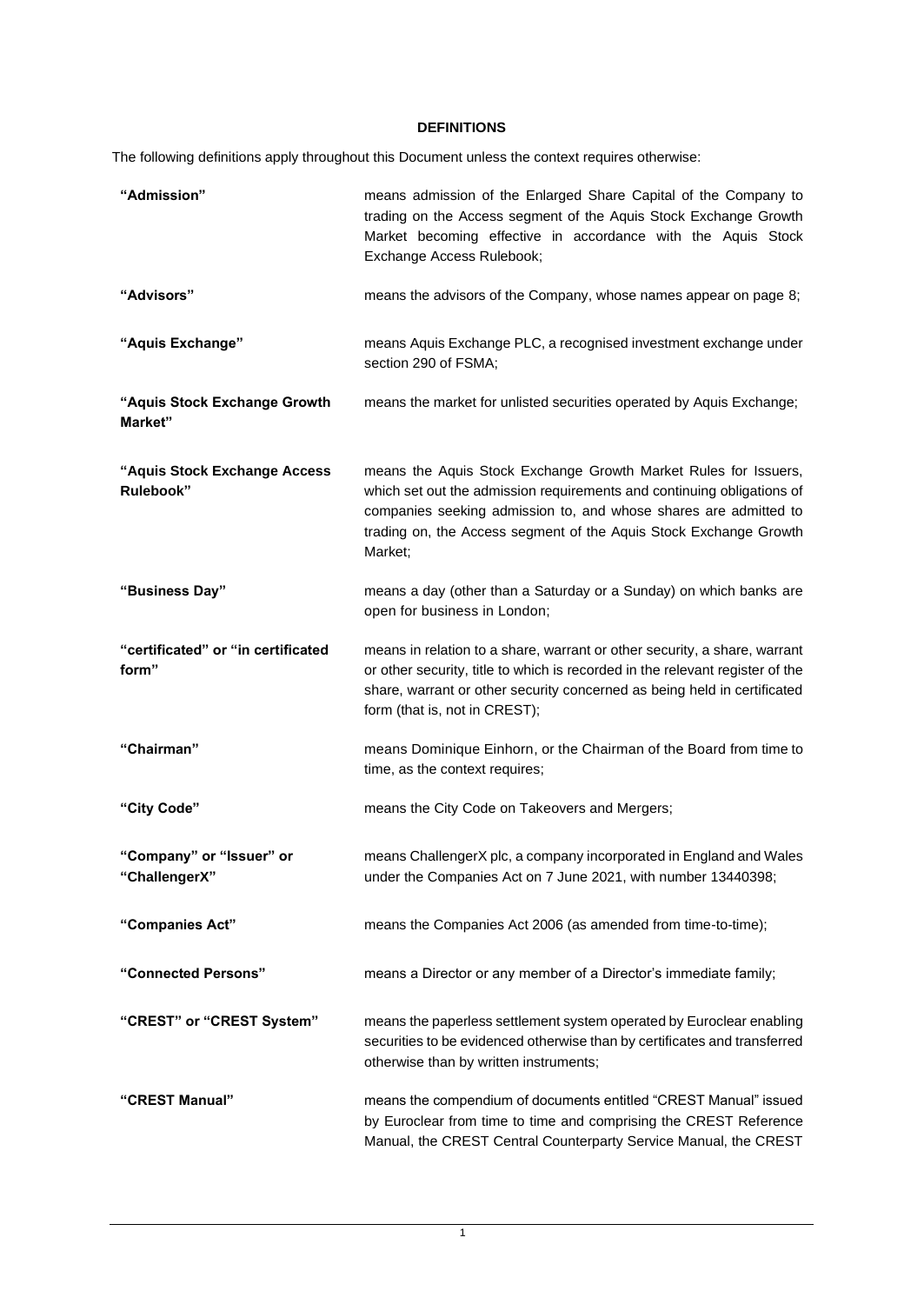|                                                   | International Manual, the CREST Rules, the CSS Operations Manual<br>and the CREST Glossary of Terms;                                                                                                                                                                                       |
|---------------------------------------------------|--------------------------------------------------------------------------------------------------------------------------------------------------------------------------------------------------------------------------------------------------------------------------------------------|
| "CREST Regulations"                               | means The Uncertificated Securities Regulations 2001 (SI 2001 No.<br>3755), as amended;                                                                                                                                                                                                    |
| "CREST Requirements"                              | means the rules and requirements of Euroclear as may be applicable to<br>issuers from time to time, including those specified in the CREST<br>Manual:                                                                                                                                      |
| "CRESTCo"                                         | means CRESTCo Limited, the operator (as defined in the CREST<br>Regulations) of CREST;                                                                                                                                                                                                     |
| "Directors" or "Board" or "Board<br>of Directors" | means the directors of the Company, whose names appear on page 8,<br>or the board of directors from time to time of the Company, as the<br>context requires, and "Director" is to be construed accordingly;                                                                                |
| "Directorships"                                   | means positions the Directors hold or have previously held, in addition<br>to the Company, at other organisations, as members of the<br>administrative, management or supervisory<br>bodies of those<br>organisations at any time in the five years prior to the date of this<br>Document; |
| "Document" or "this Document"                     | means this document;                                                                                                                                                                                                                                                                       |
| "EBITDA"                                          | means operating profit/(loss) before interest, taxation, depreciation,<br>amortisation and impairment loss;                                                                                                                                                                                |
| "EEA"                                             | means the European Economic Area;                                                                                                                                                                                                                                                          |
| "EEA States"                                      | means the member states of the European Union and the European<br>Economic Area, each an "EEA State";                                                                                                                                                                                      |
| "Enlarged Share Capital"                          | means 287,585,000 Shares, being the Existing Shares and the New<br>Shares;                                                                                                                                                                                                                 |
| "EU"                                              | means the European Union;                                                                                                                                                                                                                                                                  |
| "EU Market Abuse Regulation"                      | means Regulation (EU) No 596 2014 of the European Parliament and<br>of the Council of 16 April 2014 on market abuse;                                                                                                                                                                       |
| "Euro"                                            | means the lawful currency of the European Union;                                                                                                                                                                                                                                           |
| "Euroclear"                                       | means Euroclear UK & International Limited;                                                                                                                                                                                                                                                |
| "Exchange Act"                                    | means the US Securities Exchange Act of 1934, as amended;                                                                                                                                                                                                                                  |
| "Existing Shares"                                 | means the existing Shares in issue prior to the Fundraising and as at<br>the date of this Document;                                                                                                                                                                                        |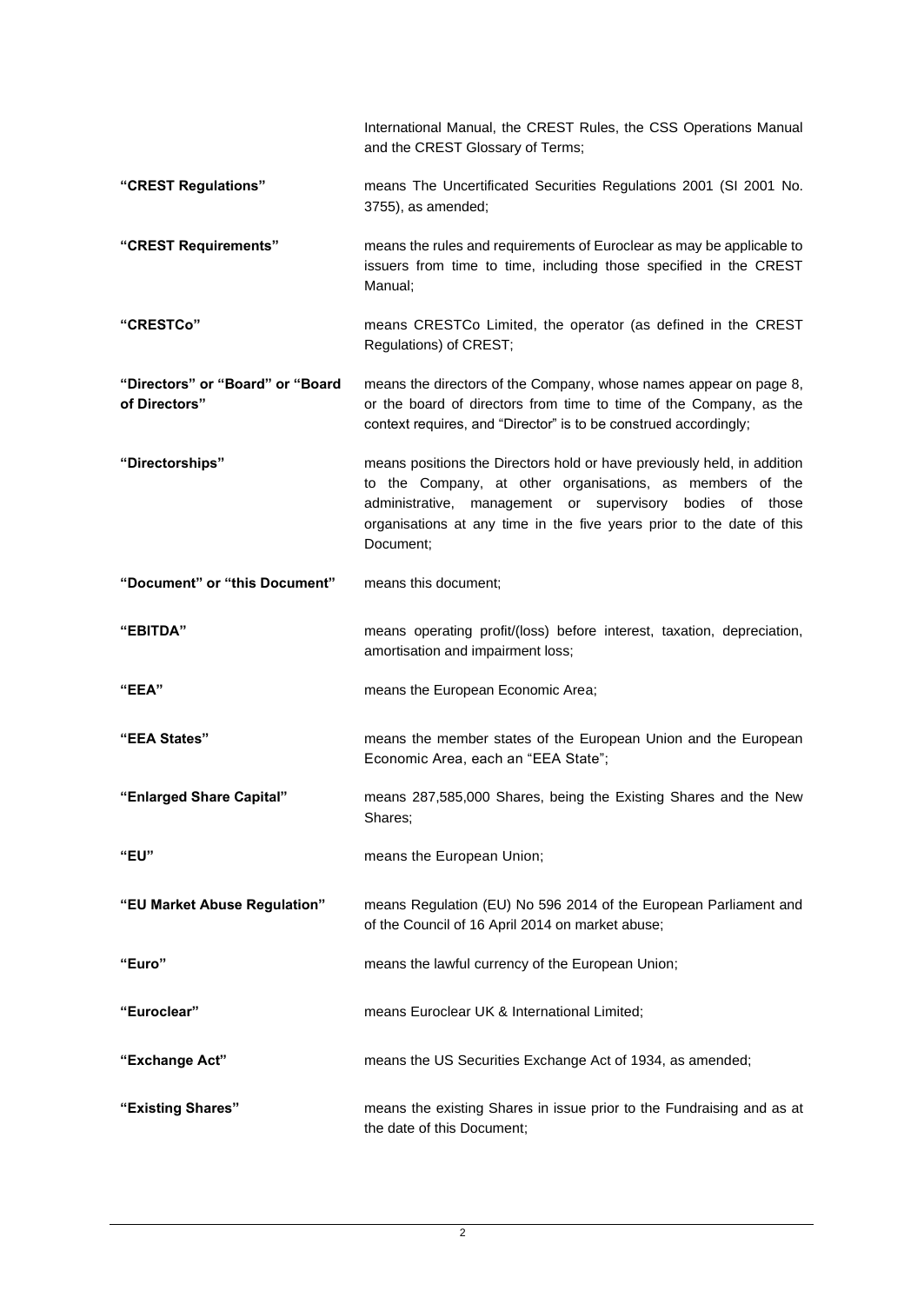| "FTOs"                       | means Fan Token Offerings;                                                                                                                                                                                                                                                                                                                                                                                                                                                                       |
|------------------------------|--------------------------------------------------------------------------------------------------------------------------------------------------------------------------------------------------------------------------------------------------------------------------------------------------------------------------------------------------------------------------------------------------------------------------------------------------------------------------------------------------|
| "FCA"                        | means the UK Financial Conduct Authority;                                                                                                                                                                                                                                                                                                                                                                                                                                                        |
| "FSCF" or "First Sentinel"   | means First Sentinel Corporate Finance Limited, Aquis Stock Exchange<br>Corporate Adviser and Broker to the Company, which is authorised and<br>regulated by the FCA;                                                                                                                                                                                                                                                                                                                            |
| "FSMA"                       | means the Financial Services and Markets Act 2000 (as amended from<br>time-to-time);                                                                                                                                                                                                                                                                                                                                                                                                             |
| "Fundraise" or "Fundraising" | the Subscription;                                                                                                                                                                                                                                                                                                                                                                                                                                                                                |
| "general meeting"            | means a meeting of the Shareholders of the Company;                                                                                                                                                                                                                                                                                                                                                                                                                                              |
| "Group"                      | means, collectively, the Company, SportsX and any future subsidiary of<br>the Company;                                                                                                                                                                                                                                                                                                                                                                                                           |
| "ICOs"                       | means Initial Coin Offerings;                                                                                                                                                                                                                                                                                                                                                                                                                                                                    |
| <b>"IFRS"</b>                | means International Financial Reporting Standards as adopted by the<br>European Union;                                                                                                                                                                                                                                                                                                                                                                                                           |
| "Independent Directors"      | means those Directors of the Board from time to time considered by the<br>Board to be independent for the purposes of the QCA Code (or any<br>other appropriate corporate governance regime complied with by the<br>Company from time to time) together with the chairman of the Board<br>provided that such person was independent on appointment for the<br>purposes of the QCA Code (or any other appropriate corporate<br>governance regime complied with by the Company from time to time); |
| "Insolvency Act"             | means the Insolvency Act 1986 (as amended from time to time);                                                                                                                                                                                                                                                                                                                                                                                                                                    |
| "Investor"                   | means a person who confirms his agreement to the Company to<br>subscribe for New Shares under the Fundraise;                                                                                                                                                                                                                                                                                                                                                                                     |
| "P"                          | means intellectual property;                                                                                                                                                                                                                                                                                                                                                                                                                                                                     |
| "Issue Price"                | means £0.02 per New Share;                                                                                                                                                                                                                                                                                                                                                                                                                                                                       |
| "Lock-In Agreement"          | means the lock-in agreement between the Locked-In Directors, the<br>Company and FSCF as further described in paragraph 9.5 of Part VI of<br>this Document and the lock-in undertakings of the Locked-In<br>Shareholders contained in the share for share exchange agreement,<br>details of which are set out in paragraph 9.8 of Part VI of this Document;                                                                                                                                       |
| "Locked-In Directors"        | means the Directors and the following Directors' associates: UNIQORN<br>SAS, Mobcast SAS, Silver UNIQORN Ltd., Sarlat Rugby Team SAS<br>and M6 Limited and Defy1 SAS;                                                                                                                                                                                                                                                                                                                            |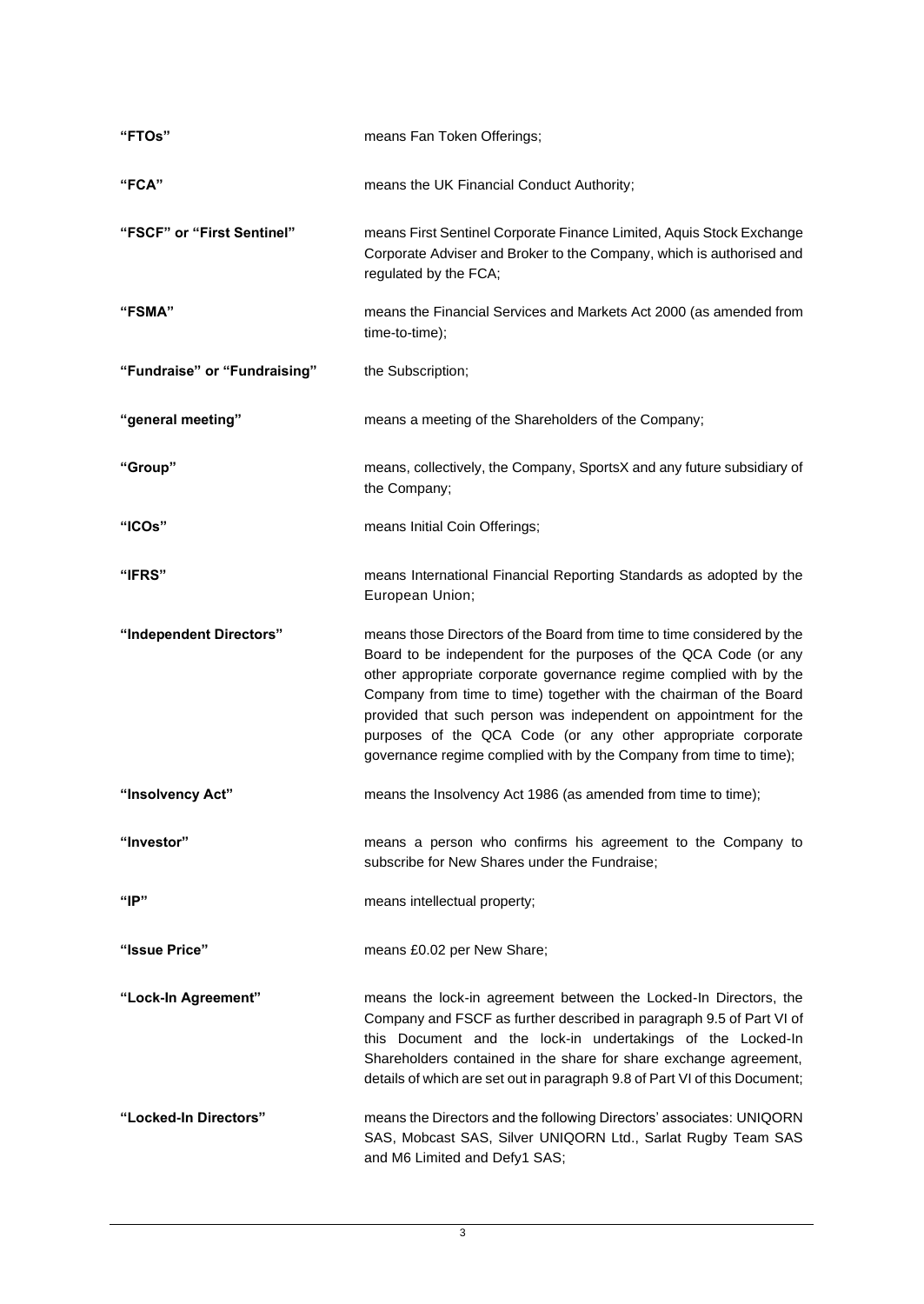| "Locked-In Shareholders"                  | means Dispersion Holdings Plc;                                                                                                                                                                                                       |
|-------------------------------------------|--------------------------------------------------------------------------------------------------------------------------------------------------------------------------------------------------------------------------------------|
| "Major Shareholder"                       | a Shareholder who holds 3% or more of the Company;                                                                                                                                                                                   |
| "Net Proceeds"                            | means the funds received on closing of the Fundraising less any<br>expenses paid or payable in connection with Admission;                                                                                                            |
| "New Shares"                              | means 37,585,000 new Shares issued pursuant to the terms of the<br>Fundraising on the terms and subject to the conditions in this<br>Document;                                                                                       |
| "NFTs"                                    | means non-fungible tokens;                                                                                                                                                                                                           |
| "Official List"                           | means the official list maintained by the UK Listing Authority;                                                                                                                                                                      |
| "Pounds Sterling" or "£"                  | means British pounds sterling, the lawful currency of the UK;                                                                                                                                                                        |
| "Prospectus Regulation"                   | means prospectus regulation (EU) 2017/1129 and includes any<br>relevant implementing measures in each EEA State that has<br>implemented the regulation;                                                                              |
| "Prospectus Regulation Rules" or<br>"PRR" | means the prospectus regulation rules of the FCA made pursuant to<br>Part VI of FSMA, as amended from time to time;                                                                                                                  |
| "QCA Code"                                | means the Corporate Governance Code for Small and Mid-size Quoted<br>Companies published by the QCA in 2018;                                                                                                                         |
| "Registrar"                               | means Neville Registrars Limited or any other registrar appointed by<br>the Company from time to time;                                                                                                                               |
| "Registrar Agreement"                     | means the registrar agreement between the Company and the<br>Registrar, details of which are set out in Part V of this Document;                                                                                                     |
| "Regulations"                             | means the Proceeds of Crime Act 2002, the Terrorism Act 2000 and the<br>Money Laundering Regulations 2003, or applicable legislation in any<br>other jurisdiction in connection with money laundering and/or terrorist<br>financing; |
| "Regulatory Information Service"          | means a regulatory information service authorised by the UK Listing<br>Authority to receive, process and disseminate regulatory information in<br>respect of listed companies;                                                       |
| "Securities Act"                          | means the US Securities Act of 1933, as amended;                                                                                                                                                                                     |
| "Shares" or "Ordinary Shares"             | means the ordinary shares each of £0.001 par value in the capital of the<br>Company including, if the context requires, the New Shares;                                                                                              |
| "Shareholders"                            | means the holders of the Shares and/or New Shares, as the context<br>requires;                                                                                                                                                       |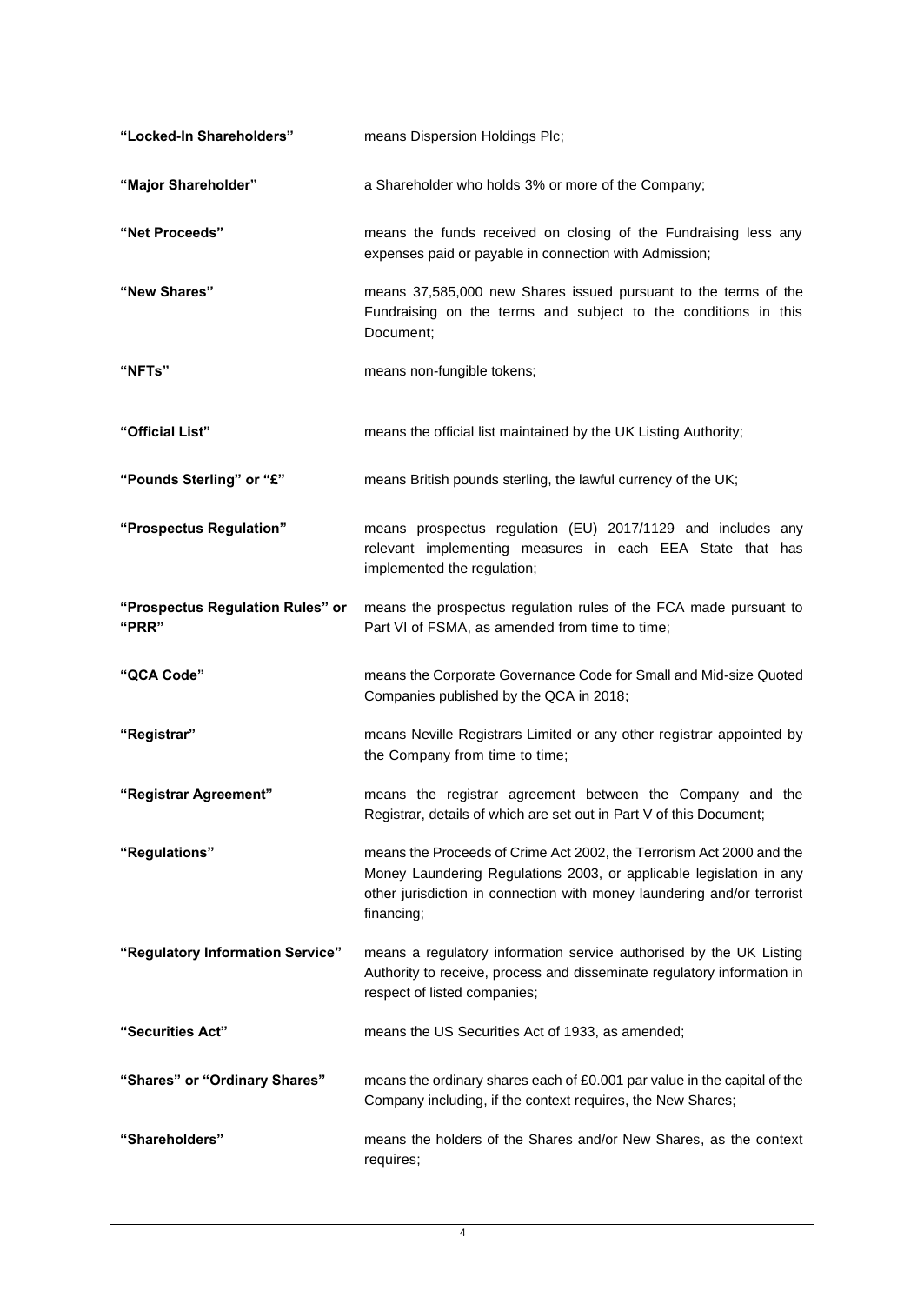| "Subscription"                            | the direct subscription by sophisticated and high net worth investors;                                                                                                                                                                                                                                                                                                             |
|-------------------------------------------|------------------------------------------------------------------------------------------------------------------------------------------------------------------------------------------------------------------------------------------------------------------------------------------------------------------------------------------------------------------------------------|
| "Subsidiary" or "SportsX"                 | means the Company's wholly owned subsidiary SportsX SAS which is<br>registered in France with company number 897765913 whose<br>registered office is situated at 76 avenue de Selves, 24200 Sarlat-la-<br>Canéda, France and which was incorporated on 31 March 2021;                                                                                                              |
| "UK Listing Authority"                    | means the FCA in its capacity as the competent authority for listing in<br>the UK pursuant to Part IV of FSMA;                                                                                                                                                                                                                                                                     |
| "UK Market Abuse Regulation"              | means the UK version of the EU Market Abuse Regulation (which is part<br>of English law by virtue of the European Union (Withdrawal) Act 2018,<br>as amended).                                                                                                                                                                                                                     |
| "uncertificated" or "uncertified<br>form" | means, in relation to a share or other security, a share or other<br>security, title to which is recorded in the relevant register of the share<br>or other security concerned as being held in uncertificated form (that<br>is, in CREST) and title to which may be transferred by using CREST;                                                                                   |
| "United Kingdom" or "UK"                  | means the United Kingdom of Great Britain and Northern Ireland;                                                                                                                                                                                                                                                                                                                    |
| "United States" or "US"                   | has the meaning given to the term "United States" in Regulation S;                                                                                                                                                                                                                                                                                                                 |
| "US Dollar"                               | means the lawful currency of the United States;                                                                                                                                                                                                                                                                                                                                    |
| "VAT"                                     | means (i) within the EU, any tax imposed by any Member State in<br>conformity with the Directive of the Council of the European Union on<br>the common system of value added tax (2006/112/EC), and (ii) outside<br>the EU, any tax corresponding to, or substantially similar to, the<br>common system of value added tax referred to in paragraph (i) of this<br>definition; and |
| "Warrants"                                | a right to subscribe for Shares granted by the Company on terms of a<br>warrant.                                                                                                                                                                                                                                                                                                   |

References to a "**company**" in this Document shall be construed so as to include any company, corporation or other body corporate, wherever and however incorporated or established.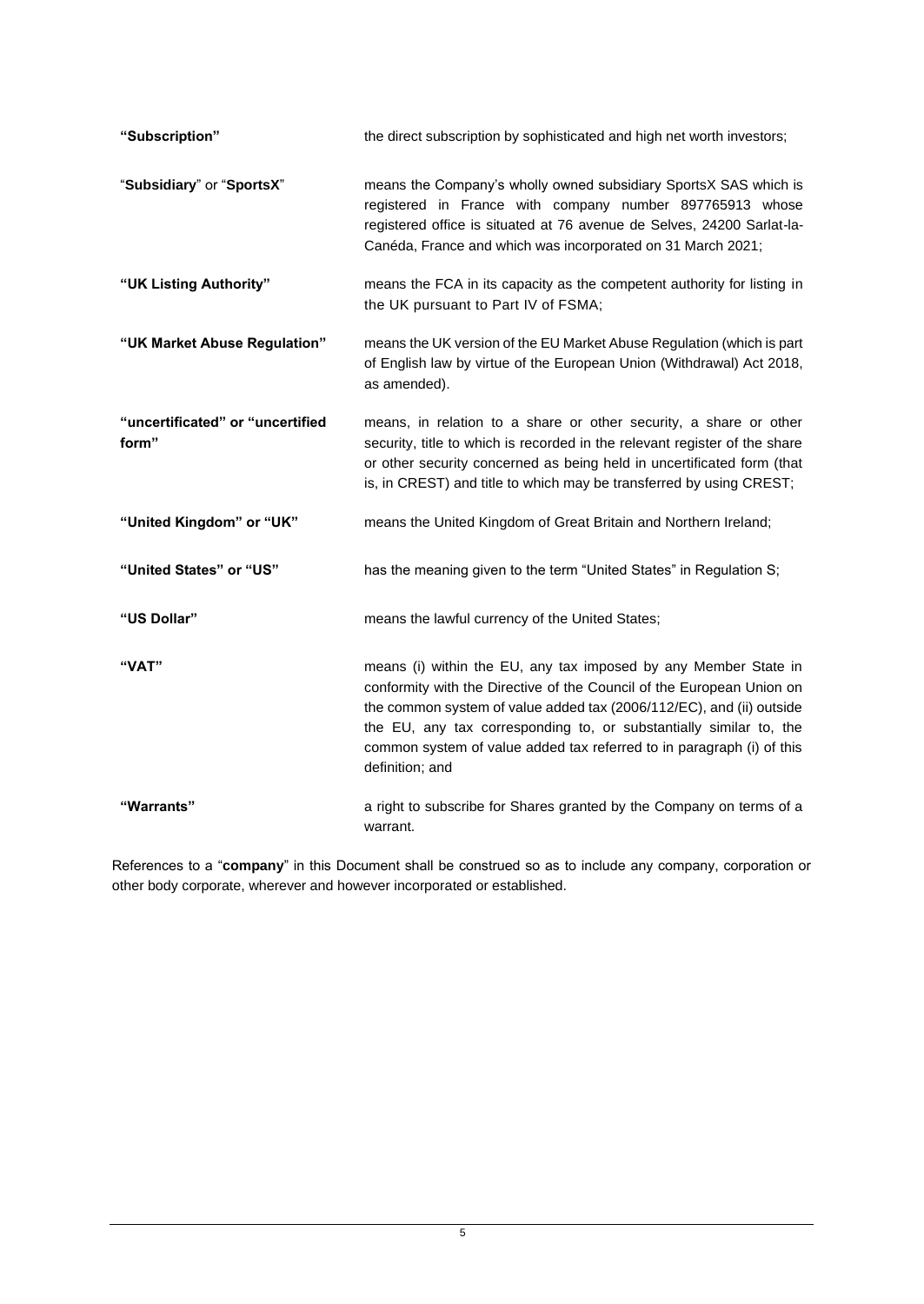# **SHARE CAPITAL AND ADMISSION STATISTICS**

<span id="page-10-0"></span>

| Shares in issue at the date of this Document                   | 250,000,000          |
|----------------------------------------------------------------|----------------------|
| <b>Total number of New Shares</b>                              | 37,585,000           |
| Number of Warrants outstanding immediately following Admission | 2,875,850            |
| <b>Enlarged Share Capital</b>                                  | 287,585,000          |
| Percentage of Enlarged Share Capital represented by New Shares | 13.07%               |
| <b>Issue Price</b>                                             | £0.02                |
| Gross proceeds of the Fundraising                              | £751,700             |
| Net Proceeds of the Fundraising                                | £578,810             |
| Aquis Stock Exchange Growth Market symbol (TIDM)               | <b>CXS</b>           |
| Expected market capitalisation of the Company on Admission     | £5,751,700           |
| <b>ISIN</b>                                                    | GB00BMD0WG01         |
| <b>SEDOL</b>                                                   | BMD0WG0              |
| <b>LEI</b>                                                     | 984500A15FX570FFD891 |

# **EXPECTED TIMETABLE OF PRINCIPAL EVENTS**

<span id="page-10-1"></span>

| Publication of this Document                                                                                                                                                    | 21 December 2021                        |
|---------------------------------------------------------------------------------------------------------------------------------------------------------------------------------|-----------------------------------------|
| Admission to trading on the Access segment of the Aguis Stock Exchange<br>Growth Market becoming effective and commencement of dealings in the<br><b>Enlarged Share Capital</b> | $8.00$ a.m. on 23<br>December 2021      |
| CREST members' accounts credited in (where applicable)                                                                                                                          | 23 December 2021                        |
| Despatch of definitive share certificates for Shares (where applicable)                                                                                                         | Within 15 Business Days<br>of Admission |

All references to time in this Document are to London, UK time unless otherwise stated and each of the times and dates are indicative only and may be subject to change.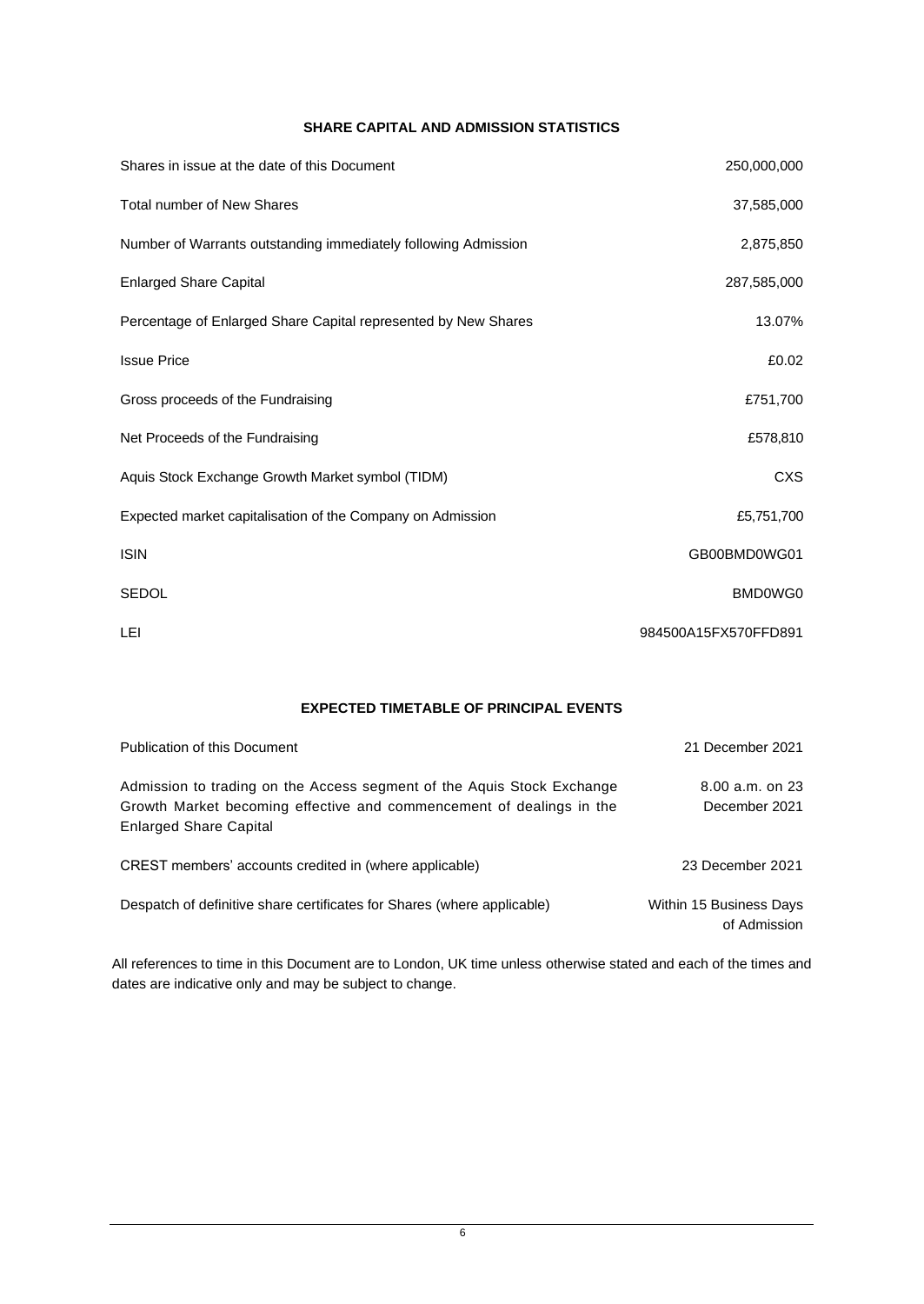# **DIRECTORS, AGENTS AND ADVISERS**

<span id="page-11-0"></span>

| <b>Directors</b>                                                   | Dominique Einhorn (Executive Chairman)<br>Brian Connell (Finance Director)<br>Lucas Caneda (Executive Director)<br>Michael Misha Sher (Independent Non-Executive Director) |
|--------------------------------------------------------------------|----------------------------------------------------------------------------------------------------------------------------------------------------------------------------|
| <b>Company Secretary</b>                                           | <b>Robert Charles Porter</b><br>49 Avenue De La Caneda<br>24200 Sarlat-La-Caneda, France                                                                                   |
| <b>Registered Office</b>                                           | 16 Great Queen Street, London, United Kingdom, WC2B 5DG                                                                                                                    |
| Website                                                            | www.challengerx.io                                                                                                                                                         |
| <b>Legal advisers to the Company</b>                               | Fladgate LLP<br>16 Great Queen Street<br>London WC2B 5DG                                                                                                                   |
| <b>Broker and Aquis Corporate</b><br><b>Adviser to the Company</b> | First Sentinel Corporate Finance Limited<br>72 Charlotte Street<br>London W1T 4QQ                                                                                          |
| <b>Reporting Accountants to the</b><br>Company                     | Haysmacintyre LLP<br>10 Queen Street Place<br>London EC4R 1AG                                                                                                              |
| <b>Registrars</b>                                                  | <b>Neville Registrars Limited</b><br>Neville House<br>Steelpark Road<br>Halesowen<br><b>B62 8HD</b>                                                                        |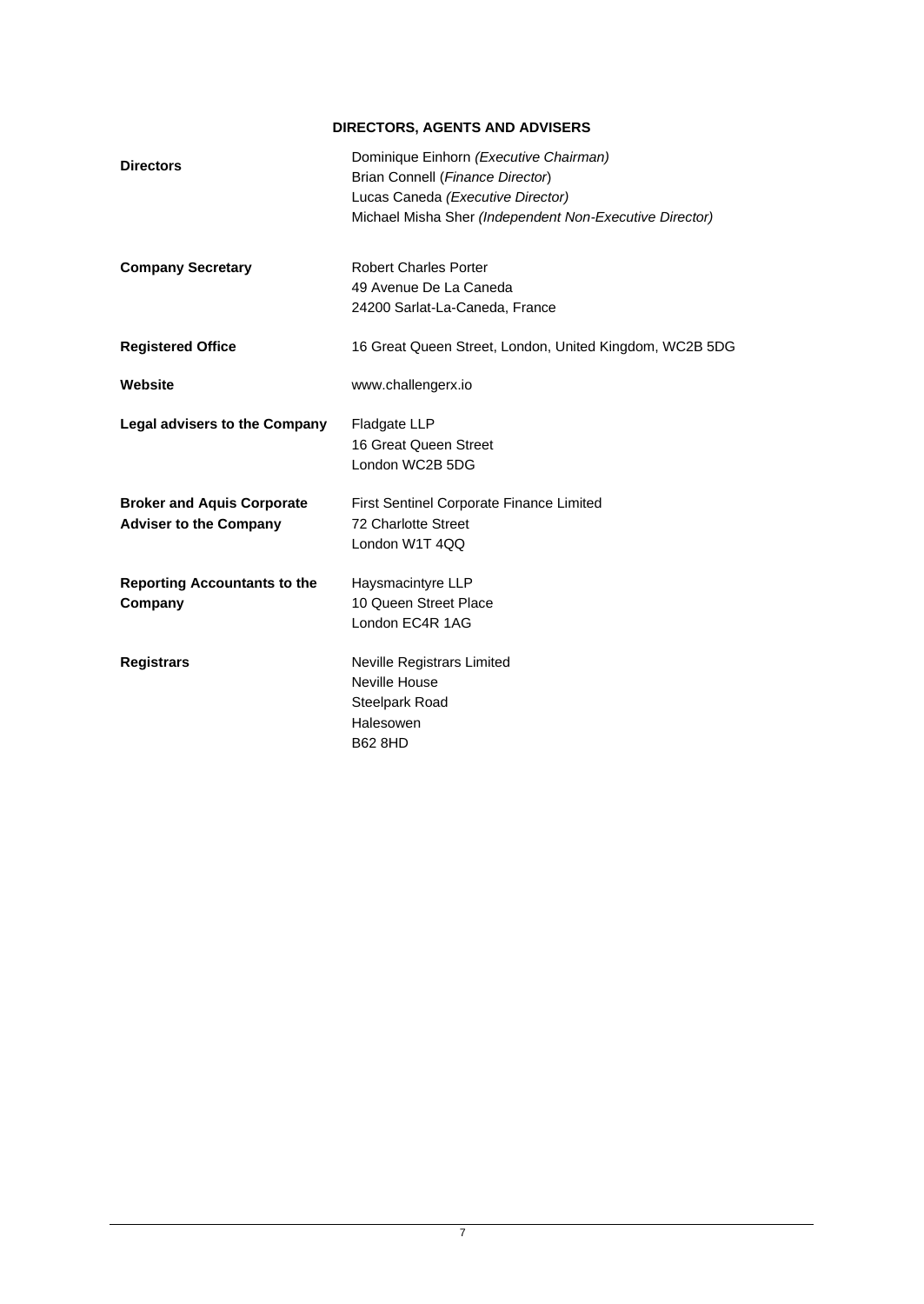# <span id="page-12-0"></span>**PART I**

# **INFORMATION ON THE GROUP AND STRATEGY**

## <span id="page-12-1"></span>**1. Introduction**

ChallengerX plc was incorporated on 7 June 2021 and is the sole owner of SportsX SAS, which was incorporated on 31 March 2021 in France.

The Group intends to be a market leader in providing marketing services to all but the very largest sports clubs of the world, with an initial focus on the sports of rugby and football (soccer). The Group also intends to provide and manage a customer-branded social (utility) token to the most promising of its customers.

The Group will leverage the Board's and Advisors' expertise, experience, and networks in the sports sector, to drive value creation and to establish the business. Further information on the Board is set out in paragraph 7 of this Part I of this Document.

Application has been made for the Ordinary Shares to be admitted to trading on the Access Segment of the Aquis Stock Exchange Growth Market. It is expected that Admission will become effective and that trading in the Ordinary Shares will commence on 23 December 2021.

# **2. Overview of Management Experience & Advisory Board**

The Board is led by Dominique Einhorn, who has significant experience advising and investing in a wide range of technology start-ups, having provided seed funding to over 20 technology start-ups during his career. Mr. Einhorn is Founder and CEO of UNIQORN, France's largest rural incubator. Dominique is supported by Brian Connell, CFA, the Finance Director, who has approximately 25 years of experience in the securities industry, as an equity analyst and portfolio manager, and as a VC-backed founding entrepreneur. Mr. Connell is currently the Chief Financial Officer of UNIQORN and of the Group. Lucas Caneda is a professional rugby player with Sarlat Rugby, a team incubated by the UNIQORN Incubator-Accelerator in southwest France. Hailing from Argentina, Mr. Caneda serves as the Company's director of business development, where he is in charge of outreach to prospective sports team clients as well as general business development.

# **Independent Non-Executive Director**

Misha Sher is the Company's Independent Non-Executive Director.

Misha Sher is an international senior sports marketing executive with over 15 years' industry leadership experience in areas of sponsorship, strategic planning, brand management, media, digital and social marketing, and talent representation.

# **Advisors**

The Company's strategic advisors are David Ellis and Bob Skinstad. Both are former rugby players and have extensive expertise in the sport, which is one of the Company's main initial targets together with football (soccer). David Ellis is one of the most accomplished rugby players and coaches of our time. After completing his career as a player, during which he played more than 300 first grade games, David took up coaching and player-skill development. Bob Skinstad is a former rugby player who represented South Africa at all levels for many years, including as a member of the country's 1999 and 2007 Rugby World Cup teams.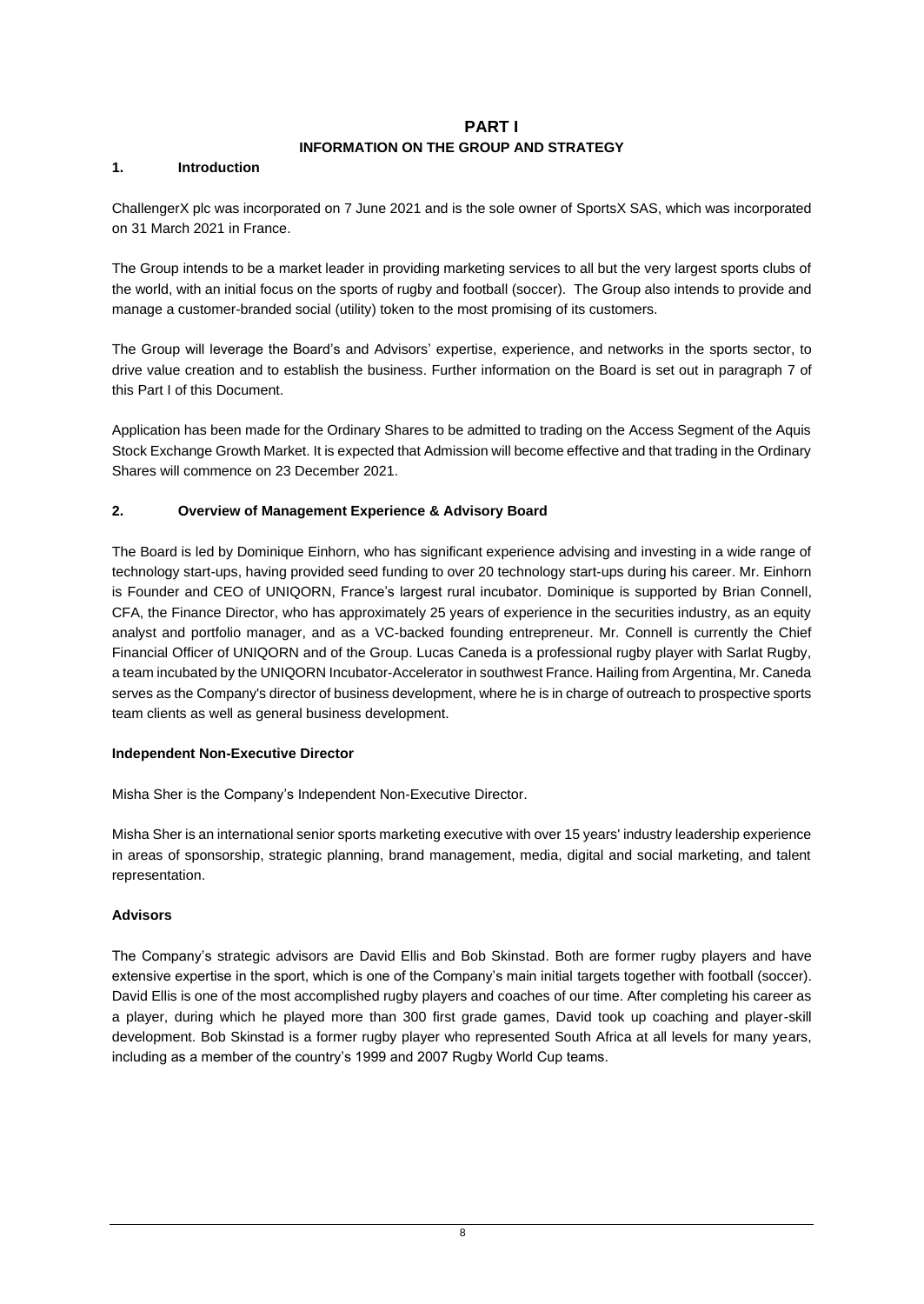# **3. Business Strategy and Objective**

# **3.1. Overview**

The Group employs both traditional and non-traditional marketing strategies to rapidly "professionalise" amateur and semi-professional sports clubs around the world. These clubs are often non-professionally managed and unable to grow, develop, or monetise their community of supporters and fans effectively. As a result, primarily due to low revenues and limited budgets, these clubs often languish in mediocrity on a relatively permanent basis. The Group intends to allow these same clubs to breakout of "the middle" by quickly improving the clubs' revenues and their ability to recruit and pay for better players and convert more sponsors into partners. This is intended to create a virtuous cycle of growth, upward mobility (in terms of league), and success for the Group's clients. The Group will earn revenues strictly through revenue-sharing agreements, and also through future sales of the 10% to 30% reserve position it holds in its customers' social tokens.

The sources of revenue for the Group are described below:

- **Software as a Service (SaaS) Revenues.** The Group provides each client club with technology that, once downloaded by fans, allows the club to earn a portion of most online purchases made by each fan (including gaming purchases where legal). The Group earns a 30% revenue share on each club's SaaS revenues.
- **Merchandise Sales**. The Group sources high-quality branded merchandise for sports clubs from contract manufacturers in Asia and sells this merchandise through a team-branded online stores and through other online retailers such as Amazon.com. SportsX plans to earn an 18% share of gross merchandise sales.
- **Advertising**. The Group will also receive a 30% to 40% revenue share of television and social/video advertising revenues that drive much of each club's community and revenue growth and provide it with rapidly and sustainably growing sales and earnings.
- **Social Tokens**. The Group will create a club-branded social token (currently based on Ethereum's ERC20 standard) for its most promising clients. The Group will issue all social/utility tokens through ChallengerX plc in the U.K. (there will be no token business activity pursued by SportsX). The Group uses each club's social (utility) token to incentivise desirable social actions and behaviours, for social media marketing, and it allows token owners to purchase club merchandise and/or access controlled / premium content if they hold sufficient token balances to do so. The Group maintains a 10% to 30% reserve position in each club's token, which is permanently limited to 10,000,000 units (tokens) minted, based on our current token-minting partner. As clubs' communities and their use of the clubs' tokens grow over time, the Group expects some of the tokens to gain real monetary value and to be listed on an Ethereum-based exchange such as Uniswap. However, the Group has included no capital gains related to token sales or trading in its financial models or forecast estimates.

# **3.2. Client Value Proposition - Marketing**

During the first 12 to 18 months of each new top-tier or mid-tier client relationship, the Group will execute a standardised marketing-centric campaign focused on maximizing the size and quality of each club's community and the degree to which it is monetised. The Group will do this by properly using social media, online merchandise sales, PR outreach, and community development to help the club rapidly grow its fan base. As it begins to succeed at this, the Group will then layer on television syndication, sponsor upgrading/development, and content marketing/monetisation programs to augment club revenues. With these higher revenues, the clubs will be able to upgrade facilities, recruit better players, and increase investment in future marketing, thus creating a sustainable virtuous cycle of success. For our low-tier clients who do not upgrade their relationship with us, we anticipate providing only our SaaS technology.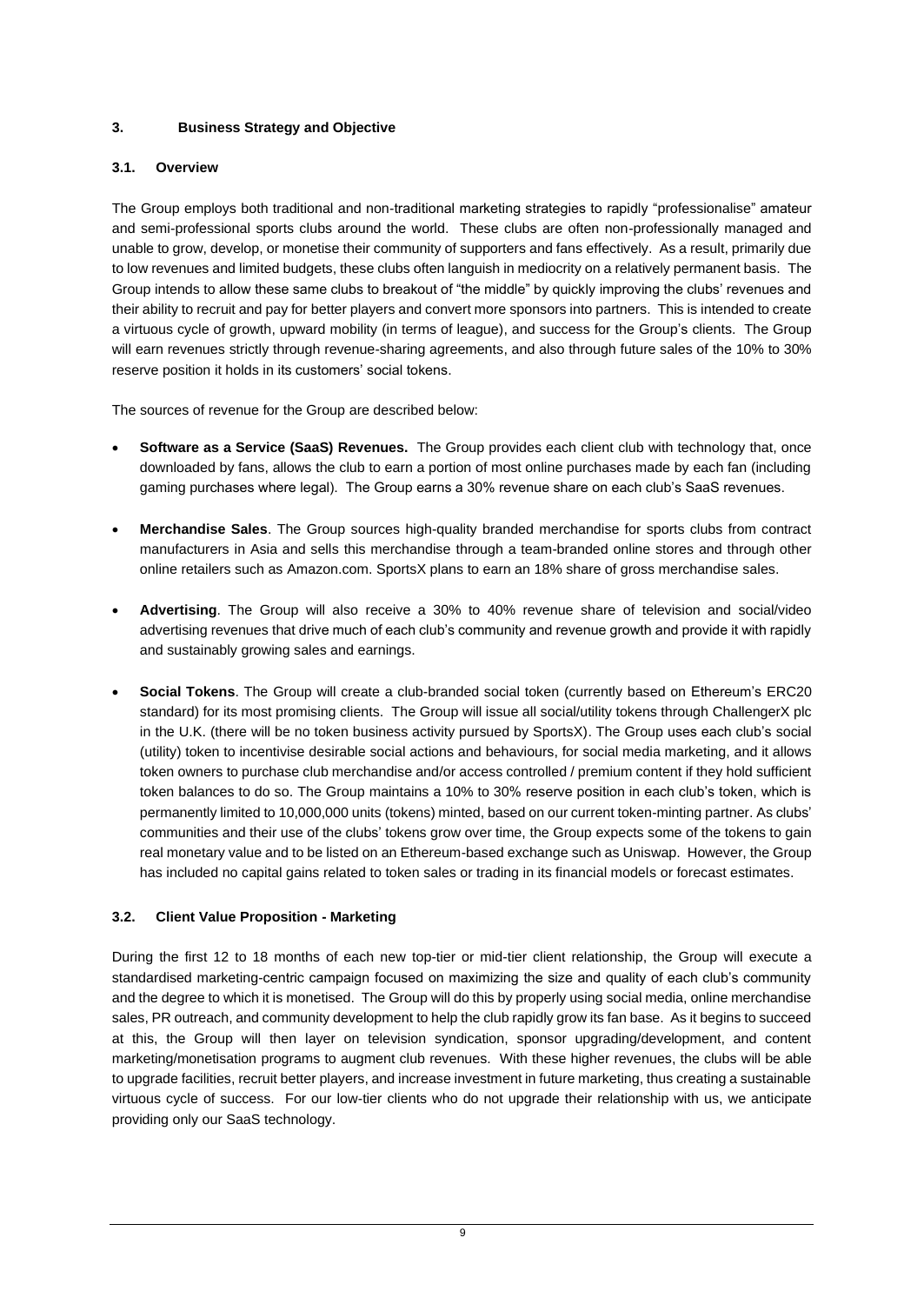## **3.3. Client Value Proposition – Social Tokens**

While all of the Group's clients will benefit from its core marketing services, its most promising clients will benefit even more from its social token program. For these clients, the Group will mint (via partnership) and manage a club-branded social token that it will employ throughout a fan-community development process. The tokens will be issued in the UK by ChallengerX. During the first 12-18 months of the Group's relationship with each of its most promising clients, it will create an eco-system around the club's social token, using it first to incentivise social actions (shares, social likes, and email/newsletter signups) and then also as a means by which diehard fans can access premium content and/or gain special communication rights (e.g., with the team's coaching staff or players). As the token economy develops further, fans holding sufficient token balances will be able to use their tokens to purchase club merchandise, event tickets, and access/purchase premium content. As the token economy develops even further, the Group foresees sponsors and advertisers being able to purchase at a discount by using the club's tokens in lieu of fiat currencies such as Euros or Pounds.



Figure 1 – Illustration of progression of what ChallengerX does (on top) and how the clubs derive money from it (bottom) all the way through the value chain "ladder."

In some cases, social tokens such as the Whale Token (\$Whale), a social currency baked by non-fungible tokens, have achieved lofty total market values (\$125,171,026 million at the date of this Document), and the Directors believe that a percentage of the Group's future clients may have similar results. The Group intends to hold 10% to 30% of each token in reserve for investment purposes and believes that these token positions could ultimately drive a significant portion of the growth in the Group's total market capitalisation.

# **3.4. Sports clubs, the cryptocurrency industry and market opportunity**

With the limitations brought upon the industry due to the COVID-19 pandemic, the sports industry has responded and devised new strategies to ensure clubs and fans remain connected in a socially distanced world. The sports industry has begun to recognise that blockchain technology may be used to create new revenue streams through crypto-sponsorships, fan tokens, and non-fungible tokens (NFTs).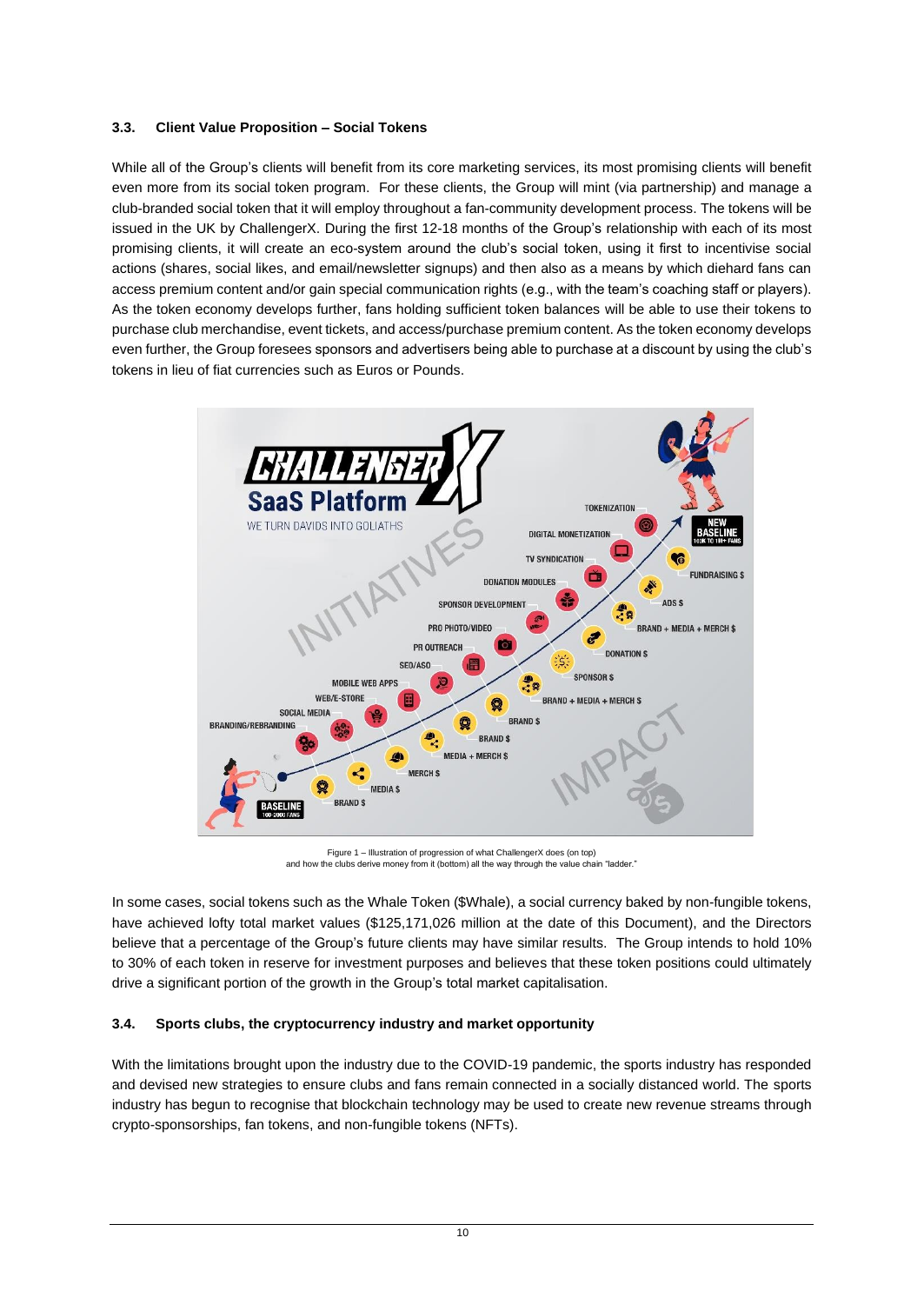Cryptocurrencies have been used to allow fans to purchase tickets and merchandise and for clubs to pay players' salaries and transfer fees. Sports clubs and organisations have also benefitted from blockchain technologies by implementing more secure and transparent ticket exchange markets.

In July 2018, Gibraltar United Football Club partially paid its players' salaries in cryptocurrency after closing a partnership deal with cryptocurrency platform Quantocoin. Quantocoin also owns 25% of the Italian Serie C football club Rimini FC 1912, which became the first football club to be purchased by a cryptocurrency firm. The initiative followed new regulations established at the time by the government of Gibraltar, allowing businesses to engage in ICOs.

One of the most exciting innovations evolved at the intersection between sports and technology with the emergence of "fan engagement tokens." A fan engagement token is a "fully fungible digital utility token" that in some cases gives fans access to and influence over certain decisions made by their favourite sports team. The tokens provide their owners with the right to vote on club matters such as kit designs, training ground names, or picking charity initiatives. These tokens are similar to membership cards providing fans with exclusive rewards, including special VIP access, and access to a variety of events.

The Socios platform and its cryptocurrency Chiliz (\$CHZ) offer fan engagement tokens focused on sports and esports. Socios gives fans the ability to vote on decisions such as whom the football club plays during "friendlies". The voting power on the Socios platform does not extend to institutional or corporate governance decisions.

Paris Saint-Germain and Juventus became the first two major football clubs to partner with Socios.com. The fan tokens \$PSG and \$JUV are listed on the world's leading exchanges Binance, Paribu and Upbit. Many more leading sporting organisations have partnered with Chiliz to date, including FC Barcelona, Atlético de Madrid, AS Roma and Istanbul Başakşehir, as well as e-sports organisations such as Heretics, NAVI, Alliance and OG. Chiliz has also entered into agreements with the UFC and MMA.

Fan tokens are created and distributed by these companies amongst fans through a FTO (similar to the concept of an ICO). Unlike an Initial Public Offering (IPO), fan tokens do not represent ownership in the equity of shares in any sporting club – but the venture can be extremely profitable. For example, FC Barcelona (\$BAR) generated US\$1.3 million in less than two hours after going on sale on the Chiliz Exchange. \$BAR fan tokens were sold in 106 different countries.

The Group pursues a business model that is somewhat similar to that of Socios' model, but with a focus on smaller sports organisations.

The Group's market opportunity is the total potential annual revenues it could generate from all amateur and semiprofessional sports clubs on a global basis, which specifically excludes the premier-league clubs (football's *Premier League*, rugby's *International League*, U.S. football's *National Football League*, etc.) and also excludes those clubs that are too small to benefit from the Group's service offering.

# **3.5. The Group's Objective**

The Group's objective is to become the market leader in providing sports club marketing and tokenisation services to all but the very largest sports clubs of the world, with an initial focus on the sports of rugby and football (soccer). The Board expects to be able to substantially develop its business within 12 months from Admission.

# **3.6. History of the Group**

ChallengerX plc was incorporated in June of 2021 and is the sole owner of SportsX SAS, which was incorporated on 31 March 2021. The Group has retained its first clients: (i) Sarlat Rugby, which is 100% owned by the Company's CEO Dominique Einhorn; and (ii) Bergerac Perigord FC. Notably, SportsX completed a pre-IPO financing of € 985,000 on 17 June 2021, bringing total invested share capital to €1,000,000.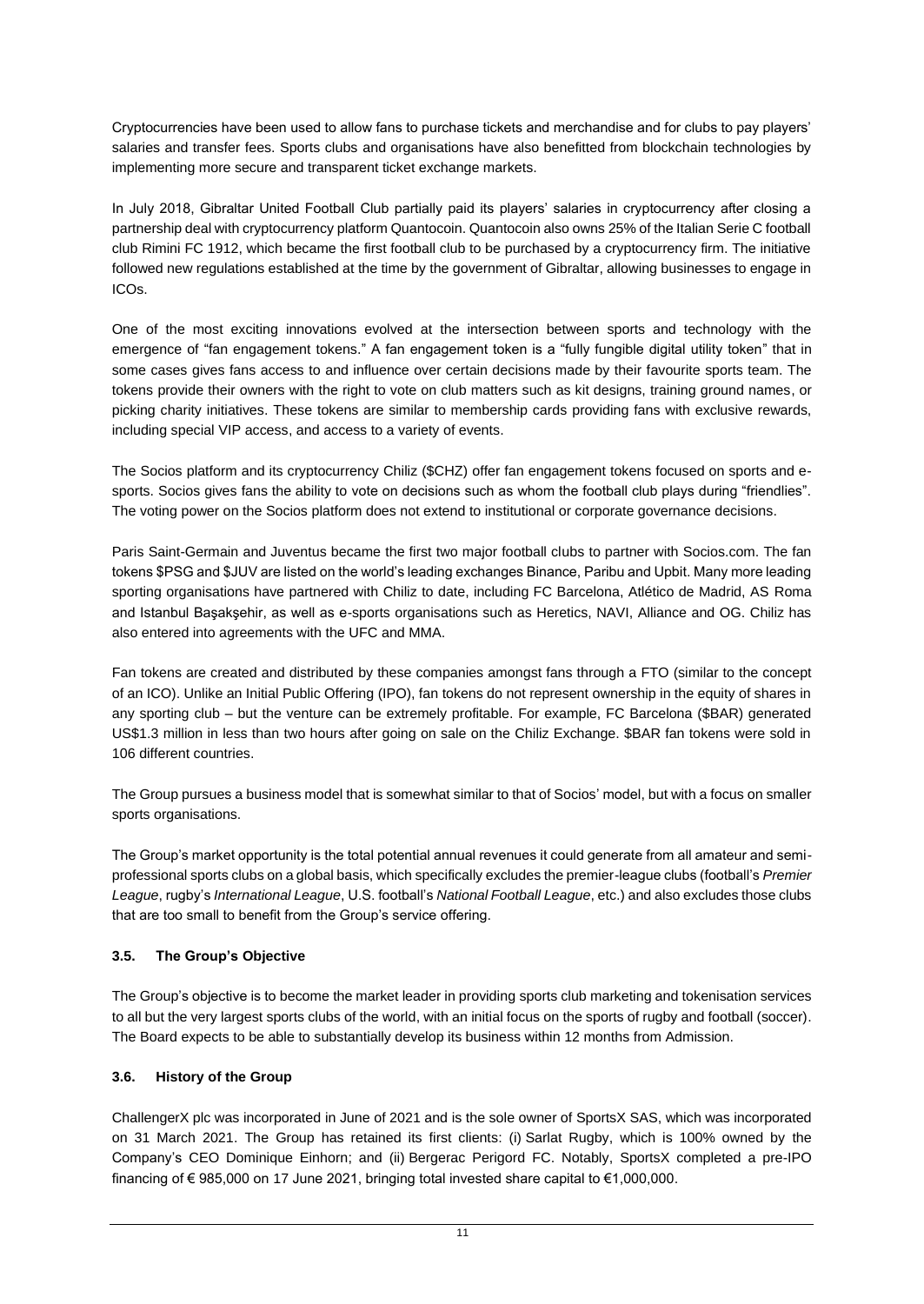# **3.7. The Sports Market**

The global amateur and semi-professional sports industry is vast. Although the Group does not have hard data on the number of all types of sports clubs in the world, in the Group's target markets there are approximately 15,000 rugby clubs and 200,000 football clubs worldwide.

# **4. Regulatory Environment**

Most developed markets do or are expected to regulate cryptocurrencies and tokens. The regulatory framework typically applied by the United States' Securities Exchange Commission, the FCA and other securities exchange commissions are based on a conceptual segregation between "security tokens", which are deemed to be securities similar to equities and debt instruments, "exchange tokens", which include those types of cryptoassets that are decentralised and primarily used as a medium of exchange such as Bitcoin and Ethereum, and "utility tokens" which can be redeemed or held for access to a specific product or service, and are specifically not currently regulated by securities regulatory authorities.

The Group's social tokens are utility tokens and, therefore, exempt from the regulations that apply to securities such as equities and security tokens at this time. Utility tokens can be traded in secondary markets and be used for speculative purposes, but this will not and does not mean that they constitute specified investments or security tokens unless they also have characteristics of security tokens such as providing rights or obligations, a share of ownership, repayment of a specific amount of money, or entitlement to a share in future profits of the club. The Group does not intend to include any of these characteristics in its tokens; not now, nor at any point in the future. Also, if the Group's tokens are listed on a cryptoasset exchange where they can be traded in exchange for other cryptoassets or fiat currency, then the club tokens may be considered exchange tokens, instead of utility tokens. Exchange tokens are also generally unregulated in the UK at present.

The Group will take such steps as may be necessary in the future to ensure that the tokens it mints and manages on behalf of clients are and will remain unregulated utility/exchange tokens or will seek the required regulatory permissions if and when necessary.

# **5. Use of proceeds**

The net proceeds of the Company amount to approximately £578,810 raised pursuant to the Subscription, after deduction of fees and expenses payable by the Company relating to Admission. The Company intends to use such net proceeds to be able to onboard and service new customers and to provide general working capital for the Company's initial operations in line with its business strategy.

# **6. Reasons for Admission to the Access segment of the Aquis Stock Exchange Growth Market**

The Directors believe that Admission will assist in positioning the Company for its next stage of development. In addition, the Directors believe that Admission will:

- provide the Group with further access to capital to grow the Group;
- add to the Group's credibility, particularly in negotiating and completing future transactions;
- assist in promoting the Group's brand; and
- attract and retain high calibre team members by enabling the introduction of an employee share option scheme in due course.

# **7. The Board of Directors and Advisors**

The Board is comprised of three Executive Directors and one Non-Executive Director. The Directors are ultimately responsible for managing the Company's business in accordance with its Articles and assessing the appropriateness of its business strategy. The Directors also have overall responsibility for the Company's activities. Initially the Board will be comprised of Dominique Einhorn, as Executive Chairman, Brian Connell as Finance Director, Lucas Caneda as an Executive Director and Misha Sher as Independent Non-Executive Director, the details of each of whom are set out below.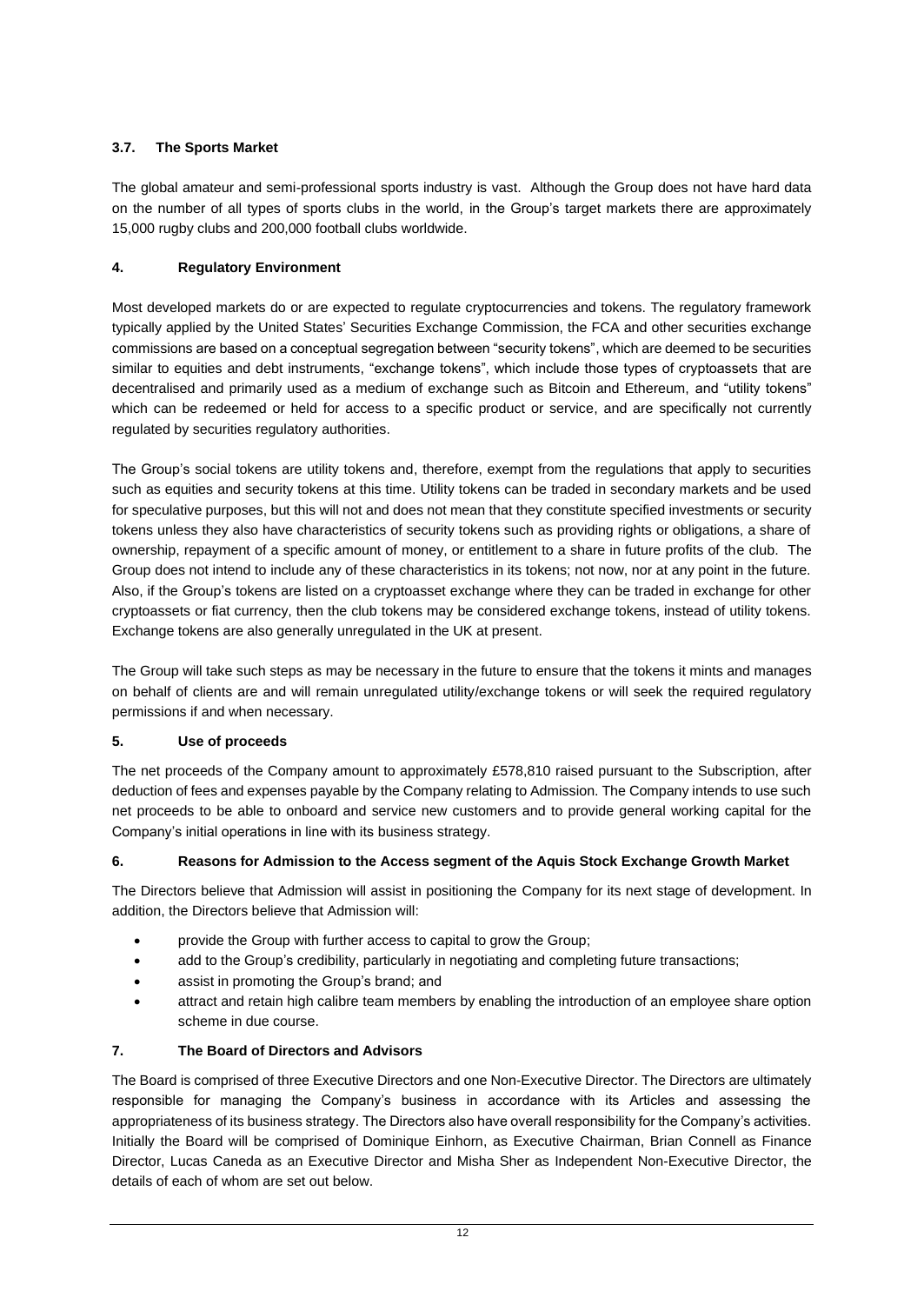The composition of the Board will be regularly reviewed to ensure it remains appropriate for the Company, such that the constitution of the Board will reflect the profile of the Company and prevailing corporate governance standards and, in particular, will retain at least one independent director at all times (using the definition set out in the QCA Code).

The Directors believe the Board is comprised of a knowledgeable and experienced group of professionals with the capability and relevant experience to successfully execute the Company's strategy.

The Directors are as follows:

## **Directors**

Profiles of the Directors of the Company on Admission are set out below:

## *Dominique Einhorn, aged 51 – Chief Executive Officer*

Dominique has significant experience advising and investing in a wide range of technology start-ups. He created the first online art auction back in March 1996, which was acquired by one of the largest auction sites in the world five months later. Dominique created Powerclick, a digital marketing agency with 500+ advertisers as clients. This agency merged with a publicly listed company in the spring of 2001 in an eight-figure M&A transaction. Dominique advises and invests in a wide range of technology start-ups. he has provided seed funding to over 20 technology start-ups. he has managed client campaigns with budgets exceeding \$3 billion, delivered 7 million+ sales leads, and generated over \$500 million in sales as a power affiliate.

## *Brian Connell, aged 52 – Finance Director*

Brian has approximately 25 years of experience in the securities industry, as an equity analyst and portfolio manager, and as the Founder and CEO of StreetFusion (acquired by CCBN/StreetEvents, then by Thomson/Reuters in 2003), a Web-based application provider that served the institutional buyside and sellside community. At StreetFusion, Brian raised \$17 million in equity capital through several angel rounds and one venture capital round, led by Blue Chip Ventures of Louisville, KY. Before joining UNIQORN and the Company, Brian founded CrowdRaise360, an equity crowdfunding process outsourcing firm that helps deserving private companies raise capital. He also owned a boutique equity research firm that employed CFA Charterholders to provide equity research coverage on small-cap and micro-cap public companies. Brian holds degrees in Economics and Psychology from Duke University, is a CFA Charterholder, and while on the sellside held FINRA Series 3, 7, 24, 63, and 65 registrations.

# *Lucas Caneda, aged 30 – Executive Director*

Lucas Caneda is a professional rugby player with Sarlat Rugby, a team incubated by the UNIQORN Incubator-Accelerator in southwest France. Hailing from Argentina, Mr. Caneda serves as the Company's business development director where he is in charge of outreach to prospective sports team clients as well as general business development. Prior to joining the Company, he served as a technical service specialist at TecnoCientífica S.A.

#### *Michael Misha Sher, aged 43 – Independent Non-Executive Director*

Misha is an international senior sports marketing executive with over 15 years' industry leadership experience in areas of sponsorship, strategic planning, brand management, media, digital and social marketing, and talent representation. He has experience of negotiating in excess of \$100M in sponsorships, appearances, image rights and host city agreements across four continents. Misha is currently a vice president of Sport and Entertainment at MediaCom.

# **Advisors**

The Company's Strategic Advisors include David Ellis and Robert (Bob) Skinstad. Both are former professional rugby players and provide extensive expertise in the sport, which is one of the Company's main initial foci together with football.

Profiles of the Directors of the Company on Admission are set out below: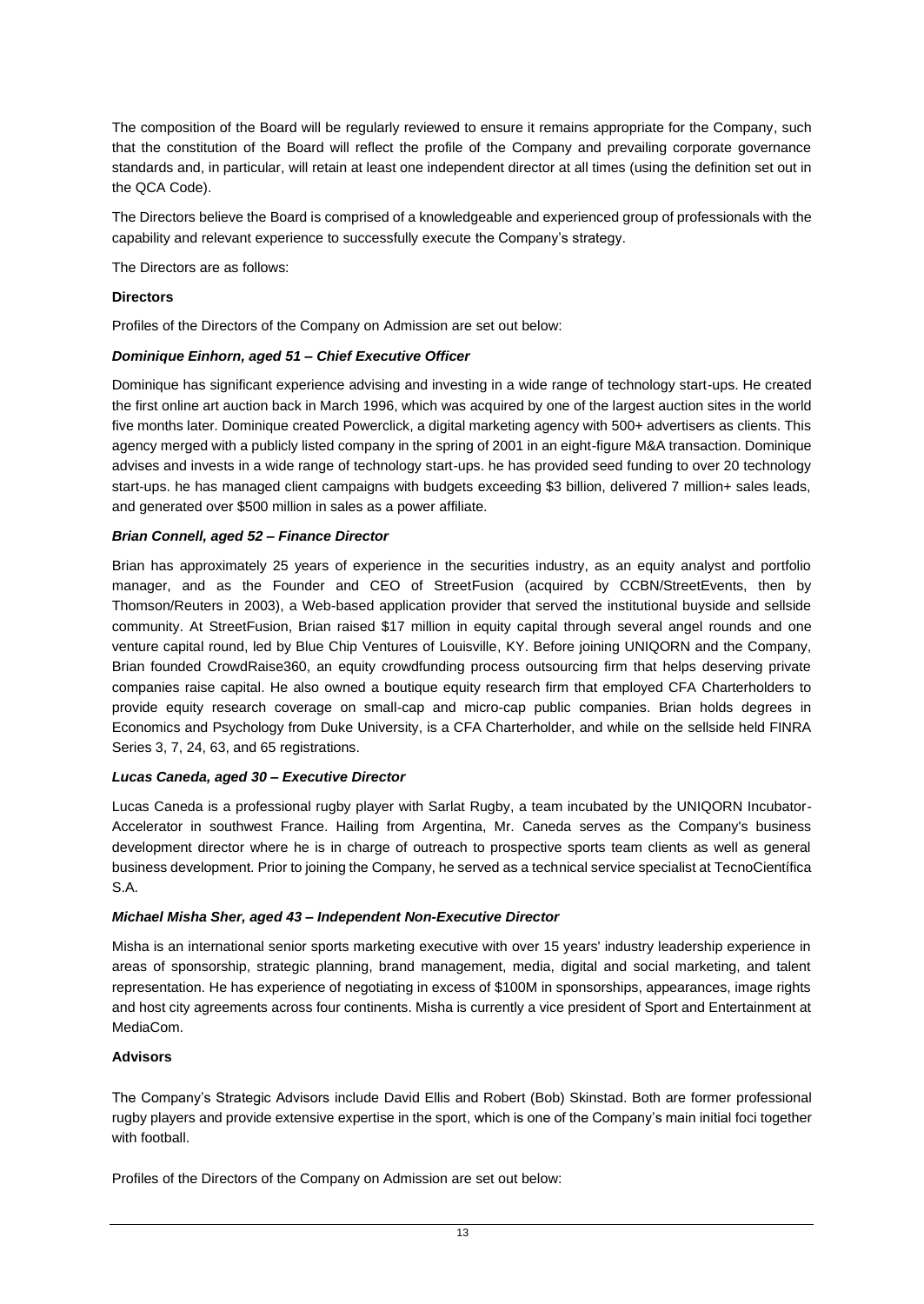# *David Ellis, aged 63 – Independent Advisor*

David Ellis is one of the most accomplished rugby players and coaches of our time. After completing his exceptional career as a player, during which he played more than 300 first grade games, David took up coaching and player skill development. After getting his start in coaching, he went on to become defence coach for the France national side in 2000, a role he held for 11 years. During his career he has held coaching roles at Gloucester and London Irish in the Premiership, as well as coaching in the Top 14 in France with Racing, Bordeaux, Castres, Brive and Lyon.

# *Bob Skinstad, aged 45 – Independent Advisor*

Bobby is a former professional rugby player who represented South Africa at all levels for many years, including as a member of the country's 1999 and 2007 Rugby World Cup teams. After a distinguished career spanning over 12 years, Bobby retired from rugby in 2007.

# **8. Corporate Governance**

The Directors recognise the importance of sound corporate governance and, following Admission, have undertaken to take account of the requirements of the QCA Code to the extent that they consider it appropriate having regard to the Company's size, board structure, stage of development and resources.

The Board, which will meet not less than once per month, will ensure that procedures, resources and controls are in place to ensure that AQSE Growth Market Access Rulebook compliance by the Company is operating effectively at all times and that the directors are communicating effectively with the Company's AQSE Corporate Adviser regarding the Company's ongoing compliance with the AQSE Growth Market Access Rulebook and in relation to all announcements and notifications and potential transactions.

In order to implement its business strategy, as at the date of this Document, the Company has adopted the corporate governance structure set out below:

# 8.1 **Audit Committee**

The Board has established an Audit Committee with formally delegated duties and responsibilities. The Audit Committee is chaired by Misha Sher and its other member is Brian Connell. The Audit Committee will meet at least two times a year and will be responsible for ensuring the financial performance of the Company is properly reported on and monitored, including reviews of the annual and interim accounts, results announcements, internal control systems and procedures and accounting policies, as well as keeping under review the categorisation, monitoring and overall effectiveness of the Company's risk assessment and internal control processes.

# 8.2 **Remuneration Committee**

The remuneration committee, which comprises Michael Misha Sher, Dominique Einhorn and Brian Connell, is responsible for the review and recommendation of the scale and structure of remuneration for senior management, including any bonus arrangements or the award of share options with due regard to the interests of the Shareholders and the performance of the Company. The Remuneration Committee is chaired by Misha Sher.

# 8.3 **Aquis Rule Compliance Committee**

The Aquis Rule Compliance Committee, which will comprise Michael Misha Sher and Brian Connell, will meet not less than two times a year. The Aquis Rule Compliance Committee is chaired by Misha Sher.

The Company does not have a nomination committee as the Board does not consider it appropriate to establish such a committee at this stage of the Company's development. Decisions which would usually be taken by the nomination committee will be taken by the Board as a whole.

# 8.4 **Share Dealing Code**

The Company has adopted the Share Dealing Code for dealings in its securities by Directors and certain employees which is appropriate for a company whose shares are traded on the Access segment of the Aquis Stock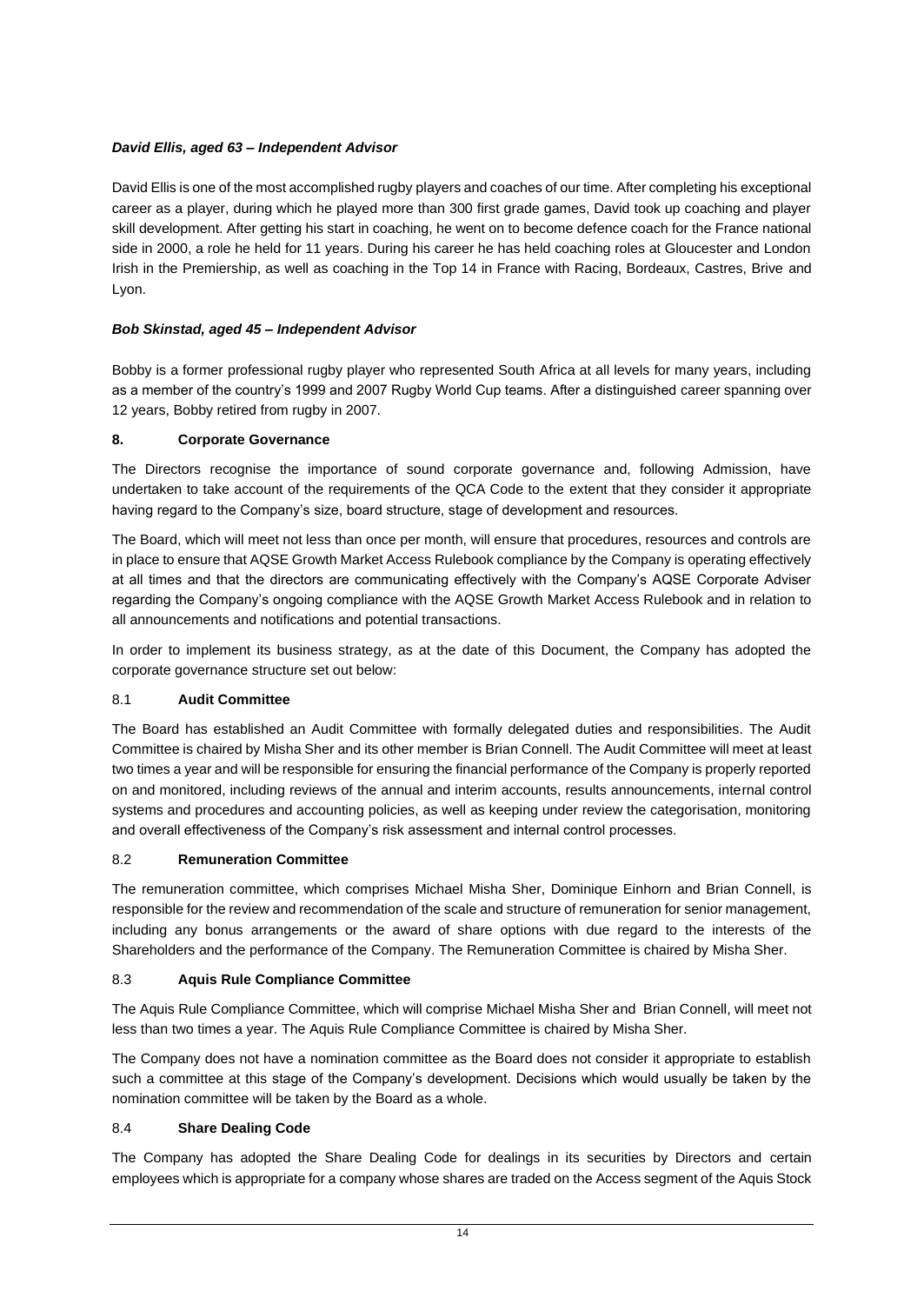Exchange Growth Market. This will constitute the Company's share dealing policy for the purpose of compliance with the UK Market Abuse Regulation and the relevant part of the Aquis Stock Exchange Access Rulebook.

It should be noted that MAR and the insider dealing legislation set out in the UK Criminal Justice Act 1993 will apply to the Company and dealings in Ordinary Shares.

# **9. Takeover Code**

The Company is a public company incorporated in England and Wales and its Ordinary Shares will be admitted to trading on the Access segment of Aquis Stock Exchange. Accordingly, the Takeover Code applies to the Company and operates principally to ensure that the Shareholders are treated fairly and are not denied an opportunity to decide on the merits of a takeover and that shareholders of the same class are afforded equivalent treatment. The Takeover Code also provides an orderly framework within which takeovers are conducted and the Takeover Panel has now been placed on a statutory footing.

Under the Takeover Code, if an acquisition of interests in shares were to increase the aggregate holding of the acquirer and its concert parties to interests in shares carrying 30 per cent. or more of the voting rights in the Company, the acquirer and, depending on circumstances, its concert parties would be required (except with the consent of the Takeover Panel) to make a cash offer for the outstanding shares in the Company at a price not less than the highest price paid for interests in shares by the acquirer or its concert parties during the previous 12 months. This requirement would also be triggered when, except with the consent of the Takeover Panel, any person (together with persons acting in concert with him) who is interested in shares which carry not less than 30 per cent. of the voting rights of the Company but does not hold shares carrying more than 50 per cent. of such voting rights, and such person (or person acting in concert with him) acquires any other interest in shares which increases the percentage of shares carrying voting rights in which he is interested.

# **10. Taxation**

Information regarding UK taxation in relation to the Ordinary Shares is set out in paragraph [12](#page-52-0) of Part VI of this Document. These details are, however, intended only as a general guide to the current tax position under UK taxation law, which may be subject to change in the future. If you are in any doubt as to your tax position you should consult your own independent financial adviser immediately.

# **11. Dividend policy**

The Company is primarily seeking to achieve capital growth for its Shareholders. It is the Board's intention during the current phase of the Company's development to retain future distributable profits from the business, to the extent any are generated. The Company does not anticipate declaring any dividends in the foreseeable future. The declaration and payment by the Company of any dividends and the amount of them will be in accordance with, and to the extent permitted by, all applicable laws and will depend on the results of the Company's operations, financial position, cash requirements, prospects, profits available for distribution and other factors deemed to be relevant at the time.

# **12. Foreign Securities Regulations**

Potential investors should note that the Shares have not been and will not be registered under the US Securities Act or the applicable securities laws and regulations of any state of the United States and may not be offered or sold within the United States, Canada, Australia, Japan and South Africa except pursuant to an exemption from, or in a transaction not subject to, the registration requirements of the US Securities Act. An investor who is in the US or otherwise a US person (as defined in Regulation "S" under the US Securities Act), must confirm that he falls within a relevant exemption and that he will not offer or sell Ordinary Shares within the United States except in accordance with applicable exemptions.

# **13. Lock-In Agreements and Orderly Market Arrangements**

At Admission, the Locked-in Shareholders will be subject to lock-in arrangements who will hold, or be interested in, directly and indirectly, an aggregate of 62,500,000 Ordinary Shares.

The Locked-in Directors, who together currently hold 155,625,000 Shares, and the Locked-in Shareholders have undertaken not to dispose of any interest in the Ordinary Shares which they may have on Admission (or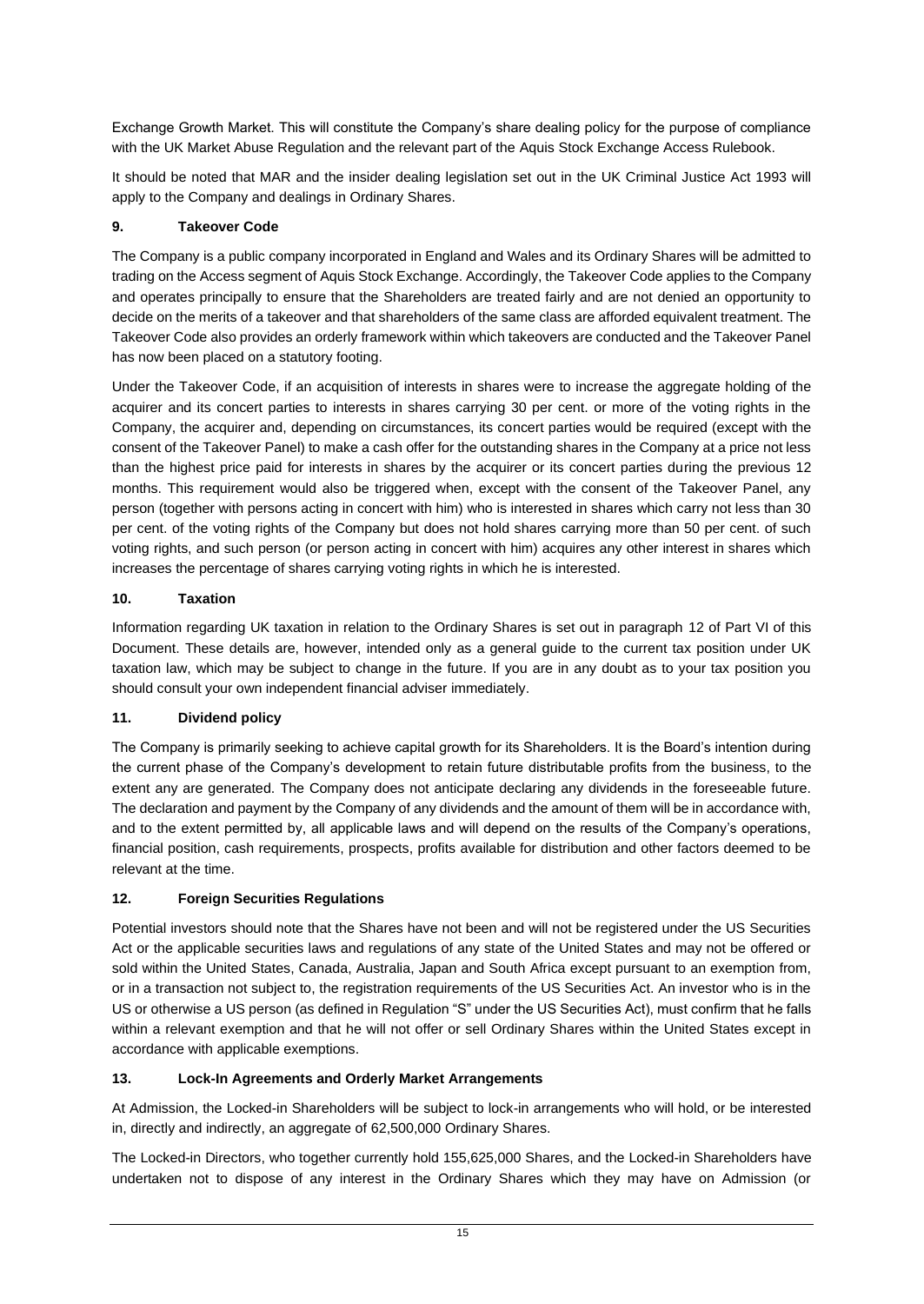subsequently acquire) for the period of one year following Admission, save for in certain limited circumstances. In addition, the Locked-in Shareholders and the Locked-in Directors have further agreed that for an additional 6 month period, following the first anniversary of Admission they shall only dispose of any interest in Ordinary Shares through FSCF in accordance with certain orderly market principles.

In addition, Walsh Bros. Holdings and Bua Capital Management, who together hold 25,000,000 Shares, have agreed that for a 6-month period following the Admission date they shall only dispose of any interest in Ordinary Shares through FSCF in accordance with certain orderly market principles.

Details of these lock-in and orderly market arrangements are set out in paragraphs [9.5,](#page-50-0) [9.6](#page-51-1) and [9.8](#page-51-0) of Part VI of this Document.

# **14. The Subscription**

Investors have agreed to subscribe for the New Shares at an Issue Price of 2 pence per New Share. The Subscription comprises in aggregate 37,585,000 New Shares and will therefore raise £751,700 (before expenses). Prior to Admission, the Company has raised approximately €1 million (before expenses) subscribed directly by sophisticated and high net worth investors.

The New Shares will represent approximately 13.07% of the Enlarged Issued Ordinary Share Capital following Admission. The irrevocable commitments to subscribe for the New Shares are subject only to Admission on or around 23 December 2021 (or such later date as the Company may notify Investors), but in any event not later than 31 December 2021, and may not be withdrawn other than on a failure of the Company to achieve Admission by the prescribed long-stop date. If Admission does not proceed, the Subscription will not proceed and all monies received by the Company will be returned to the relevant applicants. The New Shares will rank *pari-passu* in all respects with the Existing Shares, including the right to receive all dividends and other distributions declared, paid or made after the date of issue, and will be placed free of any expenses and stamp duty. In the case of investors receiving New Shares in uncertificated form, it is expected that the appropriate CREST accounts will be credited with effect from 23 December 2021. In the case of investors receiving New Shares in certificated form, it is expected that certificates will be despatched by post, within 15 days of the date of Admission.

Details of the Subscription agreements are set out in paragraph [9.3](#page-50-1) of Part VI.

# **15. Admission, Settlement, Trading and Crest**

Application has been made to the Aquis Exchange for the Enlarged Ordinary Share Capital to be admitted to trading on the Aquis Stock Exchange Growth Market. It is expected that Admission will become effective and dealings in the Enlarged Ordinary Share Capital will commence at 8.00 a.m. on 23 December 2021. No application has been or will be made for any warrants or options to be admitted to trading.

The Articles of Association are consistent with the transfer of Ordinary Shares in dematerialised form in CREST under the CREST Regulations. Application has been made for the Ordinary Shares to be admitted to CREST on Admission. Accordingly, settlement of transactions in the Ordinary Shares following Admission may take place within the CREST system if relevant Shareholders so wish.

CREST is a voluntary system and Shareholders who wish to receive and retain certificates in respect of their Ordinary Shares will be able to do so.

# **16. Warrants and options**

On Admission, the Company will grant warrants to FSCF, to subscribe for an aggregate of 2,875,850 Shares. The warrants equate to 1 per cent. of the enlarged share capital (on a fully diluted basis). The warrants are constituted by a warrant instrument, further details of which are contained in paragrap[h 9.4](#page-50-2) of Part VI of this Document.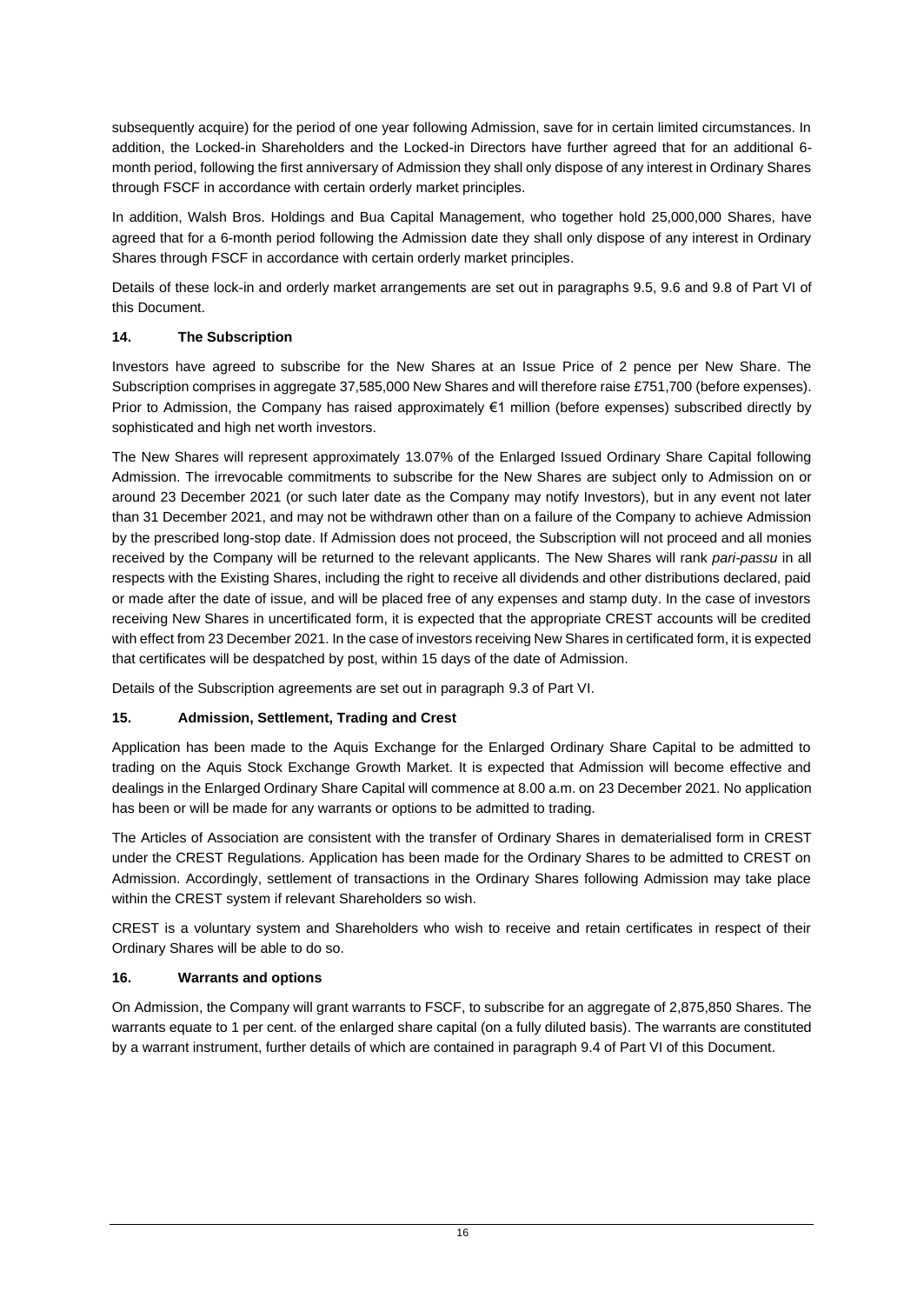As at the date of this Document, the Company does not have in issue any other options or other securities convertible into Ordinary Shares. Following Admission, the Company intends to adopt an option scheme for its directors and employees over up to 10 per cent. of the Company's issued share capital from time to time.

# **17. Further Information and Risk Factors**

You should read the whole of this Document which provides additional information on the Company and not rely on summaries or individual parts only. Your attention is drawn to the further information in this Document and particularly to the risk factors set out in Part II of this Document. Potential investors should carefully consider the risks described in Part II before making a decision to invest or acquire shares in the Company.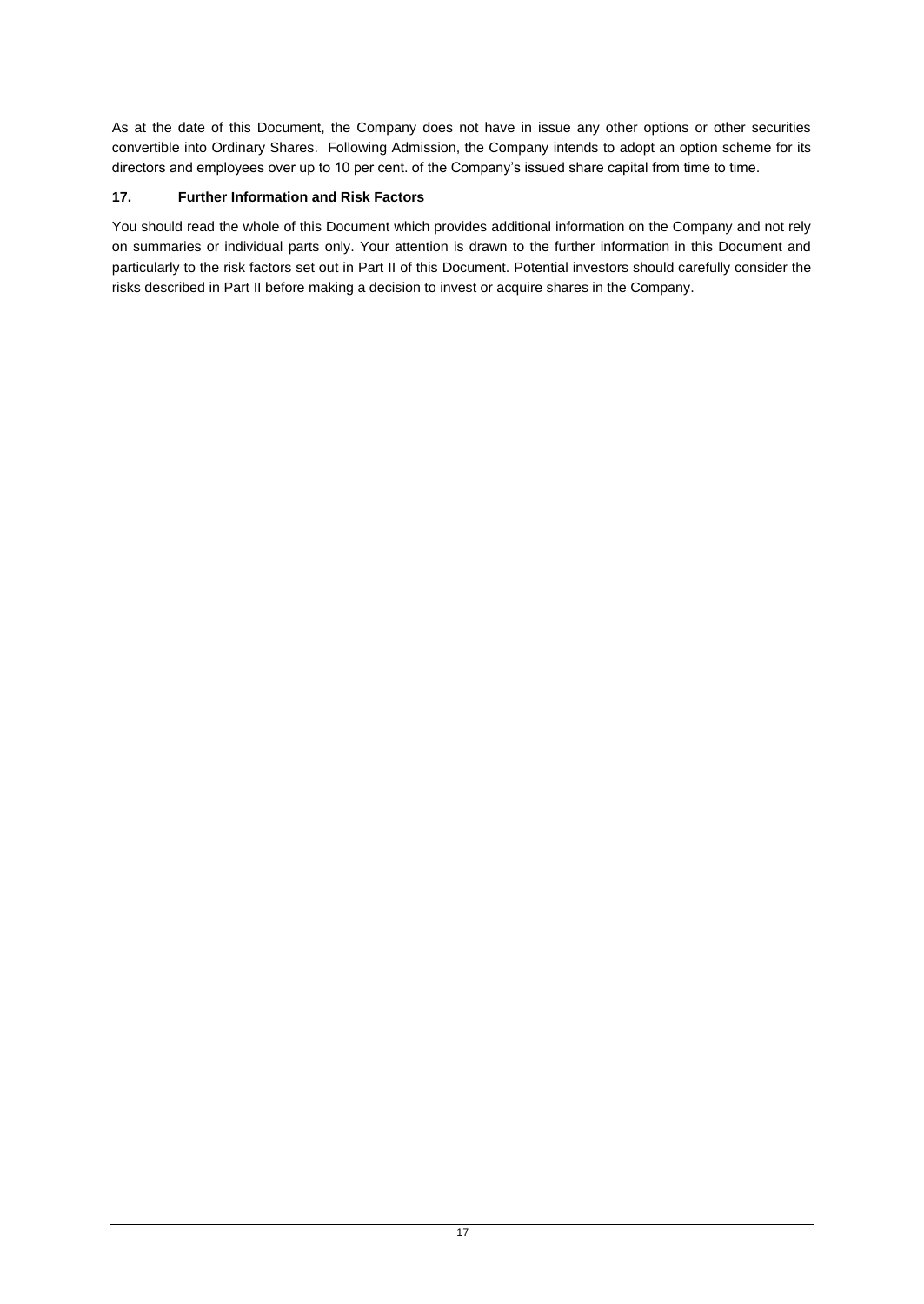# **PART II RISK FACTORS**

<span id="page-22-1"></span><span id="page-22-0"></span>*In addition to all other information set out in this Document, the following specific factors should be considered carefully in evaluating whether to make an investment in the Company. If you are in any doubt about the action you should take, you should consult a professional adviser authorised under FSMA who specialises in advising on the acquisition of shares and other securities prior to making any investment.*

*If any of the following risks were to materialise, the Company's business, financial conditions, results or future operations could be materially adversely affected. Additional risks and uncertainties not presently known to the Directors, or which the Directors currently deem immaterial, may also have an adverse effect upon the Company. In that case, the market price of the Ordinary Shares could decline and all or part of an investment in the Ordinary Shares could be lost.*

*The list below is not exhaustive, nor is it an explanation of all the risk factors involved in investing in the Company and nor are the risks set out in any order of priority.*

# **1. RISKS RELATED TO THE GROUP'S BUSINESS STRATEGY**

# 1.1 **The Group's Growth Strategy may not materialize**

As part of their growth strategy, the Group intends to attract a large number of sports clubs as clients in the following years. The Group may not be able to identify and attract sports clubs with adequate growth perspectives as clients. Also, the rapid increase of the Group's client base may increase its operational costs and the Group may face challenges adequately advising its client base in case it grows rapidly.

Moreover, part of the Group's income will come from the merchandise, betting, advertising and television revenue sharing agreements to be executed with the sports clubs. The growth of the sports clubs income and, therefore, the Group's income, will depend on many factors which may not materialize, such as economic conditions, success of the marketing strategies applied, fan engagement, negotiation of television rights with suitable conditions, among others.

Additionally, despite the marketing and tokenization services offered by the Group, ultimately the success and incomes of the sports clubs, and therefore, part of the Group's income, depends on the management of the sports clubs and their ability to successfully build competitive teams and adequately apply the Group's marketing strategy. The Group will not have any control over the day-to-day management of the sports clubs.

If the Group cannot attract sufficient clients with adequate growth perspectives, or if for any reason the client's income does not grow as expected by the Group, or if the Group's clients are not adequately managed, the Group's operations, business, revenues and growth perspectives may be adversely affected.

# 1.2 **The Group's business includes holding cryptoassets which can be volatile**

# **CRYPTOASSETS AND CRYPTOCURRENCY ARE CONSIDERED VERY HIGH RISK, SPECULATIVE PURCHASES.**

Part of the Company's strategy is to hold in reserve 10% to 30% of each club's tokens, depending on the specifics of each club's size and situation, for investment purposes. The Group believes that these token positions could ultimately drive a significant portion of the growth in the Company's total market value, as some of the tokens may be exchanged into the ETH and then to fiat currencies such as Euros, Dollars, or Pounds Sterling.

A principal risk in holding in tokens is the rapid fluctuation of the market price of such assets. Part of the value of the Company's Shares may relate directly to the value of the tokens held by it and fluctuations in the price of tokens could adversely affect the net asset value of the Company's Shares. There is no guarantee that the Company will be able to achieve a better than average market price for the tokens it holds. The price of tokens achieved by the Company may be affected generally by a wide variety of complex and difficult to predict factors such as supply and demand; rewards and transaction fees for the recording of transactions on the applicable blockchain; availability and access to virtual currency service providers (such as payment processors), exchanges, miners or other blockchain users and market participants; security vulnerability; inflation levels; fiscal policy; interest rates and political, natural and economic events.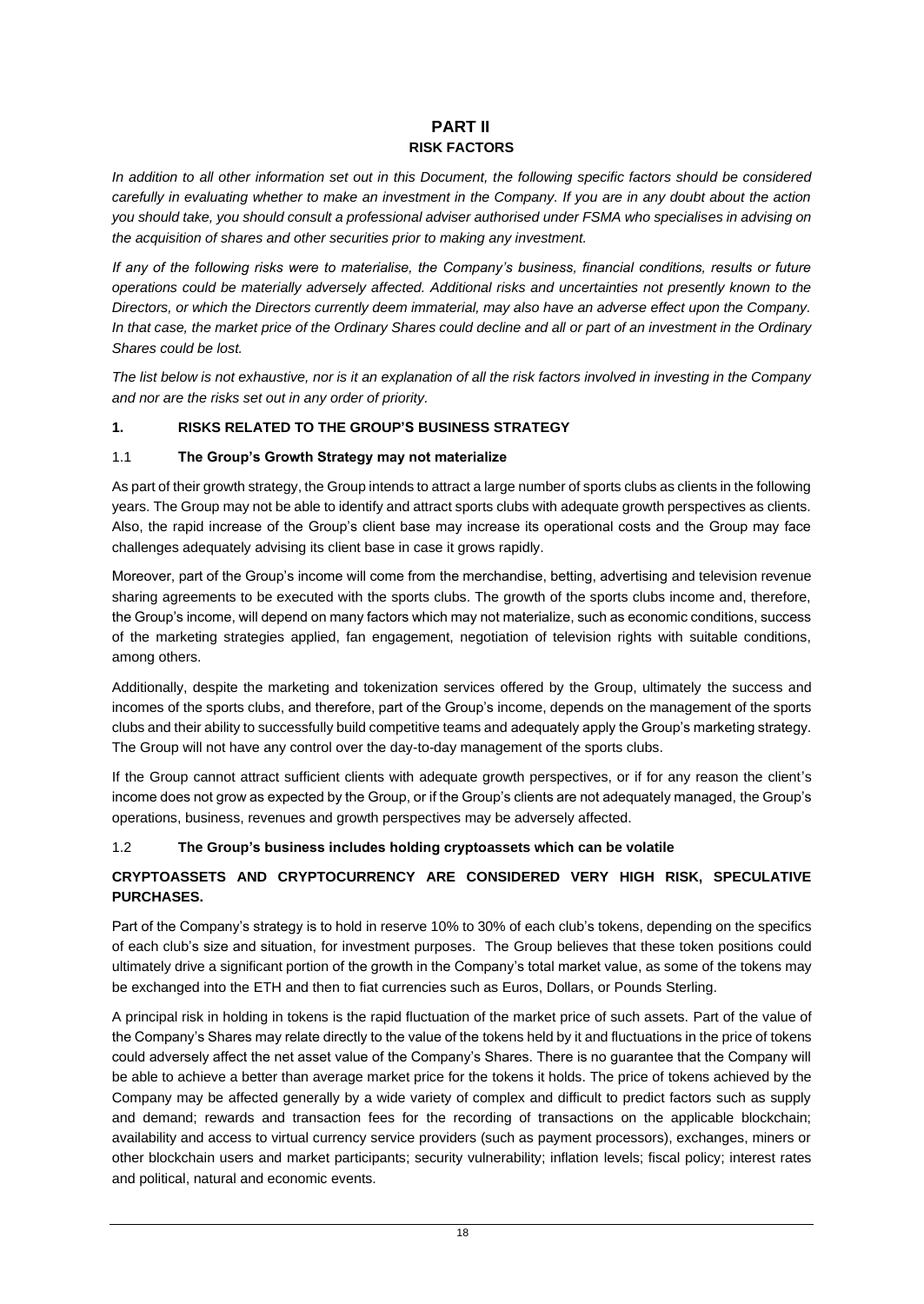There is no assurance that any unpegged tokens that the Company possesses will maintain its long-term value in terms of purchasing power in the future. Any material decline of the price of the tokens that the Company holds will have a material adverse effect on the Company's business, financial condition, results of operations and/or prospects.

# 1.3 **Regulatory changes or actions may alter the nature of an investment in the Company or restrict the use of cryptocurrencies and tokens in a manner that adversely affects the Company's operations**

As cryptocurrencies and tokens have grown in both popularity and market size, governments around the world have reacted differently. Certain governments have deemed certain actions with cryptocurrency and tokens illegal (often in line with other policy objectives) while others have indicated a more flexible regulatory attitude towards their creation, use and trade. Ongoing and future regulatory opinions and actions may change, potentially to an extent which would have a material adverse effect on the ability of the Company to continue to operate or on its business, financial condition, results of operations and/or prospects.

Governments may in the future curtail or outlaw the acquisition, use or redemption of cryptocurrencies and tokens. Ownership of, holding or trading in cryptocurrencies and tokens may then be considered illegal and subject to sanction. Governments may also take regulatory action that may increase the costs of working with cryptocurrencies, tokens and/or subject cryptocurrency and token companies to additional regulation.

Cryptocurrencies and tokens currently face an uncertain regulatory landscape in many foreign jurisdictions such as the United States of America, European Union, China, Japan and Russia. In April 2021, Turkey's central bank banned the use of cryptocurrencies and crypto assets to pay for goods and services, directly or indirectly.

Exchange tokens (such as Bitcoin and other cryptocurrencies) are only regulated in the UK for money laundering purposes. The FCA and the UK government has over the last 5 years issued a number of guidance notes, warnings and notification and have updated legislation in relation to cryptocurrency and cryptoassets. For example:

- on 12 September 2017 the FCA issued a warning to consumers about initial coin offerings;
- on 10 January 2020 changes to the Government's Money Laundering Regulations came into force requiring businesses carrying out certain cryptoasset activities to comply with the Government's Money Laundering Regulations in relation to those activities from 10 January 2020, and to register with the FCA during 2020;
- on 6 October 2020 the FCA made rules banning the sale, marketing and distribution to all retail consumers of any derivatives (i.e. contract for difference – CFDs, options and futures) and exchange traded notes that reference unregulated transferable cryptoassets by firms acting in, or from, the UK. The ban came into effect on 6 January 2021;
- on 11 January 2021, the FCA issued a warning to consumers about the risks of investments advertising high returns based on cryptoassets.

Additionally, the existing regulatory frameworks typically applied by the United States Securities Exchange Commission, the FCA and other securities exchange commissions are based on a conceptual segregation between "security tokens" which are deemed to be securities similar to equities and debt instruments, and "utility tokens" which are specifically not regulated by securities regulatory authorities. Unforeseen changes in the regulation of social tokens may occur that would significantly impact our business model and likely future sales and earnings.

Part of the Company's income will depend on an active and functioning crypto-currency and token market and therefore any impact on that market (including onerous regulator changes) is likely to have a effect on the Company's results. Should the market for cryptocurrencies and tokens be materially and adversely affected by regulation, or the use, holding or sale, or activities connected with the use, holding or sale, the Company's business, financial condition, results of operations and/or prospects will be materially and adversely affected.

# 1.4 **The Group is reliant on continued fan engagement**

The success of the Group and the client sports clubs is dependent on the increase and maintenance of fan engagement, through merchandise purchase, betting and television audience. If the fan base of the client sport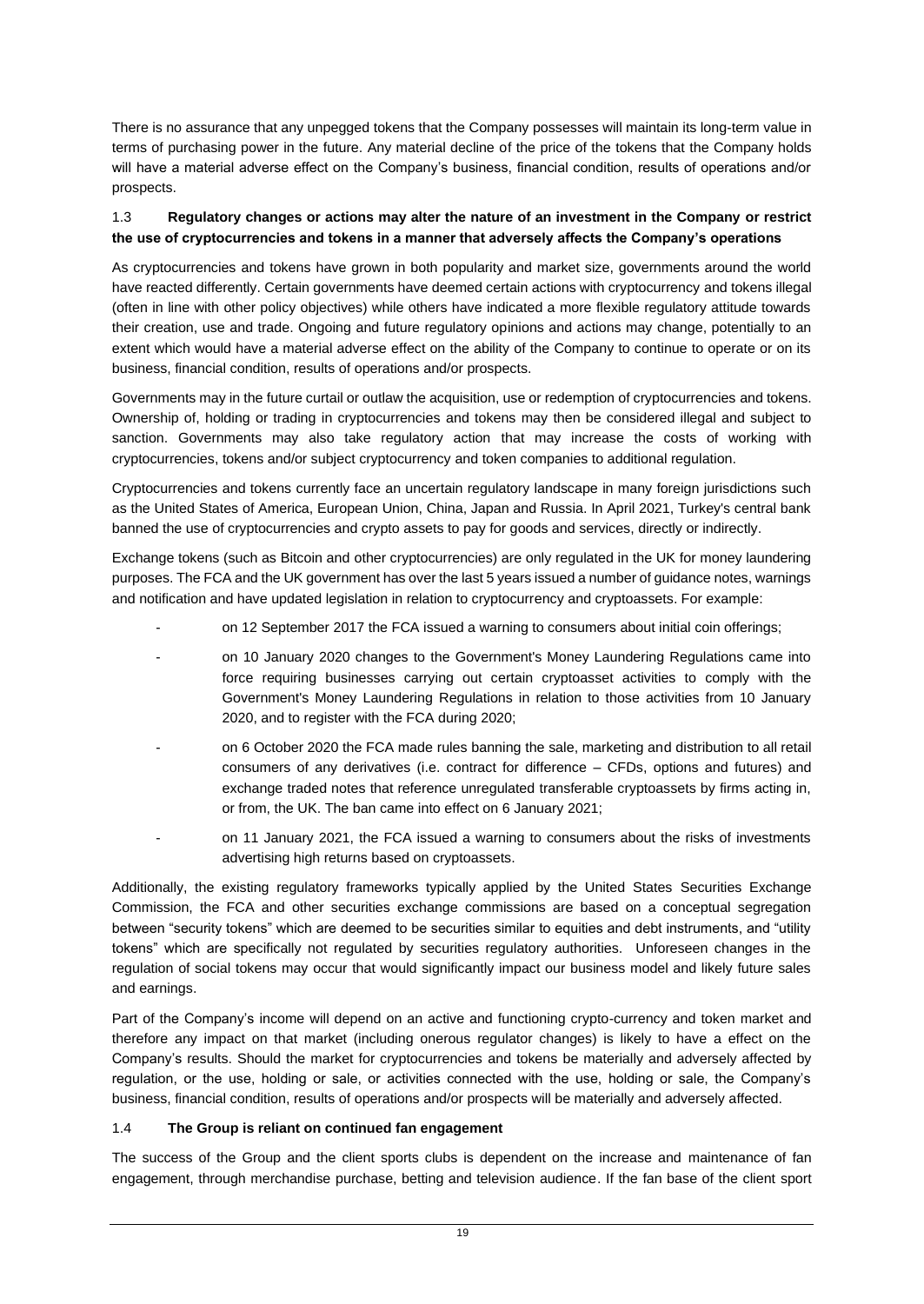clubs does not increase as expected and is not maintained – for example as a result of the decrease in the general popularity of the respective sport or as a result of bad performance of the sports clubs – the merchandise, betting and television income for the sports club and, therefore the Group, may decrease and cause an adverse effect in its operating results.

# 1.5 **Currency Risks**

Considering the Company operates through SportsX which is based in France and may have clients in various countries, the Company is exposed to currency risks, both through transactions in different currencies and through the Company conducting operations in various currency zones. These risks can be divided into transaction risks and exchange risks. Transaction risks are risks associated with loss in currency exchange, for example by paying unpaid income in a foreign currency that loses in value as a result of the currency's exchange rate fluctuating. The Company exposed to transaction risks when the Company conducts operations in various currency zones. Exchange risks are risks attributable to the value of assets and liabilities in foreign currencies that fluctuate as a result of fluctuations in the exchange rate of the specific currency. The Company is exposed to exchange risks when converting income statements and balance sheets from foreign subsidiaries to the Company's accounting currency. There is a risk that the measures taken by the Company to minimize currency risk are insufficient and that fluctuations in exchange rates thus have a significant negative impact on the Company's operations, financial position and results.

# **2. GENERAL BUSINESS RISKS AND RISKS RELATED TO THE COMPANY'S PERSONNEL, FINANCIAL CONDITION AND OPERATIONS**

# 2.1 **The Company has no relevant operating history**

The Company was incorporated on 7 June 2021. SportsX has retained its first clients: (i) Sarlat Rugby, which is 100% owned by the Company's CEO Dominique Einhorn; and (ii) Bergerac FC and it has received interest from other new customers; however it has not yet booked revenues and only has incurred minimal expenses apart from those related to this offering. Therefore, it has no operating results and lacks any relevant operating history and therefore, investors have no basis on which to evaluate the Company's ability to achieve its objective of operating a business. The Company's substantive operations will only commence operations following completion of Admission.

The Company is a start-up business entering a new market. The Directors believe that they have the experience and connections to ensure that the business is able to take advantages market opportunities they have identified.

# 2.2 **Dividend payments on the Ordinary Shares are not guaranteed and the Company does not intend to pay dividends in the foreseeable future**

To the extent the Company intends to pay dividends on the Ordinary Shares, it will pay such dividends at such times (if any) and in such amounts (if any) as the Board determines appropriate and in accordance with applicable law. Payments of such dividends will be dependent on performance of the Company's business. The Company can therefore give no assurance that it will be able to pay dividends going forward or as to the amount of such dividends, if any. The Company does not expect to pay dividends in the foreseeable future.

# 2.3 **Additional requirements for capital and likely future investment dilution**

Substantial additional financing may be required if the Company is to successfully develop its business activities. No assurances can be given that the Company will be able to raise the additional capital that it may require for the implementation of its business activities. Any additional equity financing may be dilutive to Shareholders and debt financing, if available or suitable for the Company's objectives, may involve restrictions on financing and operating activities. There is no assurance that additional financing will be available on terms acceptable to the Company, if at all. If the Company is unable to obtain additional financing as needed, it may be required to reduce the scope of its operations or anticipated expansion.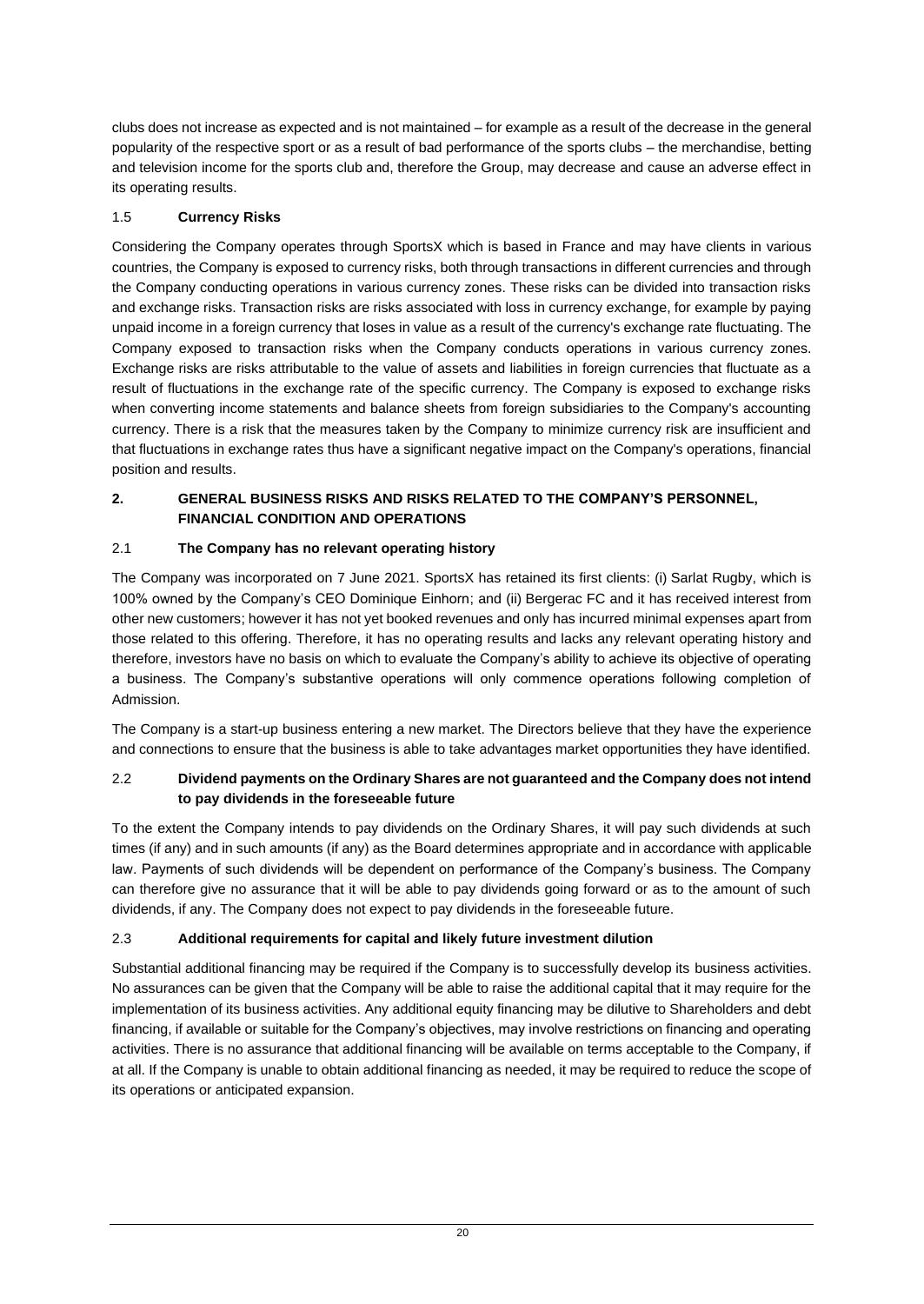# 2.4 **The Company's relationship with the Directors, Advisors and possible conflicts of interest with other businesses**

The Company is largely dependent on the performance of its management team and its continuing ability to attract, develop, motivate, and retain highly qualified and skilled personnel, as well as the management team and advisor's expertise in rugby and ability to attract rugby clubs with adequate growth prospects as clients. Qualified individuals are in high demand, and the Company may incur significant costs to attract and retain them. The loss of the services of any key personnel and advisors (through illness, death or loss to a competitor), or an inability to attract other suitably qualified persons when needed, could prevent the Company from executing on its business plan and strategy, and it may be unable to find adequate replacements on a timely basis, or at all. The Company does not currently maintain key-person insurance on the lives of any of its key personnel. Loss of key personnel could therefore have a material adverse effect on the prospects of the Company.

The Company's Directors are required to commit such time as is necessary for them to fulfil their duties to the Company's affairs, which could create a conflict of interest when allocating their time between the Company's operations and their other commitments. Each of the Directors is currently or may in the future become affiliated with or have financial interests in entities, including certain special purpose acquisition companies, engaged in business activities similar to those intended to be conducted by the Company. If the Directors' other business affairs require them to devote more substantial amounts of time to such affairs, it could limit their ability to devote time to the Company's affairs and could have a negative impact on the Company's ability to deliver the business plan. The Company cannot provide any assurance that any of the Directors will not become involved in one or more other business opportunities that would present conflicts of interest in the time they allocate to the Company.

In addition, the Directors may become aware of business opportunities that may be appropriate for presentation to the Company. In such instances they may decide to present these business opportunities to other entities with which they are or may be affiliated, in addition to, or instead of, presenting them to the Company. Due to these existing or future affiliations, the Directors may have fiduciary obligations to present potential acquisition opportunities to those entities prior to presenting them to the Company which could cause additional conflicts of interest.

Historical results of prior investments made by, or businesses associated with, the Directors and their affiliates may not be indicative of future performance of an investment in the Company.

# **3. RISKS RELATING TO THE ORDINARY SHARES AND TO TRADING ON THE AQSE GROWTH MARKET**

# 3.1 **Although the Company has a very limited history of trading, the New Shares will be issued at a premium to the net asset value of the Ordinary Shares**

The New Shares are being issued at the Issue Price of 2 pence per share. The estimated net asset value post the Subscription will be approximately £0.005 per share. The premium to net asset value of approximately £0.015 per share places an intangible value on the strategy proposed by the Board and the human capital contained in the Board, as well as reflecting the costs incurred in the Subscription and Admission. The initial investors who financed the Company at the earlier stages in its development have subscribed for Ordinary Shares at lower prices per Ordinary Share than the Issue Price and will hold 91.06% of the Enlarged Share Capital. There can be no guarantee that the Ordinary Shares will be valued on the same basis used for the Subscription following Admission and the price of the Ordinary Shares may fall.

# 3.2 **There may be limited public trading market for the Ordinary Shares and price of the Ordinary Shares may be volatile**

The AQSE Growth Market is an exchange designed principally for growth companies, and as such, tends to experience lower levels of trading liquidity than larger companies quoted on the Official List or some other stock exchanges. Following Admission, there can be no assurance that an active or liquid trading market for the Ordinary Shares will develop or, if developed, that it will be maintained. Investors should not expect that they will necessarily be able to realise their investment in Ordinary Shares within a period that they would regard as reasonable. Accordingly, the Ordinary Shares may not be suitable for short-term investment. The price of Ordinary Shares may therefore be subject to large fluctuations on small volumes of shares traded. As a result, an investment in shares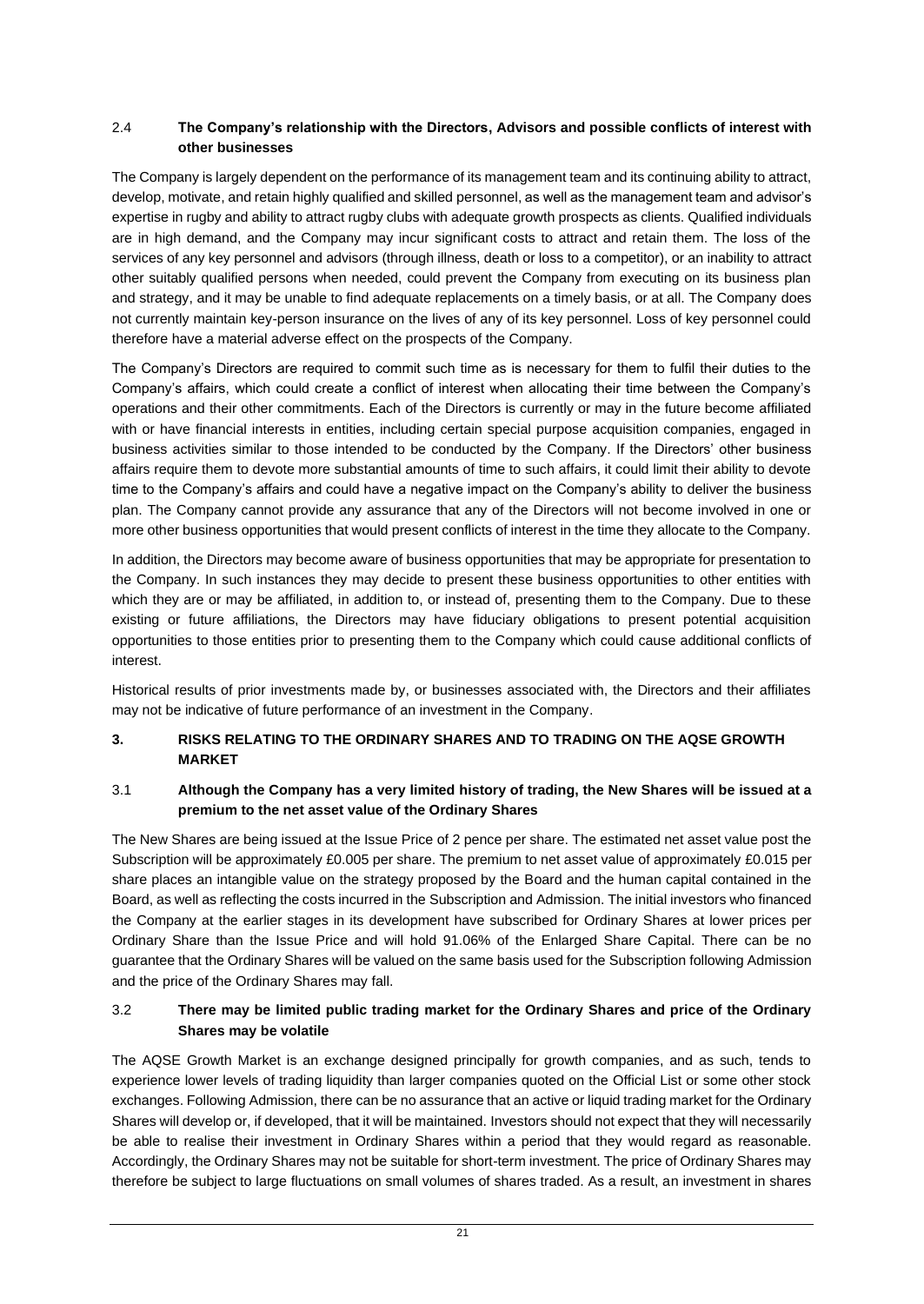traded on AQSE carries a higher risk than those listed on the Official List. Prospective investors should be aware that the value of an investment in the Company may go down as well as up and that the market price of the Ordinary Shares may not reflect the underlying value of the Company. There can be no guarantee that the value of an investment in the Company will increase. Investors may therefore realise less than, or lose all of, their original investment.

The price at which the Ordinary Shares are quoted and the price which investors may realise for their Ordinary Shares may be influenced by a large number of factors, some of which are general or market specific, others which are sector specific and others which are specific to the Company and its operations. These factors include, without limitation, (a) the performance of the overall stock market, (b) large purchases or sales of Ordinary Shares by other investors, (c) financial and operational results of the Company (d) changes in analysts' recommendations and any failure by the Company to meet the expectations of the research analysts, (e) changes in legislation or regulations and changes in general economic, political or regulatory conditions, and (e) other factors which are outside of the control of the Company.

Shareholders may sell their Ordinary Shares in the future to realise their investment. Sales of substantial amounts of Ordinary Shares following Admission and/or termination of the Lock-in Agreements (the terms of which are summarised in paragraphs [9.5](#page-50-0) an[d 9.8](#page-51-0) of Part VI of this Document), or the perception that such sales could occur, could materially adversely affect the market price of the Ordinary Shares. There can be no guarantee that the price of the Ordinary Shares will reflect their actual or potential market value, or the underlying value of the Company's net assets and the price of the Ordinary Shares may decline below the price paid by investors. Shareholders may be unable to realise their Ordinary Shares at the quoted market price or at all.

Finally, continued admission to the AQSE Growth Market is entirely at the discretion of Aquis Exchange. Any changes to the regulatory environment, in particular the AQSE Growth Market Access Rulebook could, for example, affect the ability of the Company to maintain a trading facility on the AQSE Growth Market. No application has been made for the Ordinary Shares to be admitted to the Official List or to be listed on any other exchange.

# **4. Risks relating to taxation**

# 4.1 **Taxation of returns from assets located outside the UK and changes in taxation legislation**

It is possible that any return the Company receives from any assets, company, or business that the Company acquires and that is or are established outside the UK, including SportsX, may be reduced by irrecoverable foreign taxes and this may reduce any net return derived by Shareholders from a shareholding in the Company. Any change in the Company's tax status or in taxation legislation could affect the Company's ability to provide returns to Shareholders. It is intended that the Company will structure the Group to maximise returns for Shareholders in as fiscally efficient a manner as practicable. The Company has made certain assumptions regarding taxation. However, if these assumptions cannot be borne out in practice, taxes may be imposed with respect to any of the Company's assets, or the Company may be subject to tax on its income, profits, gains or distributions in a particular jurisdiction or jurisdictions in excess of taxes that were anticipated. This will alter the post-tax returns for Shareholders (or Shareholders in certain jurisdictions).

# **5. Other risks**

# 5.1 **Forward-looking statements**

This Document includes statements that are, or may be deemed to be, "forward-looking statements". These forward-looking statements can be identified by the use of forward-looking terminology, including the terms "believes", "estimates", "plans", "anticipates", "targets", "aims", "continues", "projects", "assumes", "expects", "intends", "may", "will", "would" or "should", or in each case, their negative or other variations or comparable terminology. These forward- looking statements include all matters that are not historical facts. They appear in a number of places throughout this Document and include statements regarding the Company's intentions, beliefs or current expectations concerning, among other things, the Company's results of operations, financial condition, liquidity, prospects, growth strategies and the industries in which the Company operates. By their nature, forwardlooking statements involve risk and uncertainty because they relate to future events and circumstances. A number of factors could cause actual results and developments to differ materially from those expressed or implied by the forward-looking statements, including without limitation: conditions in the markets, the market position of the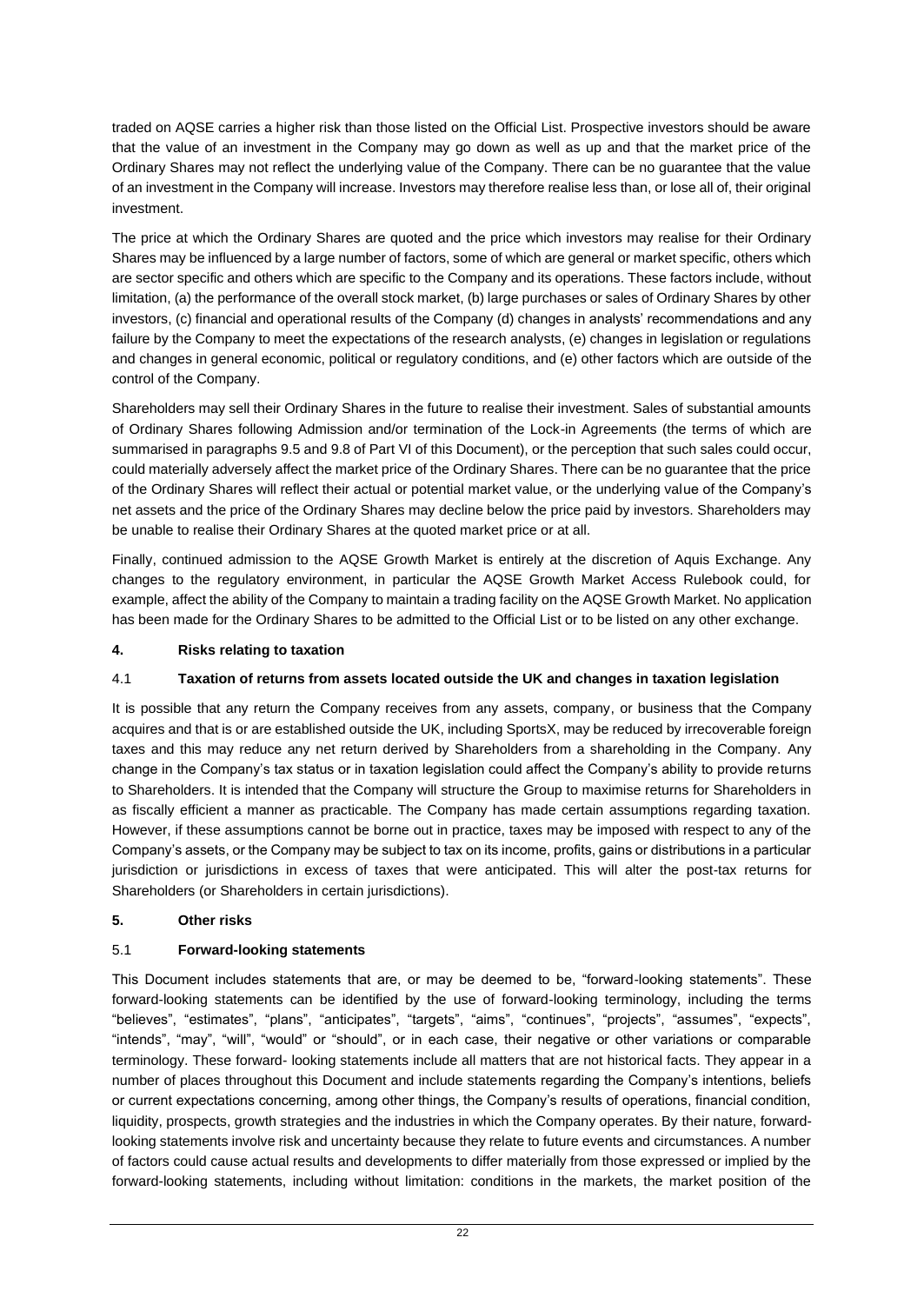Company, its earnings, financial position, cash flows, return on capital, anticipated investments and capital expenditures, the changing business or other market conditions and general economic conditions. These and other factors could adversely affect the outcome and financial effects of the plans and events described in this Document. Forward-looking statements contained in this Document based on past trends or activities should not be taken as a representation that such trends or activities will continue in the future.

**The investment opportunity offered in this Document may not be suitable for all recipients of this Document. Investors are therefore strongly recommended to consult a professional adviser authorised under FSMA, who specialises in investments of this nature, before making their decision to invest.**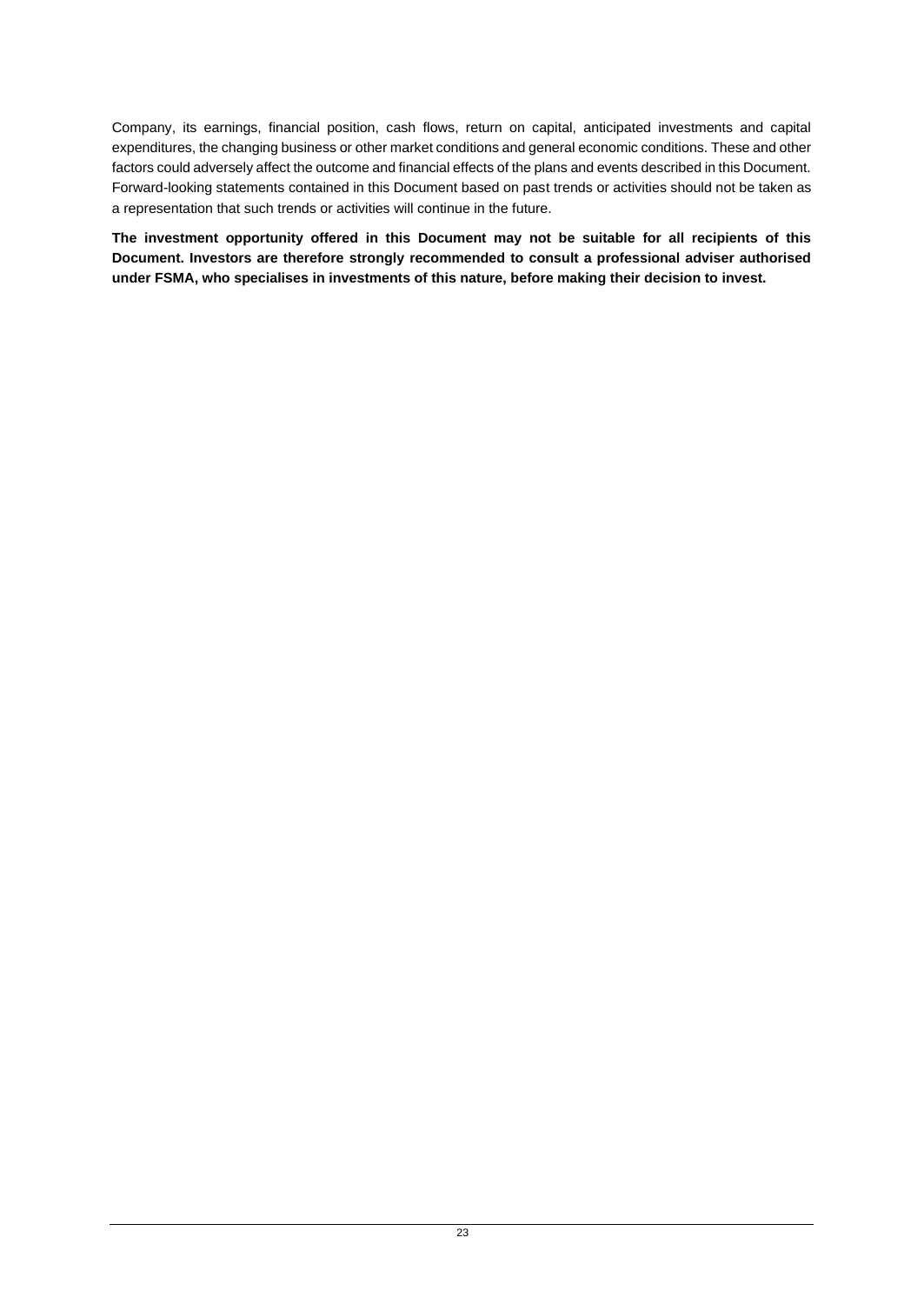# **PART III HISTORICAL AUDITED FINANCIAL INFORMATION OF THE COMPANY**

# <span id="page-28-1"></span><span id="page-28-0"></span>**SECTION A – ACCOUNTANT'S REPORT ON THE HISTORICAL INFORMATION OF THE COMPANY**

# haysmacintyre



10 Queen Street Place, London EC4R 1AG **T** 020 7969 5500 **F** 020 7969 5600

> **E** service@haysmacintyre.com **DX** 307453 CHEAPSIDE **W** [www.haysmacintyre.com](http://www.haysmacintyre.com/)

Follow us on twitter @haysmacintyre

The Directors ChallengerX Plc 16 Great Queen Street London WC2B 5DG

The Directors First Sentinel Corporate Finance Limited 72 Charlotte Street London W1T 4QQ

21 December 2021

Dear Sirs

# **ChallengerX Plc (the "company")**

We report on the historical financial information of ChallengerX Plc for the financial period of 7 June 2021 to 30 June 2021 (the "**financial information**") set out in Part III of this Admission Document. This financial information has been prepared for inclusion in the Admission Document dated 21 December 2021 of ChallengerX Plc (the "**Admission Document**") relating to the proposed admission to AQSE Growth Market and on the basis of the accounting policies set out in note 1. This report is given for the purpose of complying with paragraph 6.3 of Table A of Appendix 1 to the AQSE Growth Market Access published by Aquis Exchange Limited and for no other purpose.

# **Responsibilities**

The Directors and proposed directors are responsible for preparing the financial information on the basis of preparation set out in note 1 to the financial information and in accordance with FRS 102 "The Financial Reporting Standard applicable in the UK and Republic of Ireland".

It is our responsibility to form an opinion as to whether the financial information gives a true and fair view, for the purposes of the Admission Document, and to report our opinion to you.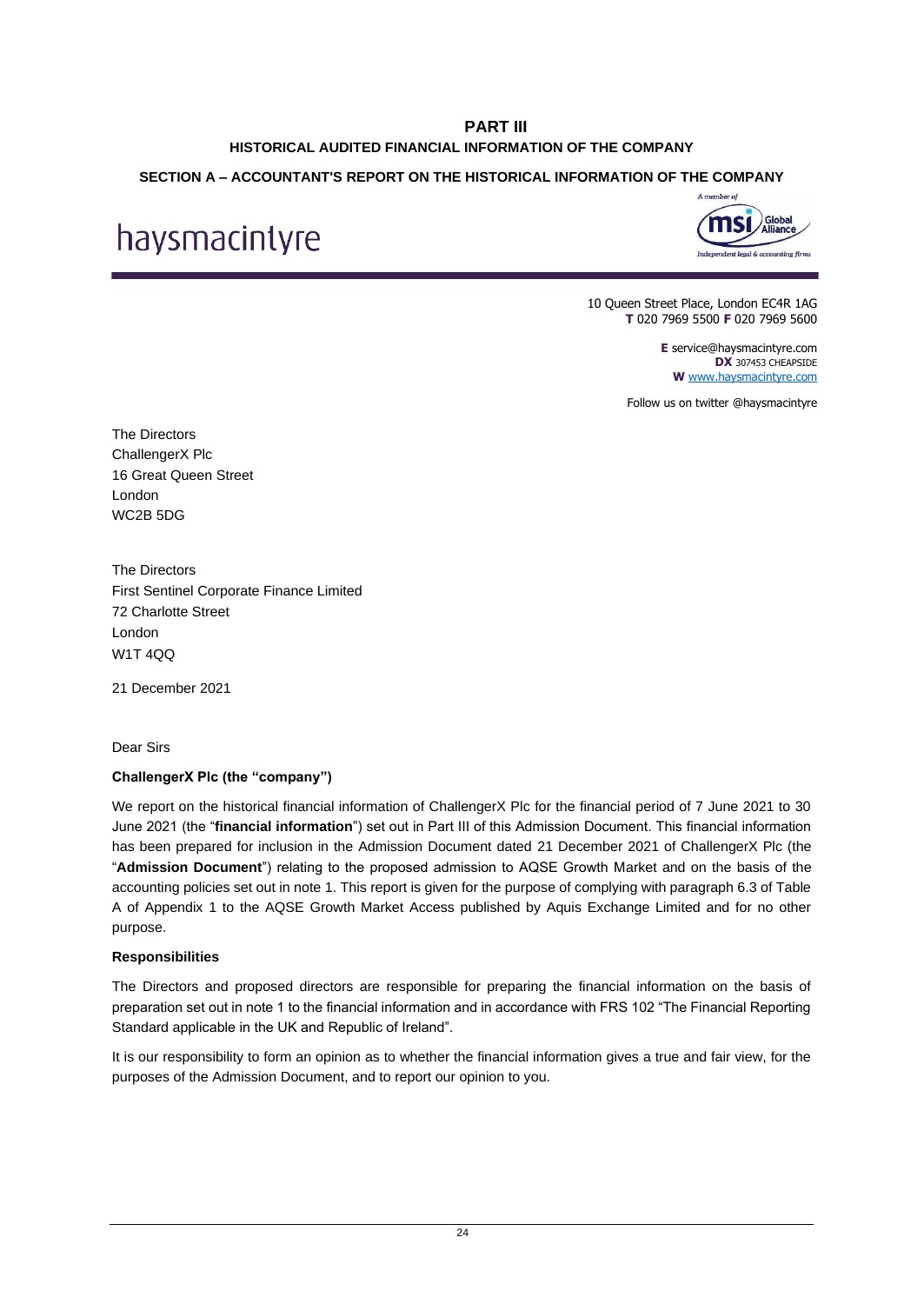Save for any responsibility arising under paragraph 6.3 of Table A of Appendix 1 to the AQSE Growth Market Access to any person as and to the extent there provided, and save for any responsibility that we have expressly agreed in writing to assume, to the fullest extent permitted by law we do not assume any responsibility and will not accept any liability to any other person for any loss suffered by any such person as a result of, arising out of, or in connection with this report or our statement, required by and given solely for the purposes of complying with paragraph 6.3 of Table A of Appendix 1 to the AQSE Growth Market Access, consenting to its inclusion in the Admission Document.

## **Basis of opinion**

We conducted our work in accordance with the Standards for Investment Reporting issued by the Auditing Practices Board in the United Kingdom. Our work included an assessment of evidence relevant to the amounts and disclosures in the financial information. It also included an assessment of significant estimates and judgments made by those responsible for the preparation of the financial information and whether the accounting policies are appropriate to the entity's circumstances, consistently applied and adequately disclosed.

We planned and performed our work so as to obtain all the information and explanations which we considered necessary in order to provide us with sufficient evidence to give reasonable assurance that the financial information is free from material misstatements whether caused by fraud or other irregularity or error.

Our work has not been carried out in accordance with auditing or other standards and practices generally accepted in jurisdictions outside the United Kingdom, including the United States of America, and accordingly should not be relied upon as if it had been carried out in accordance with those standards and practices.

#### **Opinion**

In our opinion the financial information gives, for the purposes of the Admission Document dated 21 December 2021 a true and fair view of the state of affairs of the company as at 30 June 2021 and of its results, cash flows and changes in shareholders' equity for the period then ended in accordance with the basis of preparation set out in note 2 and in accordance with FRS 102.

#### **Conclusions relating to going concern**

We have nothing to report in respect of the following matters in relation to which SIR 2000 require us to report to you:

- The directors' use of the going concern basis of accounting in the preparation of the financial information is not appropriate; or
- The directors have not disclosed in the financial information any identified material uncertainties that may cast significant doubt about the company's ability to continue to adopt the going concern basis of accounting for a period of at least twelve months from the date when the financial information are authorised for issue.

#### **Declaration**

For the purposes of Appendix 1: Information for an admission document, Paragraph 6.3 of Table A of the AQSE Growth Market Access, we are responsible for this report as part of the Admission Document and declare that we have taken all reasonable care to ensure that the information contained in this report is, to the best of our knowledge in accordance with the facts and contains no omission likely to affect its import. This declaration is included in the Admission Document in compliance with paragraph 6.3 of Table A of Appendix 1 of the AQSE Growth Market Access.

Yours faithfully,

**Haysmacintyre LLP** Chartered Accountants 10 Queen Street Place London EC4R 1AG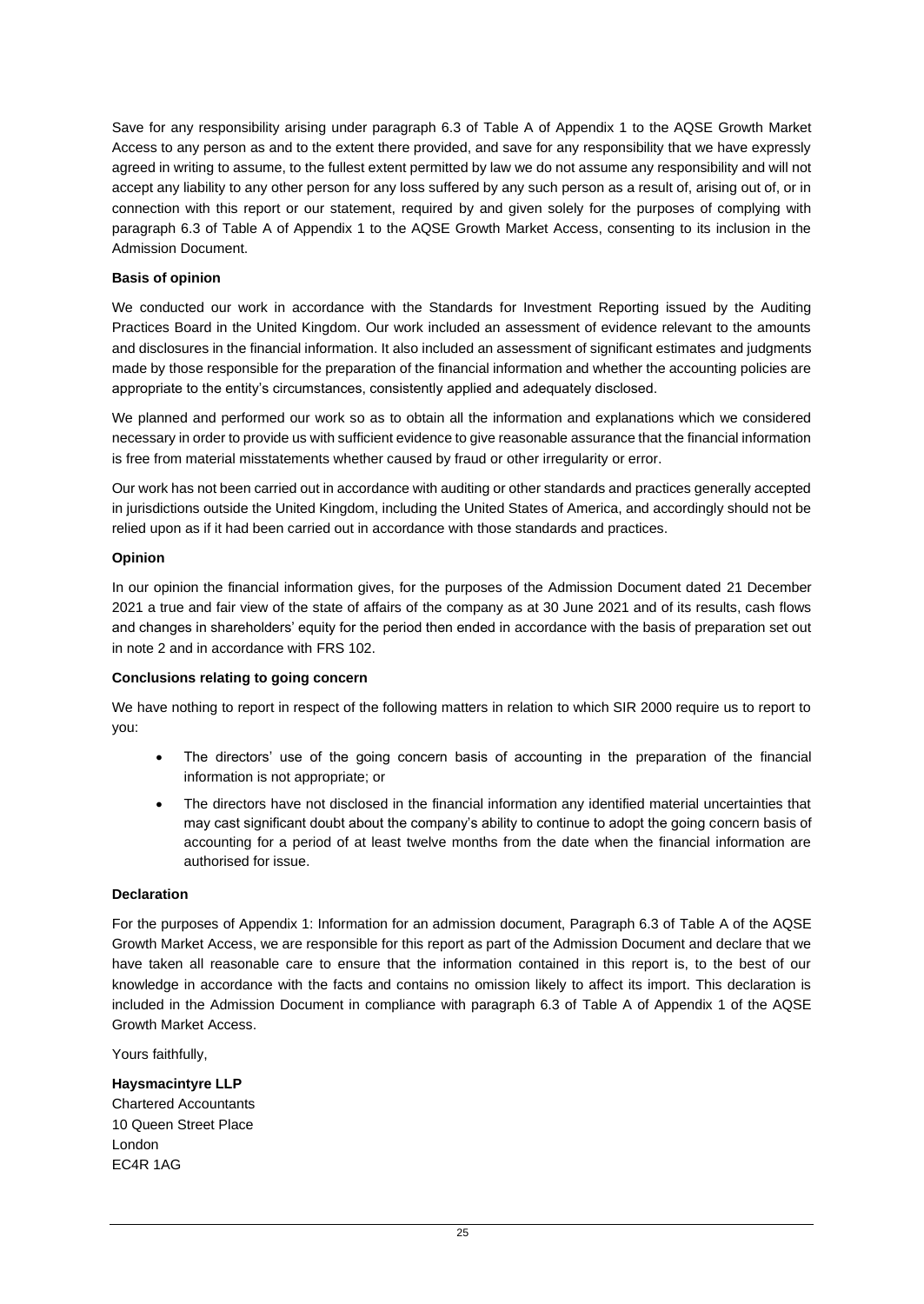# **SECTION B – HISTORICAL INFORMATION ON THE COMPANY**

# **Statement of comprehensive income for the period ended 30 June 2021**

The company has not yet commenced business since incorporation and has remained dormant for the period.

# **Statement of changes in equity for the period ended 30 June 2021**

|                                | <b>Share</b><br>capital<br>£ | <b>Share</b><br>premium<br>£ | <b>Retained</b><br>earnings<br>£ | <b>Total</b><br>equity<br>£ |
|--------------------------------|------------------------------|------------------------------|----------------------------------|-----------------------------|
| On incorporation 31 March 2021 | ۰                            | $\overline{\phantom{a}}$     | ۰                                | $\overline{\phantom{a}}$    |
| Balance at 30 June 2021        | -                            | $\overline{\phantom{0}}$     |                                  |                             |
|                                |                              |                              |                                  |                             |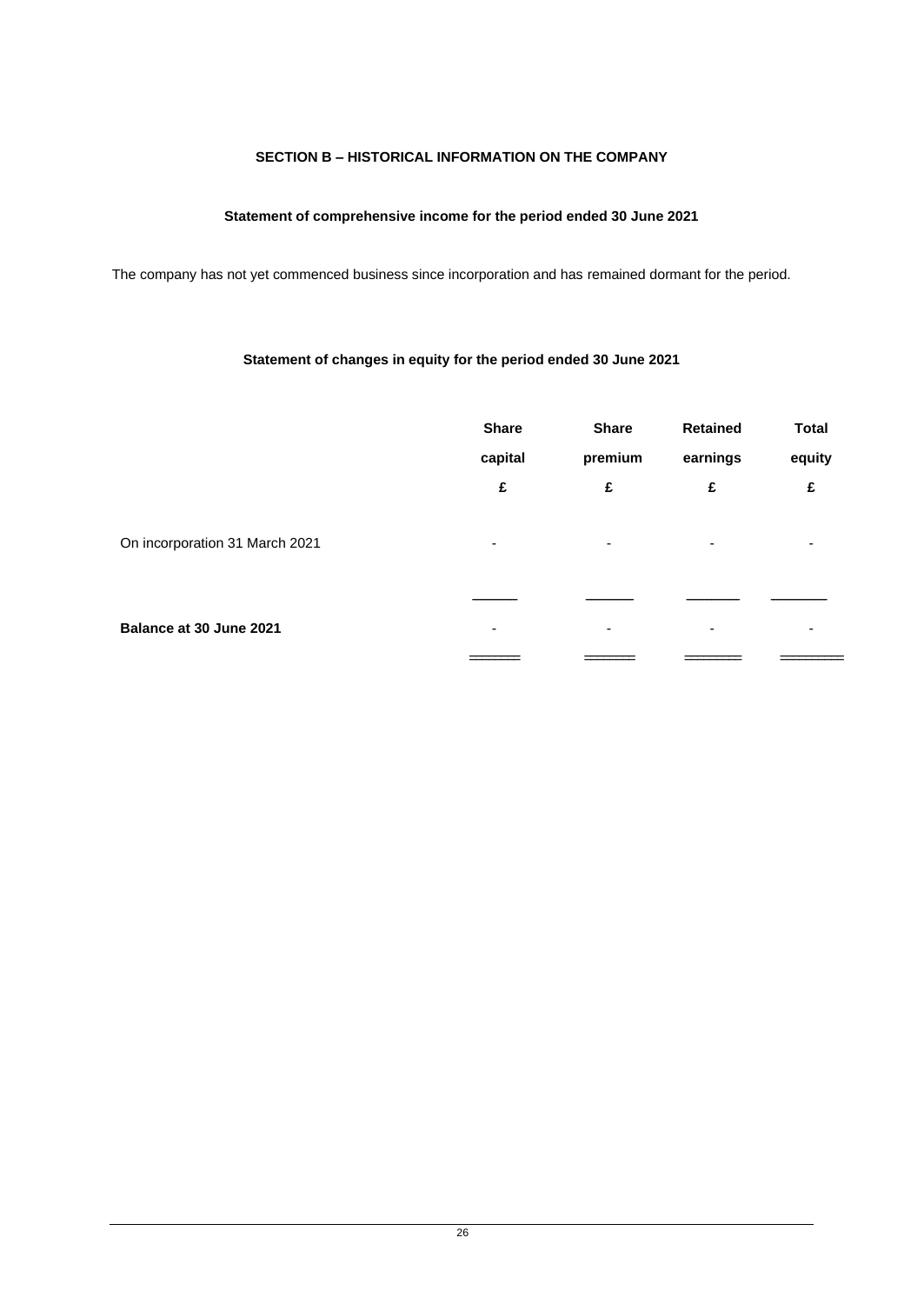## **Statement of financial position as at 30 June 2021**

|                            | <b>Notes</b> | At 30 June 2021 |
|----------------------------|--------------|-----------------|
|                            |              | £               |
|                            |              |                 |
| <b>Current assets</b>      |              |                 |
| Cash and cash equivalents  |              |                 |
|                            |              |                 |
| <b>Current liabilities</b> |              |                 |
| Trade and other payables   |              |                 |
|                            |              |                 |
| <b>Net assets</b>          |              |                 |
|                            |              |                 |
| <b>Equity</b>              |              |                 |
| Share capital              | $\sqrt{2}$   |                 |
| Share Premium              |              |                 |
| Retained earnings          |              |                 |
|                            |              |                 |
| <b>Total equity</b>        |              |                 |
|                            |              |                 |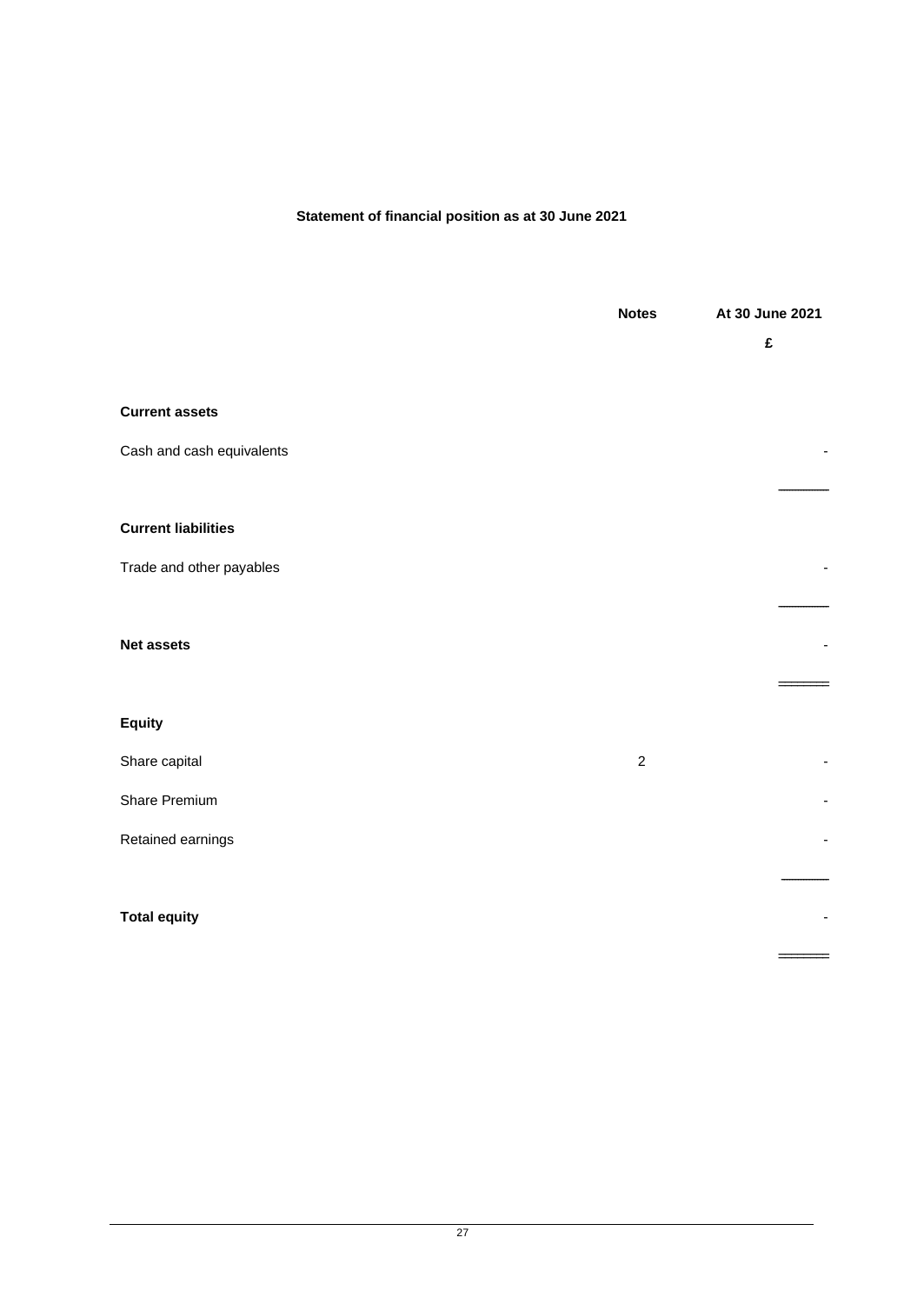# **Statement of cash flows for the period ended 30 June 2021**

|                                            | Period ended 30<br><b>June 2021</b> |
|--------------------------------------------|-------------------------------------|
|                                            | £                                   |
| Cash flows from operating activities       |                                     |
| Loss for the financial period              |                                     |
|                                            |                                     |
| Net cash outflow from operating activities |                                     |
| Cash flows from financing activities       |                                     |
| Issue of shares                            |                                     |
| Net cash inflow from financing activities  |                                     |
| Net increase in cash and cash equivalents  |                                     |
| Cash and cash equivalents on incorporation |                                     |
| Cash and cash equivalents at end of period |                                     |
|                                            |                                     |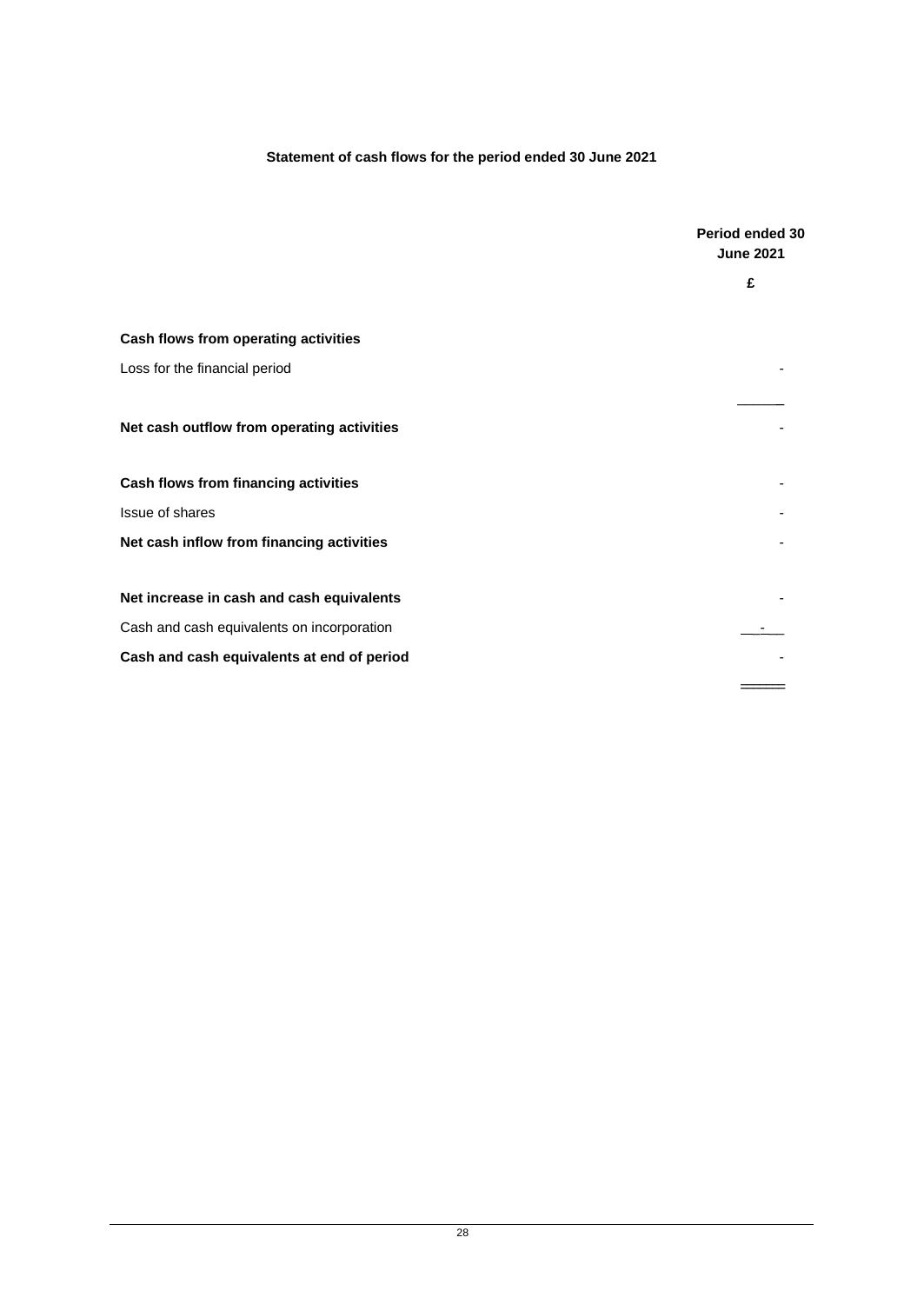# **NOTES TO THE FINANCIAL INFORMATION**

# **1 Accounting Policies and Basis of Preparation**

The company has not yet commenced business since incorporation, no audited financial statements have been prepared and no dividends have been declared as paid since incorporation.

The Historical Financial Information has been prepared in accordance with Financial Reporting Standard 102, the Financial Reporting Standard applicable in the UK and the Republic of Ireland and the Companies Act 2006.

The Historical Financial Information is presented in sterling, which is the company's functional and presentational currency and has been prepared under the historical cost convention.

## **2 Called Up Share Capital**

On incorporation, the Company issued 2 ordinary shares of £0.001 each at par value.

## **3 Subsequent events**

On 31 August 2021, the company carried out a share for share transaction whereby 250,000,000 Ordinary shares of €0.004 each in SportsX SAS were exchanged for 249,999,998 shares of £0.001 each in ChallengerX Plc.

Prior to admission to trading on the AQSE Growth Market, a further 37,585,000 Ordinary Shares of £0.001 were issued at £0.02 per share for total proceeds of £751,700.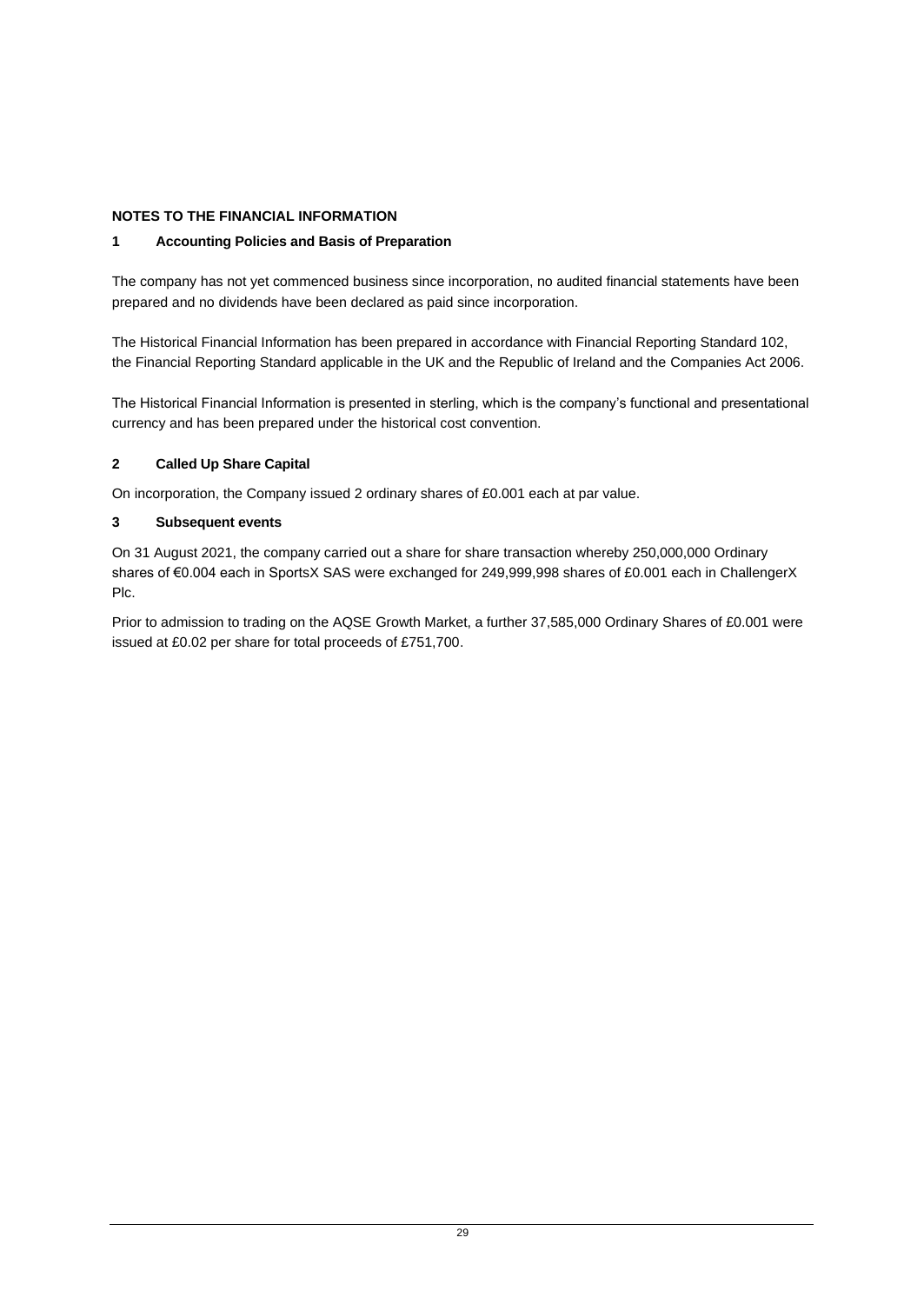# **PART IV HISTORICAL FINANCIAL INFORMATION ON SPORTSX SAS**

# <span id="page-34-1"></span><span id="page-34-0"></span>**SECTION A – ACCOUNTANTS' REPORT ON THE HISTORICAL FINANCIAL INFORMATION OF SPORTSX**

haysmacintyre

**SAS**



10 Queen Street Place, London EC4R 1AG **T** 020 7969 5500 **F** 020 7969 5600

> **E** service@haysmacintyre.com **DX** 307453 CHEAPSIDE **W** [www.haysmacintyre.com](http://www.haysmacintyre.com/)

Follow us on twitter @haysmacintyre

The Directors ChallengerX Plc 16 Great Queen Street London WC2B 5DG

The Directors First Sentinel Corporate Finance Limited 72 Charlotte Street London W1T 4QQ

21 December 2021

Dear Sirs

#### **SportsX SAS (the "company")**

We report on the historical financial information of SportsX SAS for the financial period of 31 March 2021 to 30 June 2021 (the "**financial information**") set out in Part IV of this Admission Document. This financial information has been prepared for inclusion in the Admission Document dated 21 December 2021 of ChallengerX Plc (the "**Admission Document**") relating to the proposed admission to AQSE Growth Market and on the basis of the accounting policies set out in note 1.

This report is given for the purpose of complying with paragraph 6.3 of Table A of Appendix 1 to the AQSE Growth Market Access published by Aquis Exchange Limited and for no other purpose.

#### **Responsibilities**

The Directors and proposed directors of ChallengerX Plc are responsible for preparing the financial information on the basis of preparation set out in note 1 to the financial information and in accordance with FRS 102 "The Financial Reporting Standard applicable in the UK and Republic of Ireland".

It is our responsibility to form an opinion as to whether the financial information gives a true and fair view, for the purposes of the Admission Document, and to report our opinion to you.

Save for any responsibility arising under paragraph 6.3 of Table A of Appendix 1 to the AQSE Growth Market Access to any person as and to the extent there provided, and save for any responsibility that we have expressly agreed in writing to assume, to the fullest extent permitted by law we do not assume any responsibility and will not accept any liability to any other person for any loss suffered by any such person as a result of, arising out of, or in connection with this report or our statement, required by and given solely for the purposes of complying with paragraph 6.3 of Table A of Appendix 1 to the AQSE Growth Market Access, consenting to its inclusion in the Admission Document.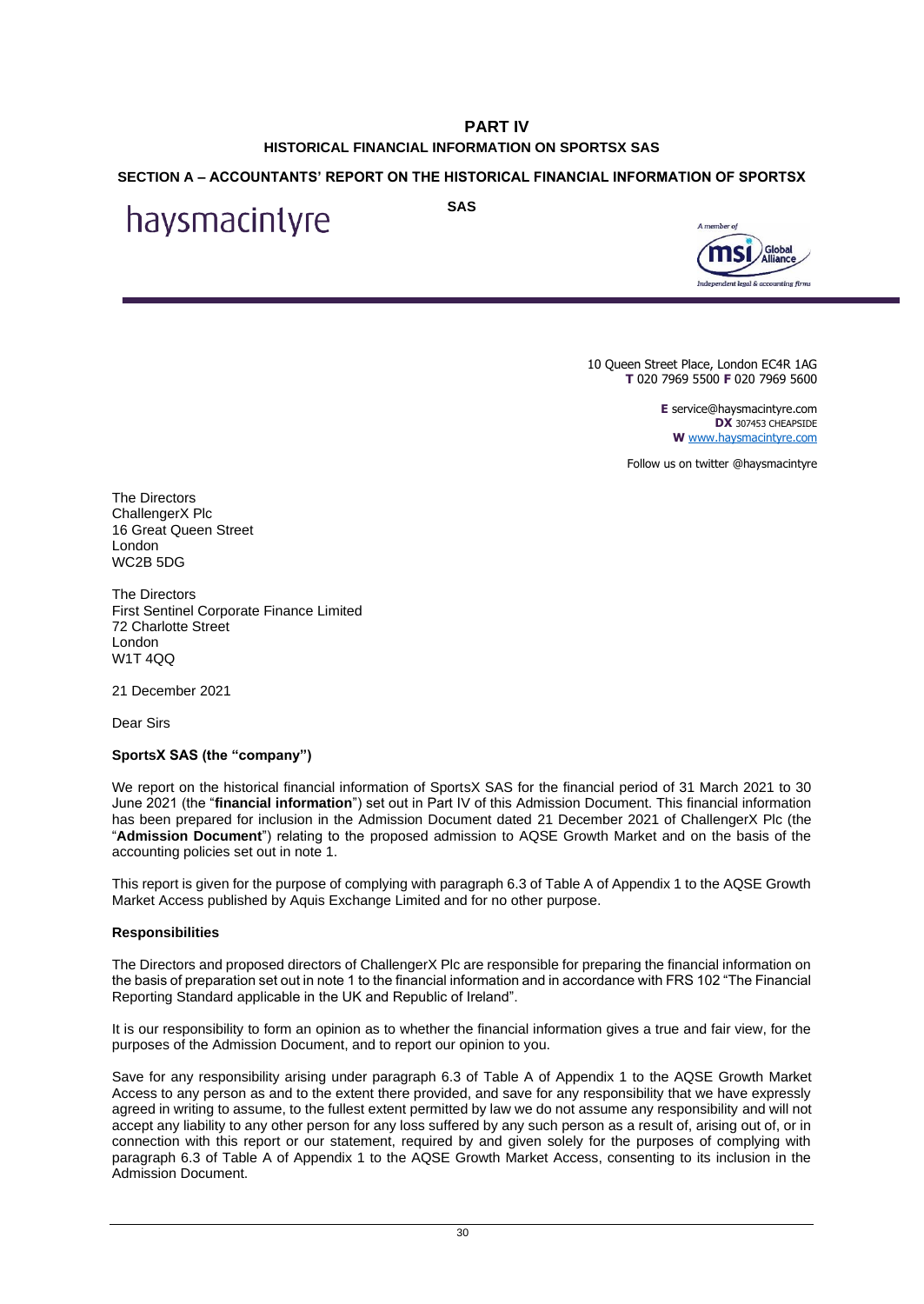#### **Basis of opinion**

We conducted our work in accordance with the Standards for Investment Reporting issued by the Auditing Practices Board in the United Kingdom. Our work included an assessment of evidence relevant to the amounts and disclosures in the financial information. It also included an assessment of significant estimates and judgments made by those responsible for the preparation of the financial information and whether the accounting policies are appropriate to the entity's circumstances, consistently applied and adequately disclosed.

We planned and performed our work so as to obtain all the information and explanations which we considered necessary in order to provide us with sufficient evidence to give reasonable assurance that the financial information is free from material misstatements whether caused by fraud or other irregularity or error.

Our work has not been carried out in accordance with auditing or other standards and practices generally accepted in jurisdictions outside the United Kingdom, including the United States of America, and accordingly should not be relied upon as if it had been carried out in accordance with those standards and practices.

#### **Opinion**

In our opinion the financial information gives, for the purposes of the Admission Document dated 21 December 2021 a true and fair view of the state of affairs of the company as at 30 June 2021 and of its results, cash flows and changes in shareholders' equity for the period then ended in accordance with the basis of preparation set out in note 2 and in accordance with FRS 102.

#### **Conclusions relating to going concern**

We have nothing to report in respect of the following matters in relation to which SIR 2000 require us to report to you:

- The directors' use of the going concern basis of accounting in the preparation of the financial information is not appropriate; or
- The directors have not disclosed in the financial information any identified material uncertainties that may cast significant doubt about the company's ability to continue to adopt the going concern basis of accounting for a period of at least twelve months from the date when the financial information are authorised for issue.

#### **Declaration**

For the purposes of Appendix 1: Information for an admission document, Paragraph 6.3 of Table A of the AQSE Growth Market Access, we are responsible for this report as part of the Admission Document and declare that we have taken all reasonable care to ensure that the information contained in this report is, to the best of our knowledge in accordance with the facts and contains no omission likely to affect its import. This declaration is included in the Admission Document in compliance with paragraph 6.3 of Table A of Appendix 1 of the AQSE Growth Market Access.

Yours faithfully,

**Haysmacintyre LLP** Chartered Accountants 10 Queen Street Place London EC4R 1AG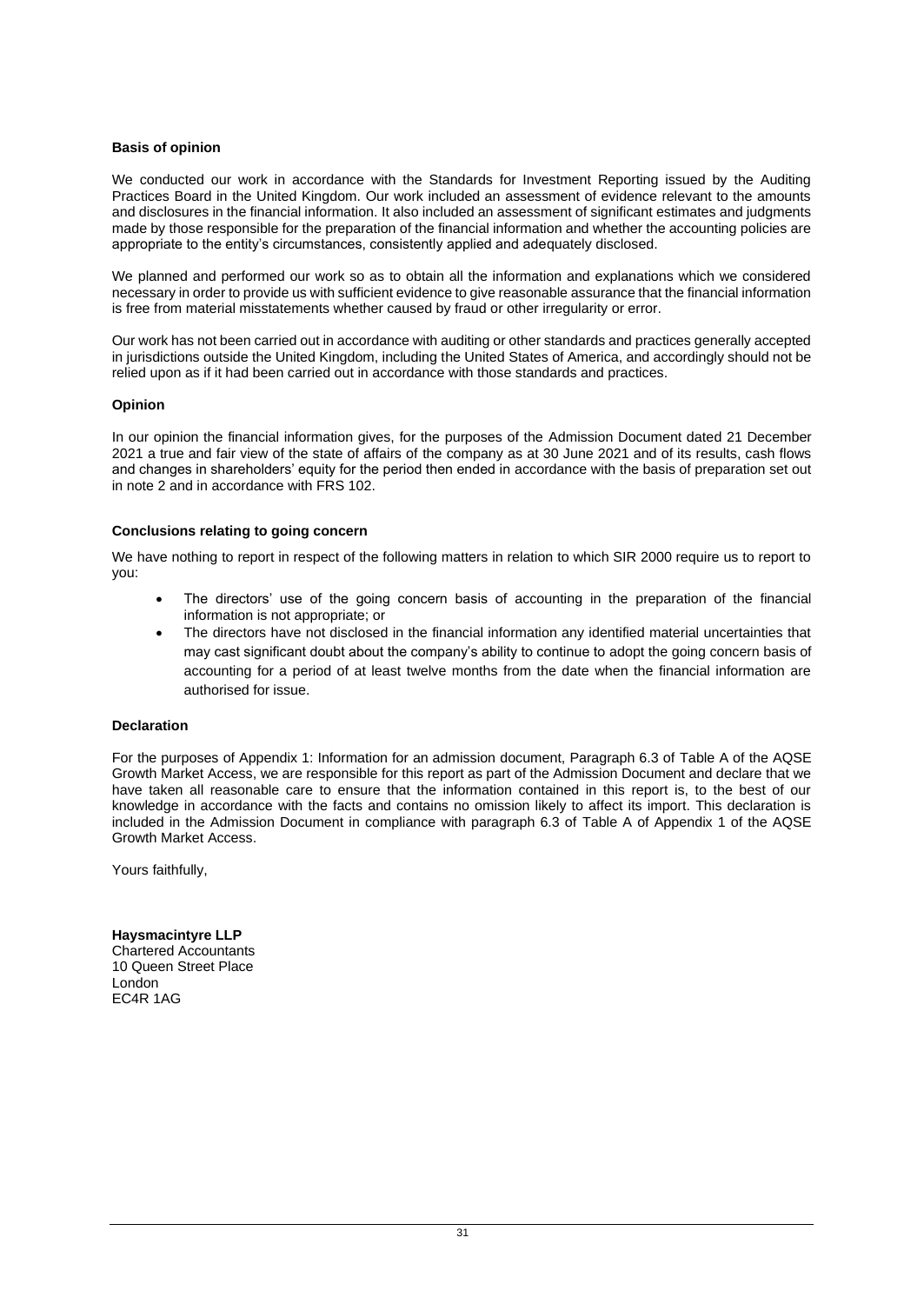# **SECTION B – HISTORICAL INFORMATION ON SPORTSX SAS**

## **Statement of comprehensive income for the period ended 30 June 2021**

|                                                               | Period ended 30<br><b>June 2021</b> |
|---------------------------------------------------------------|-------------------------------------|
|                                                               | €                                   |
| Administrative expenses                                       | (1,065)                             |
| Loss for the period before taxation                           | (1,065)                             |
| Taxation                                                      |                                     |
| Net profit/loss and total comprehensive income for the period | (1,065)                             |

## **Statement of changes in equity for the period ended 30 June 2021**

|                                           | <b>Share</b><br>capital<br>€ | <b>Share</b><br>premium<br>€ | <b>Retained</b><br>earnings<br>€ | <b>Total</b><br>equity<br>€ |
|-------------------------------------------|------------------------------|------------------------------|----------------------------------|-----------------------------|
| On incorporation 31 March 2021            | 15,000                       | -                            |                                  | 15,000                      |
| Shares issued on 14 May 2021              | 985,000                      | ٠                            |                                  | 985,000                     |
|                                           |                              |                              |                                  |                             |
| Loss for the period                       |                              |                              | (1,065)                          | (1,065)                     |
| Other comprehensive income for the period |                              |                              |                                  |                             |
|                                           |                              | ٠                            |                                  |                             |
| Balance at 30 June 2021                   | 1,000,000                    |                              | (1,065)                          | 998,935                     |
|                                           |                              |                              |                                  |                             |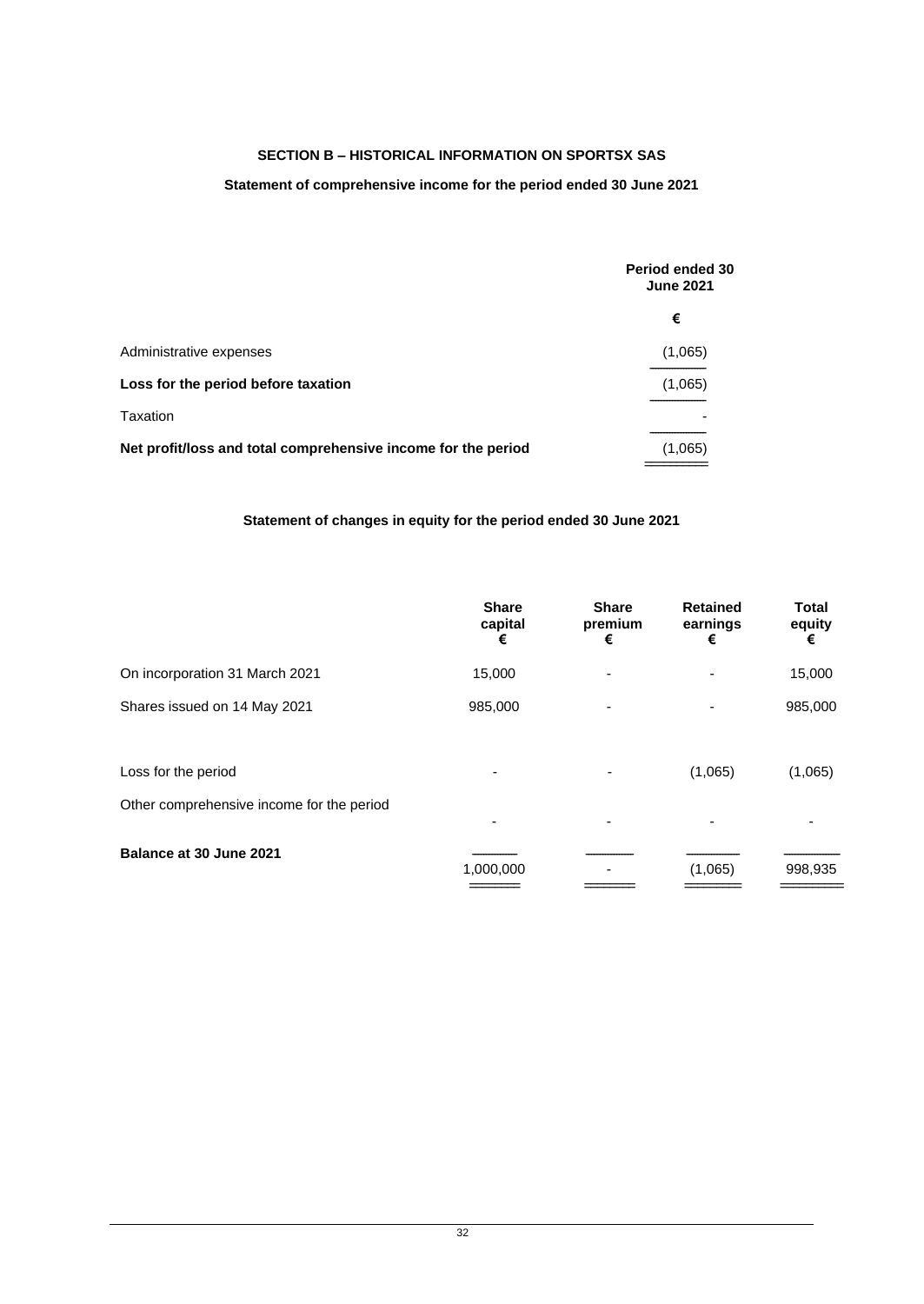# **Statement of financial position as at 30 June 2021**

|                                                        | <b>Notes</b> | At 30 June 2021<br>€ |
|--------------------------------------------------------|--------------|----------------------|
| <b>Current assets</b><br>Cash and cash equivalents     |              | 998,935              |
|                                                        |              |                      |
| <b>Current liabilities</b><br>Trade and other payables |              |                      |
|                                                        |              |                      |
| <b>Net assets</b>                                      |              | 998,935              |
| <b>Equity</b>                                          |              |                      |
| Share capital<br>Share Premium                         | 2            | 1,000,000            |
| Retained earnings                                      |              | (1,065)              |
| <b>Total equity</b>                                    |              | 998,935              |
|                                                        |              |                      |

# **Statement of cash flows for the period ended 30 June 2021**

|                                                                                                                                       | Period ended 30<br><b>June 2021</b><br>€ |
|---------------------------------------------------------------------------------------------------------------------------------------|------------------------------------------|
| Cash flows from operating activities<br>Loss for the financial period                                                                 | (1,065)                                  |
| Net cash outflow from operating activities                                                                                            | (1,065)                                  |
| Cash flows from financing activities<br>Issue of shares<br>Net cash inflow from financing activities                                  | 1.000.000<br>1.000.000                   |
| Net increase in cash and cash equivalents<br>Cash and cash equivalents on incorporation<br>Cash and cash equivalents at end of period | 998,935<br>998,935                       |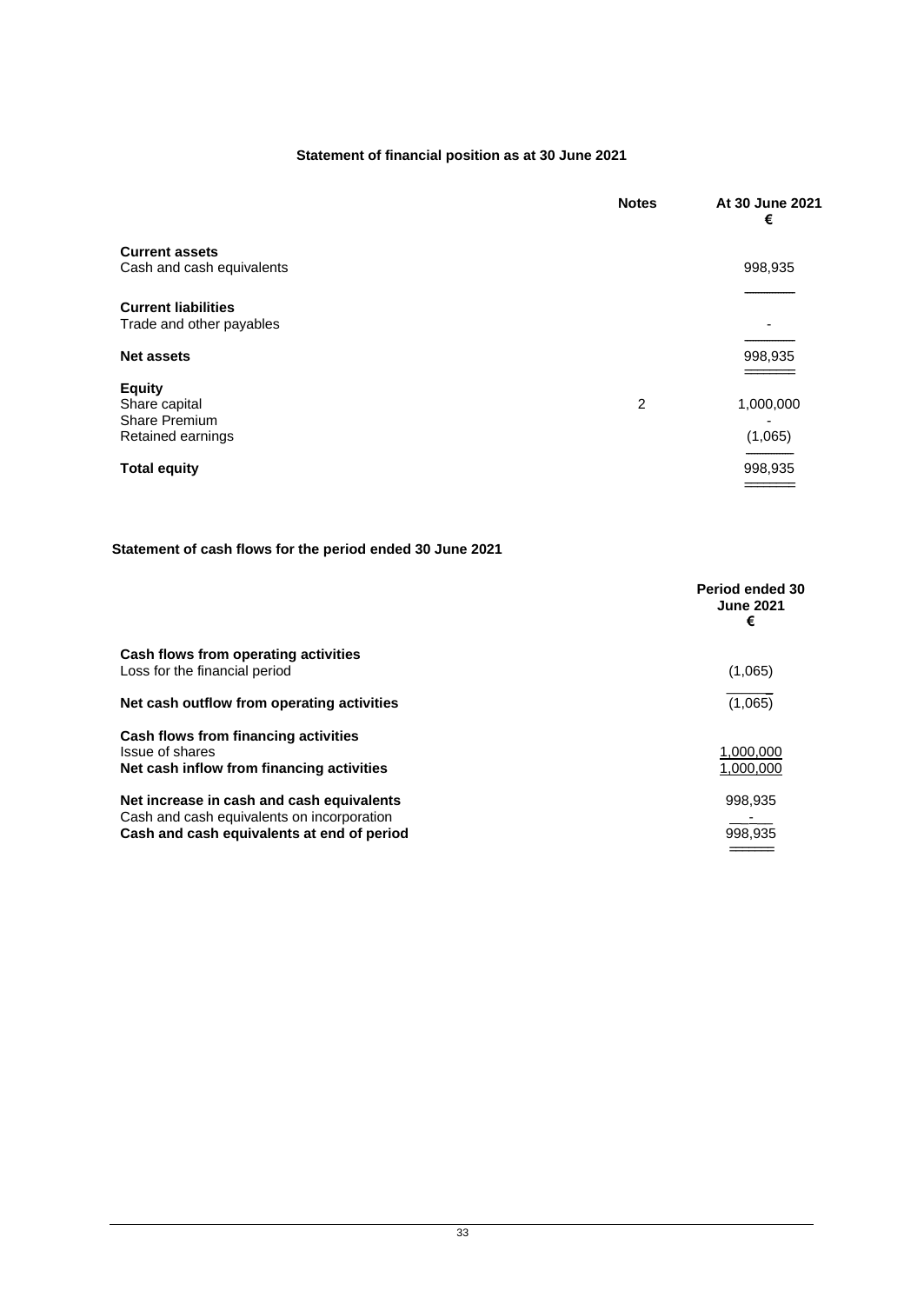# **NOTES TO THE FINANCIAL INFORMATION**

## **1 Accounting Policies and Basis of Preparation**

The Historical Financial Information has been prepared for the purpose of inclusion in the admission document in accordance with Financial Reporting Standard 102, the Financial Reporting Standard applicable in the UK and the Republic of Ireland and the Companies Act 2006.

The Historical Financial Information is presented in euros, which is the company's functional and presentational currency and has been prepared under the historical cost convention.

## **2 Called Up Share Capital**

On incorporation, the Company issued 3,750,000 ordinary shares of €0.004 each at par value. On 14 May 2021, the Company issued a further 246,250,000 ordinary shares of €0.004 each at par value which have been fully paid up.

#### **3 Subsequent events**

On 31 August 2021, a share for share exchange occurred whereby for each ordinary share in the company an ordinary share of £0.001 each were issued in ChallengerX Plc resulting in the company becoming a wholly owned subsidiary.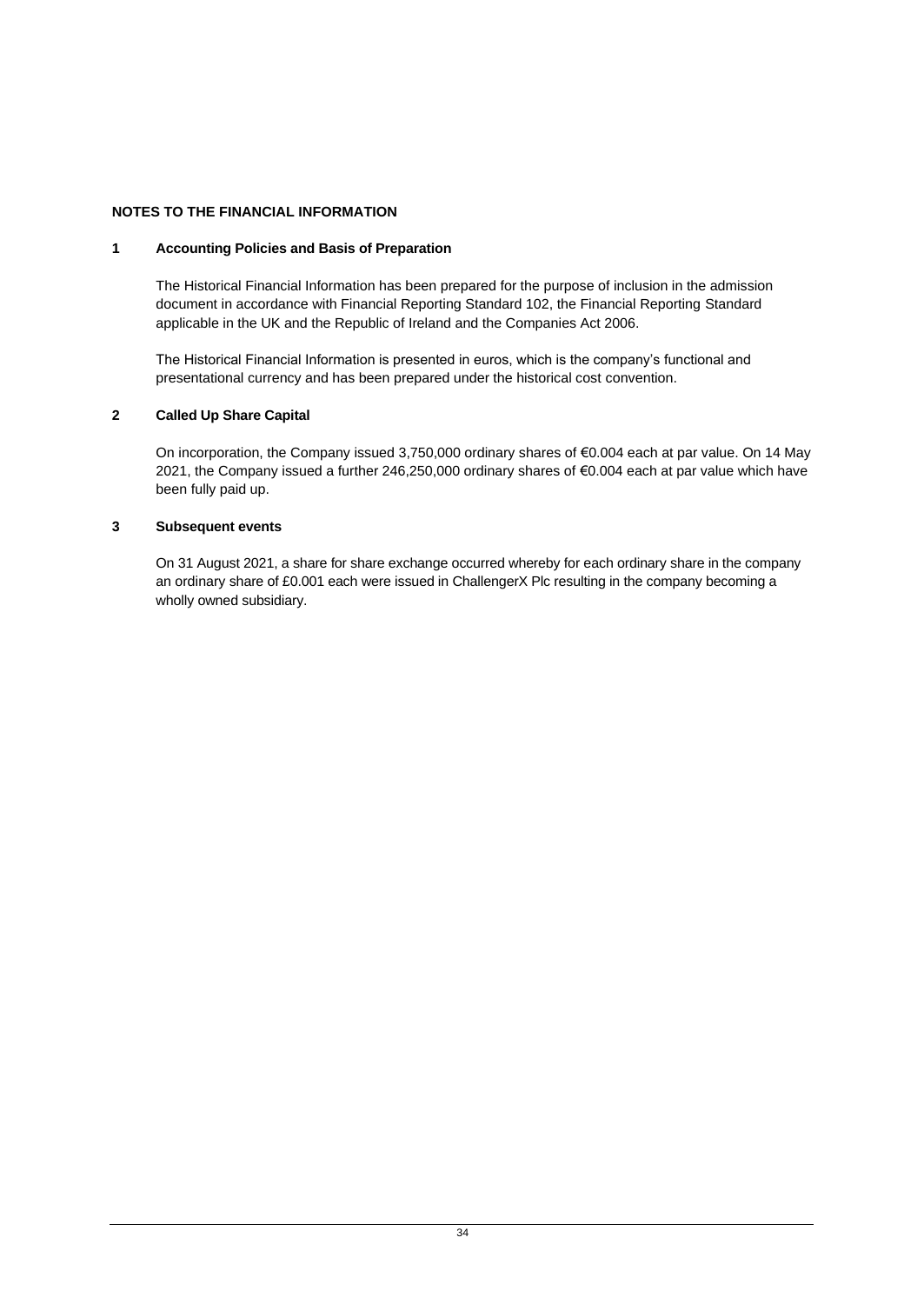# **PART V UNAUDITED PRO FORMA STATEMENT OF NET ASSETS**

## <span id="page-39-1"></span><span id="page-39-0"></span>**SECTION A - REPORT ON THE UNAUDITED PRO FORMA STATEMENT OF NET ASSETS**

# haysmacintyre



10 Queen Street Place, London EC4R 1AG **T** 020 7969 5500 **F** 020 7969 5600

> **E** service@haysmacintyre.com **DX** 307453 CHEAPSIDE **W** [www.haysmacintyre.com](http://www.haysmacintyre.com/)

Follow us on twitter @haysmacintyre

The Directors ChallengerX Plc 16 Great Queen Street London WC2B 5DG

21 December 2021

Dear Sirs,

# **ChallengerX Plc (the "Company")**

We report on the unaudited pro forma financial information ('the **Pro Forma Financial Information**") set out in Part V of the Company's Admission Document dated 21 December 2021, which has been prepared on the basis described in the notes to the Pro Forma Financial Information, for illustrative purposes only, to provide information about the proposed admission of the ordinary shares of the Company to the AQSE Growth Market. This report is given for the purpose of complying with paragraph 6.7 of Table A of Appendix 1 to the AQSE Growth Market Access published by Aquis Exchange Limited and for no other purpose.

#### **Responsibilities**

It is the responsibility of the Directors of the Company to prepare the Pro Forma Financial Information in accordance with paragraph 6.7 of Table A of Appendix 1 to the AQSE Growth Market Access.

It is our responsibility to form an opinion in accordance with paragraph 6.7 of Table A of Appendix 1 to the AQSE Growth Market Access, as to the proper compilation of the Pro Forma Financial Information and to report our opinion to you.

In providing this opinion we are not updating or refreshing any reports or opinions previously made by us on any financial information used in the compilation of the Pro Forma Financial Information, nor do we accept responsibility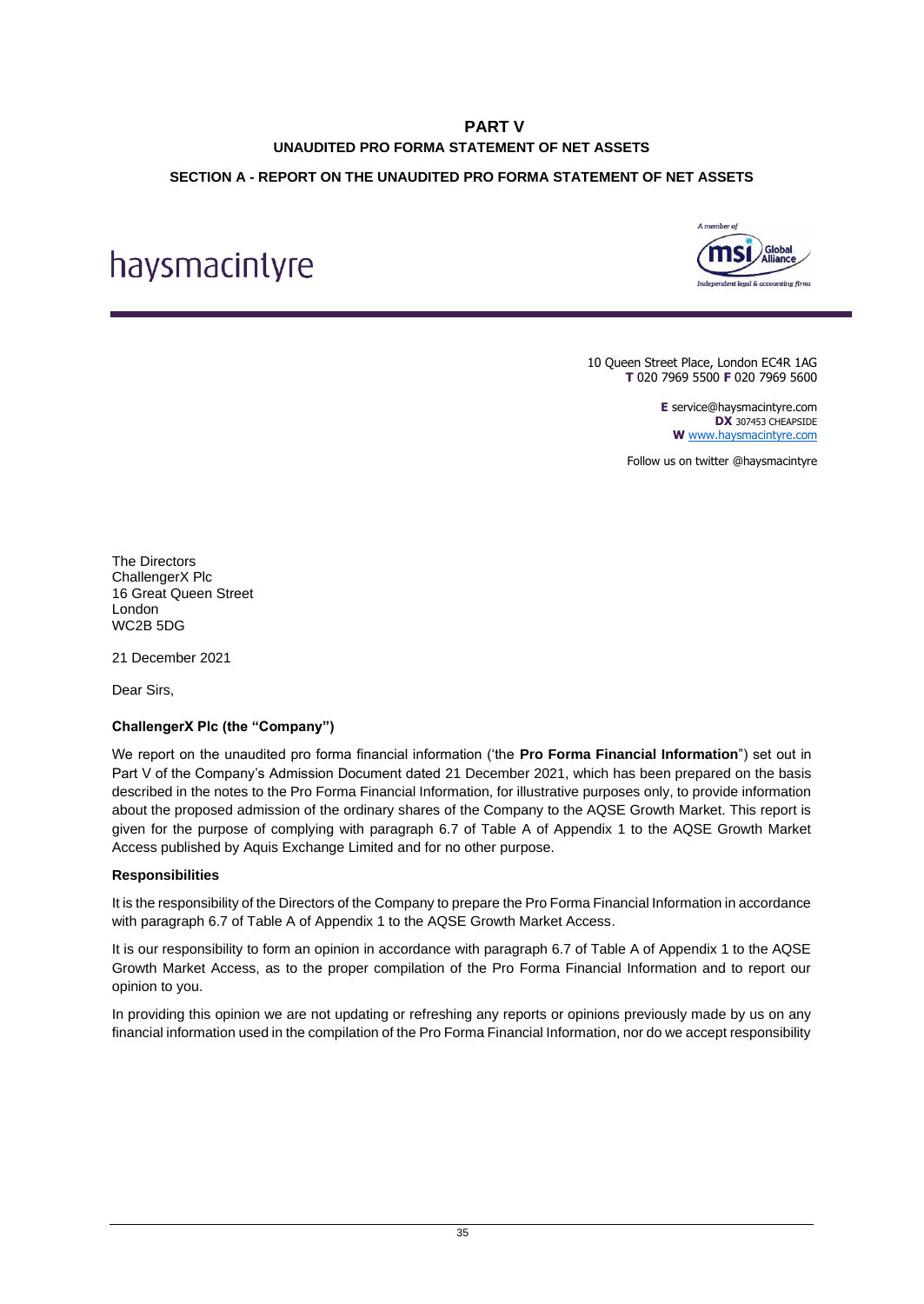for such reports or opinions beyond that owed to those to whom those reports or opinions were addressed by us at the dates of their issue.

Save for any responsibility which we may have to those persons to whom this report is expressly addressed and for any responsibility arising under paragraph 6.7 of Table A of Appendix 1 to the AQSE Growth Market Access to any person as and to the extent there provided, to the fullest extent permitted by law we do not assume any responsibility and will not accept any liability to any other person for any loss suffered by any such other person as a result of, arising out of, or in connection with this report or our statement, required by and given solely for the purposes of complying with paragraph 6.7 of Table A of Appendix 1 to the AQSE Growth Market Access.

#### **Basis of preparation**

The Proforma Financial Information has been prepared on the basis as described, for illustrative purposes only, to provide information about how the transaction might have affected the financial information presented on the basis of the accounting policies adopted by the Company in preparing the financial statements for the period ended 30 June 2021.

#### **Basis of opinion**

We conducted our work in accordance with Standards for Investment Reporting issued by the Auditing Practices Board in the United Kingdom. The work that we have performed for the purpose of making this report, which involved no independent examination of any of the underlying financial information, consisted primarily of comparing the unadjusted financial information with the source documents, considering the evidence supporting the adjustments and discussing the Pro Forma Financial Information with the Directors.

The work that we performed for the purpose of making this report, which involved no independent examination of any of the underlying financial information, consisted primarily of comparing the unadjusted financial information with the source documents, considering the evidence supporting the adjustments and discussing the Pro Forma Financial Information with the Directors.

We planned and performed our work so as to obtain the information and explanations we considered necessary in order to provide us with reasonable assurance that the Pro Forma Financial Information has been properly compiled on the basis stated and that such basis is consistent with the accounting policies of the Company.

Our work has not been carried out in accordance with auditing or other standards and practices generally accepted in jurisdictions outside the United Kingdom, including the United States of America, and accordingly should not be relied upon as if it had been carried out in accordance with those standards and practices.

#### **Opinion**

In our opinion:

- (a) the Pro Forma Financial Information has been properly compiled on the basis stated; and
- (b) such basis is consistent with the accounting policies of the Company.

#### **Declaration**

For the purposes of Appendix 1: Information for an admission document, Paragraph 1.2 of Table A of the AQSE Growth Market Access, we are responsible for this report as part of the Admission Document and declare that we have taken all reasonable care to ensure that the information contained in this report is, to the best of our knowledge in accordance with the facts and contains no omission likely to affect its import. This declaration is included in the Admission Document in compliance with paragraph 1.3 of Table A of Appendix 1 of the AQSE Growth Market Access.

Yours faithfully

**Haysmacintyre LLP** Chartered Accountants 10 Queens Street Place London EC4R 1AG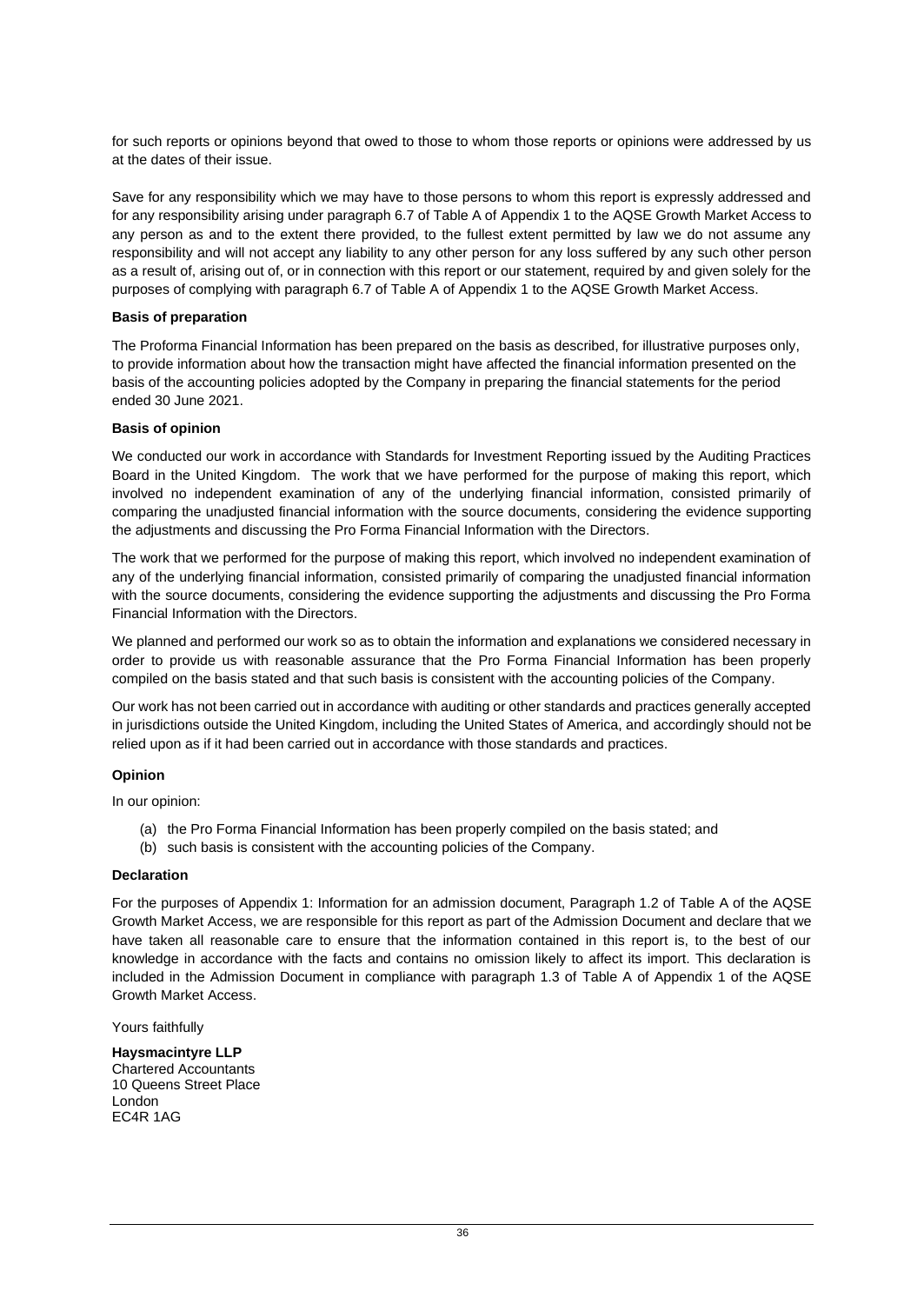## **SECTION B - UNAUDITED PRO FORMA NET ASSET STATEMENT FOR THE COMPANY**

The following unaudited pro forma statement of net assets of the Company is prepared for illustrative purposes only. Because of its nature, the pro forma statement of net assets, it addresses a hypothetical situation and, therefore, does not represent the Company's actual financial position on admission.

The statement is prepared to illustrate the effect on the assets and liabilities of the transactions as listed below.

The unaudited pro forma statement of net assets is compiled on the basis set out below from the audited financial information of ChallengerX Plc as at 30 June 2021 and the audited financial information of SportsX SAS as at 30 June 2021, as set out in the accountants' reports in this Document, and the fund raising rounds and events occurring prior to admission.

| <b>ASSETS</b><br><b>Investments</b>   | ChallengerX<br><b>PIC</b><br>(note 1)<br>€ | <b>SportsX</b><br><b>SAS</b><br>(note 2)<br>€ | <b>Funds Raised</b><br>on Admission<br>(note 3)<br>€ | <b>Total Pro-forma</b><br><b>Net Assets at</b><br><b>Admission</b><br>€ |
|---------------------------------------|--------------------------------------------|-----------------------------------------------|------------------------------------------------------|-------------------------------------------------------------------------|
| <b>Current Assets</b><br>Cash at bank |                                            | 998,935                                       | 760.846                                              | 1,759,781                                                               |
| <b>Current Liabilities</b>            |                                            |                                               |                                                      |                                                                         |
| <b>NET ASSETS</b>                     |                                            | 998,935                                       | 760,846                                              | 1,759,781                                                               |

The proforma statement of net assets of the Company has been prepared as an aggregation of the following items:

Note 1 the audited net assets of ChallengerX Plc as at 30 June 2021 as extracted without adjustment from the Historical Financial Information which is set out in Part III of this Document;

Note 2 the audited net assets of SportsX SAS as at 30 June 2021 as extracted without adjustment from the Historical Financial Information which is set out in Part IV of this Document;

Note 3 the net proceeds on Admission of the issue of a further 37,585,000 ordinary shares of £0.001 each at £0.02 per share less estimated costs of £172,890. These have been converted at £1: €1.18 exchange rate for the purpose of the above.

Note 4 no adjustment has been made to reflect trading results since these dates.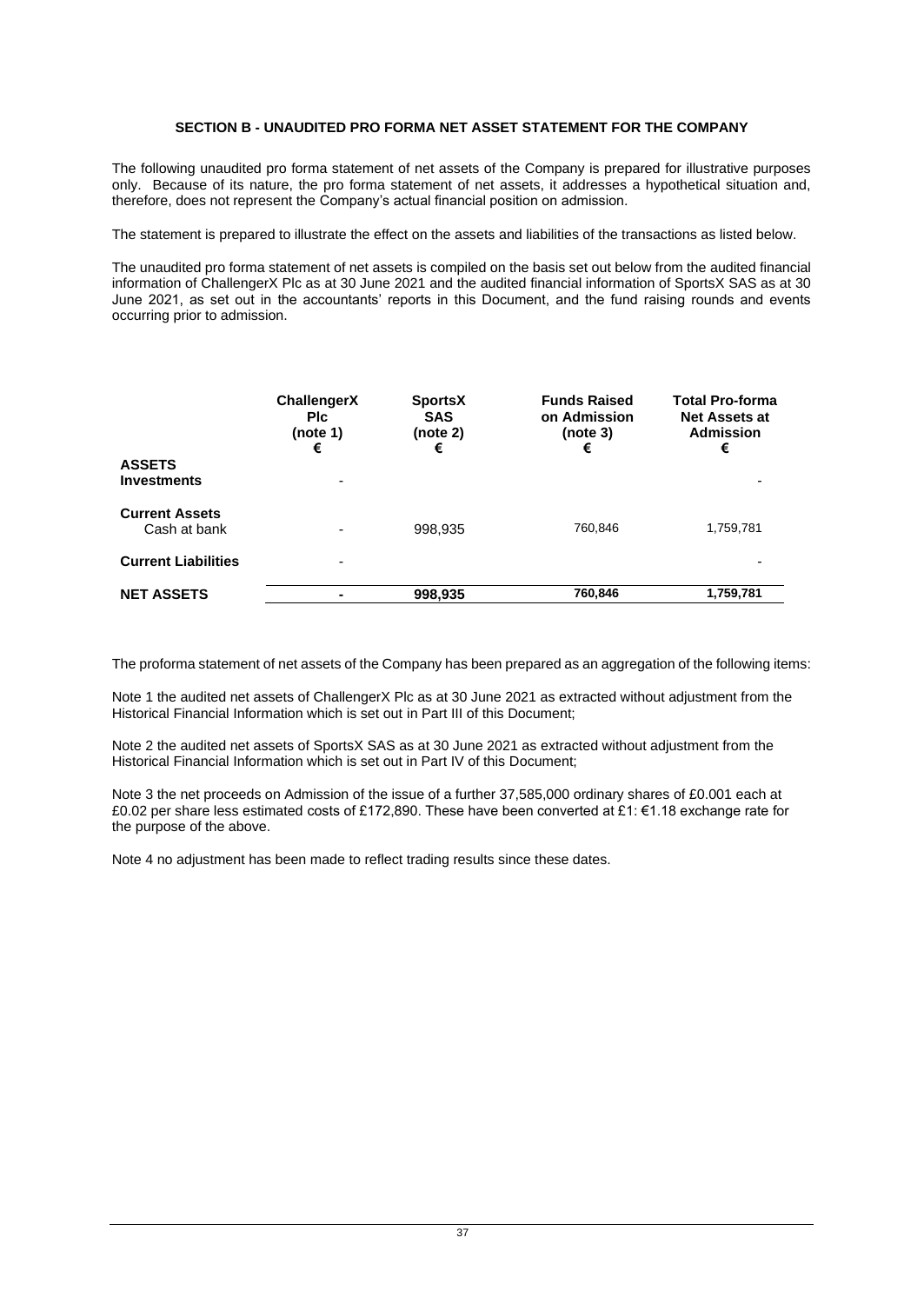# **PART VI ADDITIONAL INFORMATION**

#### <span id="page-42-3"></span><span id="page-42-1"></span><span id="page-42-0"></span>**1. Responsibility**

- 1.1 The Company and the Directors (whose names appear in page 8 of this Document) accept responsibility, both individually and collectively, for the information contained in this document including individual and collective responsibility for compliance with the AQSE Growth Market Access Rulebook. To the best of the knowledge and belief of the Company and the Directors (who have taken all reasonable care to ensure that such is the case), the information contained in this Document is in accordance with the facts and makes no omission likely to affect the import of such information.
- 1.2 In connection with this Document, no person is authorised to give any information or make any representations other than as contained in this Document and, if given or made, such information or representation must not be relied upon as having been so authorised.

#### **2. The Company**

- 2.1 The Company was incorporated in England and Wales as a public limited company under the CA 2006 on 7 June 2021 under the name ChallengerX plc. It was granted a trading certificate on 20 September 2021.
- 2.2 The Company is a public limited company and accordingly the liability of its members is limited. The Company and its activities and operations are principally regulated by the CA 2006 and the regulations made under the CA 2006.
- 2.3 The registered office of the Company is 16 Great Queen Street, London, United Kingdom, WC2B 5DG. The Company's telephone number is +33 (0) 6 37 04 74 12.
- 2.4 The accounting reference date of the Company is currently 30 June.

#### **3. Share capital**

- <span id="page-42-2"></span>3.1 Since incorporation, there have been the following changes to the issued share capital of the Company:
	- 3.1.1 The Company was incorporated with an issued share capital of £0.02 divided into two Ordinary Shares with a nominal value of £0.01 issued.
	- 3.1.2 On 31 August 2021, the Company issued and allotted 249,999,998 Ordinary Shares at par to purchase the entire issued share capital of SportsX.
	- 3.1.3 Pursuant to resolutions passed by shareholders on 16 July 2021, the Company's directors are authorised:
		- 3.1.3.1 pursuant to section 551 of the CA 2006 to exercise all powers of the Company to allot equity securities (as defined by section 560 of the CA 2006) up to the maximum aggregate nominal amount of £500,000 (**Authority**) provided that the Authority will lapse on 31 July 2022 or if earlier at the conclusion of its first annual general meeting, except that the Company will be entitled to make offers or agreements before the expiry of the Authority which would or might require shares to be allotted or equity securities to be granted after such expiry and the Directors will be entitled to allot shares and grant equity securities pursuant to such offers or agreements as if the Authority had not expired;
		- 3.1.3.2 in accordance with section 570 of the CA 2006, to allot equity securities (as defined in section 560 of the CA 2006) for cash pursuant to the Authority, as if section 561(1) of the CA 2006 did not apply to any such allotment, provided that this power will be limited to the allotment of equity securities:
			- 3.1.3.2.1 in connection with an offer of equity securities to the holders of ordinary shares in proportion (as nearly as may be practicable) to their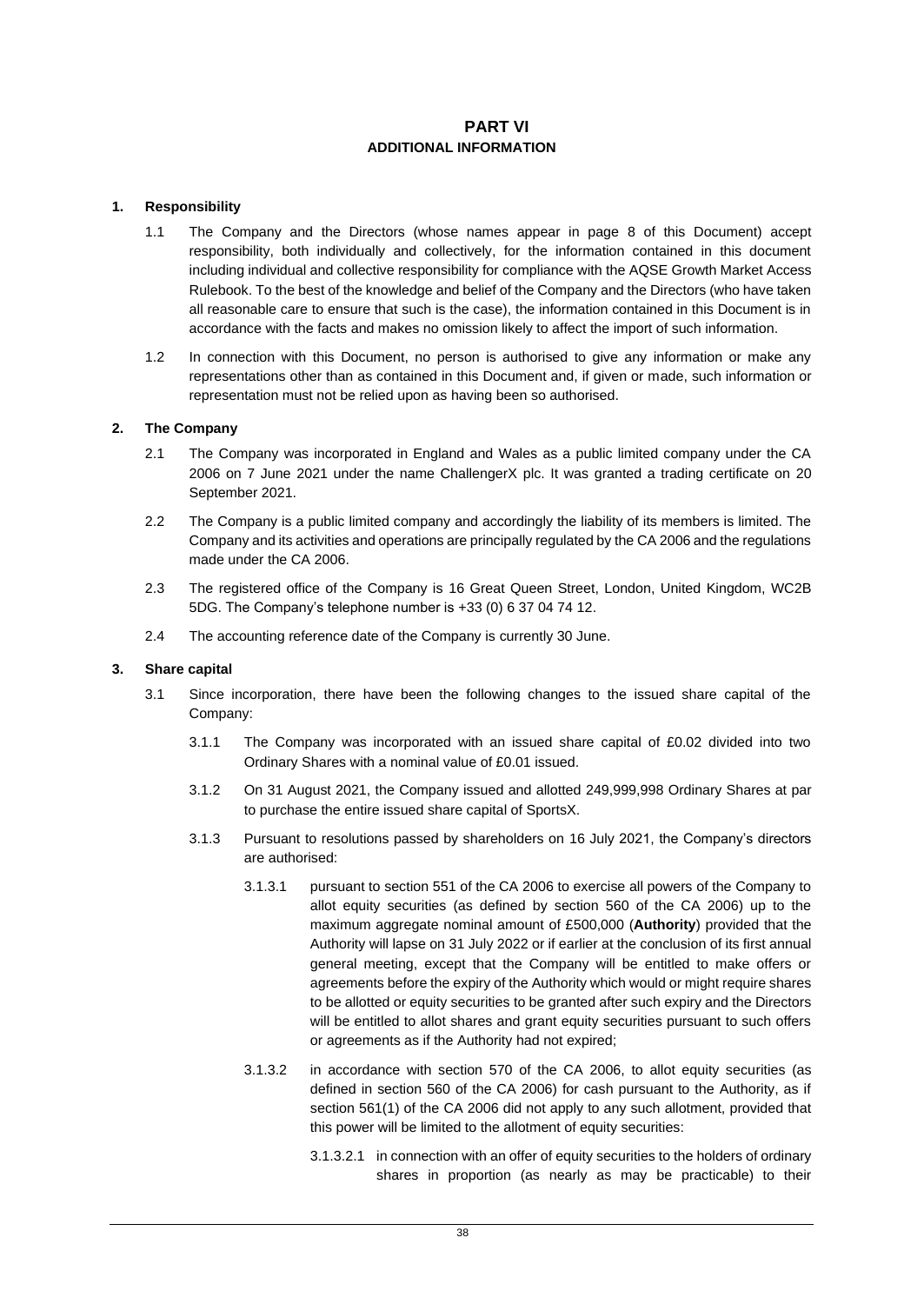respective holdings; and to holders of other equity securities as required by the rights of those securities or as the Directors otherwise consider necessary, but subject to such exclusions or arrangements as the Directors may deem necessary or expedient in relation to the treasury shares, fractional entitlements, record dates, arising out of any legal or practical problems under the laws of any overseas territory or the requirements of any regulatory body or stock exchange; and

- 3.1.3.2.2 (otherwise than pursuant to sub paragraph [3.1.3.2.1](#page-42-2) above) up to an aggregate nominal amount of £200,000;
- 3.1.3.2.3 up to 31 July 2022 or if earlier the conclusion of the Company's first annual general meeting (unless renewed, varied or revoked by the Company prior to or on that date) except that the Company may, before such expiry, make offer(s) or agreement(s) which would or might require equity securities to be allotted after such expiry and the Directors may allot equity securities in pursuance of any such offers or agreements notwithstanding that the power conferred by this resolution has expired.
- 3.2 The issued share capital of the Company at the date of this document and on Admission will be as follows:

|              | <b>Number of Ordinary Shares</b><br>allotted and fully paid | <b>Aggregate Nominal value</b><br>of Ordinary Shares |
|--------------|-------------------------------------------------------------|------------------------------------------------------|
| Current      | 250,000,000                                                 | £250,000                                             |
| On Admission | 287,585,000                                                 | £287,585                                             |

- 3.3 On Admission the Company will have no options or convertible securities in issue other than a total of 2,875,850 Warrants to subscribe for Ordinary Shares granted to FSCF exercisable at the Issue Price for three years from Admission.
- 3.4 On Admission, on the basis that existing Shareholders do not participate in the Fundraise, they will suffer a dilution of 15.03% in their aggregate interests (both capital and voting) in the Company.
- 3.5 Prior to and on Admission, the Company's share capital consists of one class of Ordinary Shares with equal voting rights (subject to the Articles) and the Ordinary Shares are freely transferrable in both certificated and uncertificated form. No Shareholder has any different voting rights from any other Shareholder.
- 3.6 The Company has one wholly owned, non-trading subsidiary, SportsX SAS which is registered in France with number 897 765 913 (RCS Bergerac) and which was incorporated on 31 March 2021.

#### **4. Articles of Association**

Pursuant to section 31 of the CA 2006, the objects for which the Company is established are unrestricted and the Company has full power and authority to carry out any object not prohibited by law.

The rights attaching to the Ordinary Shares, as set out in the Articles contain, amongst others, the following provisions:

#### *Votes of members*

4.1 Subject to any special terms as to voting or to which any shares may have been issued or no shares having been issued subject to any special terms, on a show of hands every member who being an individual is present in person or by proxy, or being a corporation is present by a duly authorised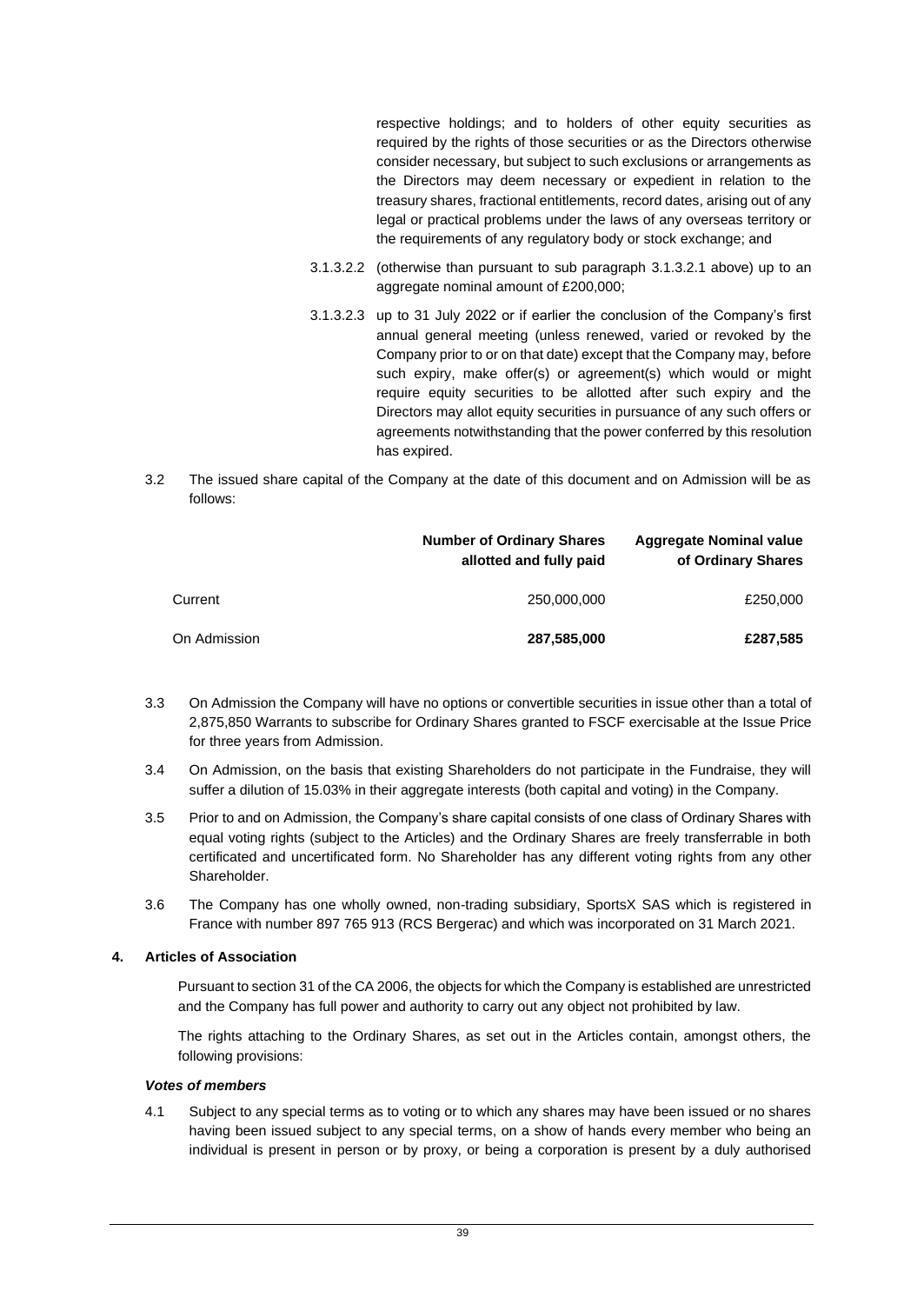representative, has one vote, and on a poll every member has one vote for every share of which such member is the holder.

4.2 Unless the directors determine otherwise, a member of the Company is not entitled in respect of any shares held by such member to vote at any general meeting of the Company if any amounts payable by such member in respect of those shares have not been paid or if the member has a holding of at least 0.25% of any class of shares of the Company and has failed to comply with a notice under section 793 CA 2006.

## *Variation of rights*

4.3 The Articles do not contain provisions relating to the variation of rights as these matters are dealt with in section 630 CA 2006. If at any time the capital of the Company is divided into different classes of shares, the rights attached to any class may be varied or abrogated with the consent in writing of the holders of at least three fourths in nominal value of that class or with the sanction of an extraordinary resolution passed at a separate meeting of the holders of that class but not otherwise.

## *Transfer of shares*

- 4.4 Subject to the provisions of the Articles relating to CREST, all transfers of shares will be effected in any usual form or in such other form as the board approves and must be signed by or on behalf of the transferor and, in the case of a partly paid share, by or on behalf of the transferee. The transferor is deemed to remain the holder of the share until the name of the transferee is entered in the register of members in respect of it.
- 4.5 The directors may, in their absolute discretion and without assigning any reason, refuse to register the transfer of a share in certificated form if it is not fully paid or if the Company has a lien on it, or if it is not duly stamped, or if it is by a member who has a holding of at least 0.25% of any class of shares of the Company and has failed to comply with a notice under section 793 CA 2006. In exceptional circumstances, the directors may refuse to register any such transfer, provided that their refusal does not disturb the market.
- 4.6 The Articles contain no restrictions on the free transferability of fully paid Ordinary Shares provided that the transfers are in favour of not more than four transferees, the transfers are in respect of only one class of share and the provisions in the Articles, if any, relating to registration of transfers have been complied with.

#### *Payment of dividends*

4.7 Subject to the provisions of CA 2006 and to any special rights attaching to any shares, the Shareholders are to distribute amongst themselves the profits of the Company according to the amounts paid up on the shares held by them, provided that no dividend will be declared in excess of the amount recommended by the directors. A member will not be entitled to receive any dividend if he has a holding of at least 0.25% of any class of shares of the Company and has failed to comply with a notice under section 793 CA 2006. Interim dividends may be paid if profits are available for distribution and if the directors so resolve.

#### *Unclaimed dividends*

4.8 Any dividend unclaimed after a period of 12 years from the date of its declaration will be forfeited and will revert to the Company.

#### *Untraced Shareholders*

4.9 The Company may sell any share if, during a period of 12 years, at least three dividends in respect of such shares have been paid, no cheque or warrant in respect of any such dividend has been cashed and no communication has been received by the Company from the relevant member. The Company must advertise its intention to sell any such share in both a national daily newspaper and in a newspaper circulating in the area of the last known address to which cheques or warrants were sent.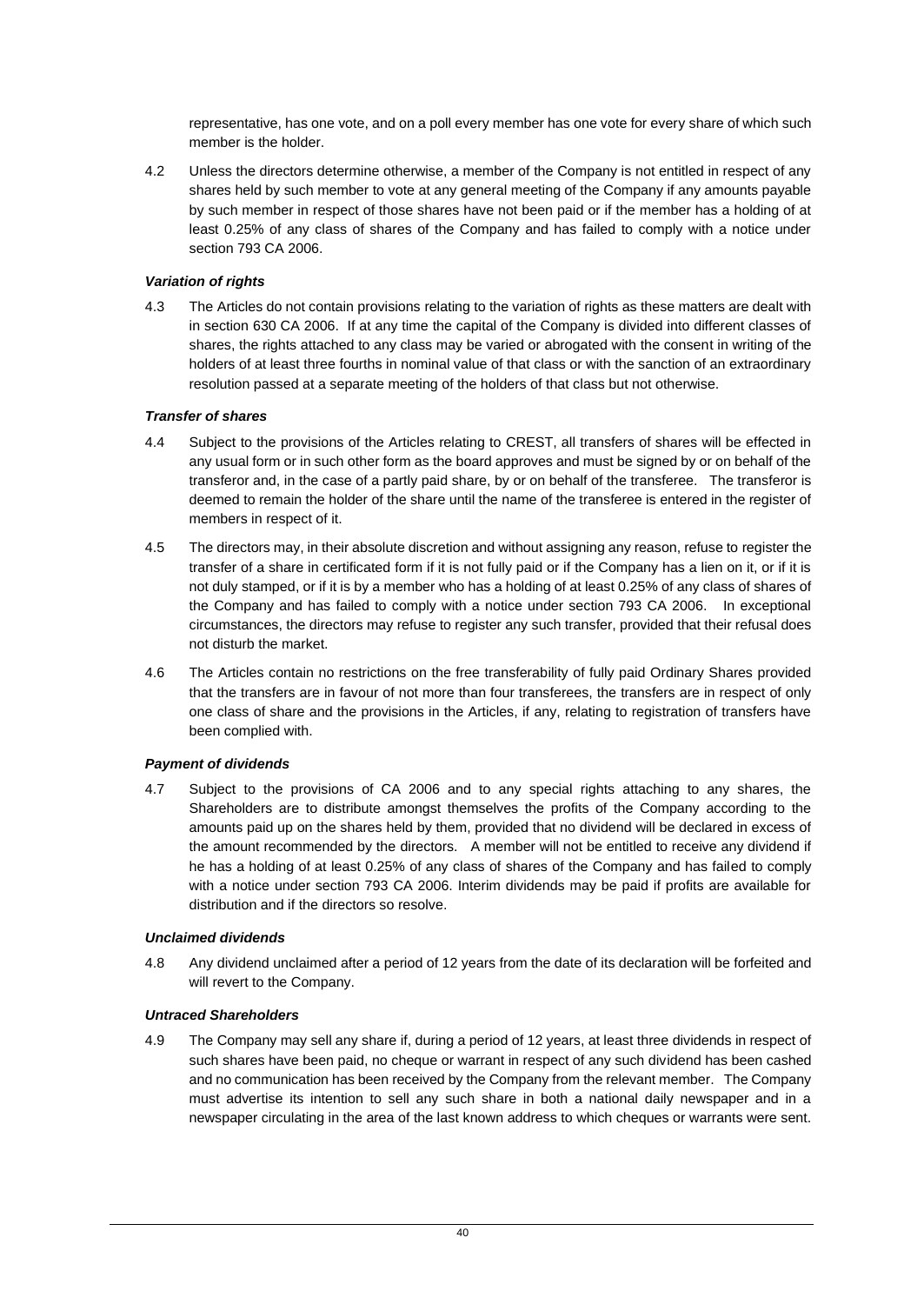#### *Return of capital*

4.10 On a winding-up of the Company, the balance of the assets available for distribution will, subject to any sanction required by CA 2006, be divided amongst the shareholders.

## *Borrowing powers*

4.11 Subject to the provisions of CA 2006, the directors may exercise all the powers of the Company to borrow money and to mortgage or charge its undertaking, property, and assets, including its uncalled or unpaid capital, and to issue debentures and other securities and to give guarantees.

#### *Directors*

- 4.12 No shareholding qualification is required by a director.
- 4.13 The directors are entitled to fees, in addition to salaries, at the rate decided by them, subject to an aggregate limit of £150,000 per annum or such additional sums as the Company may by ordinary resolution determine. The Company may by ordinary resolution also vote extra fees to the directors which, unless otherwise directed by the resolution by which it is voted, will be divided amongst the directors as they agree, or failing agreement, equally. The directors are also entitled to be repaid all travelling, hotel and other expenses incurred by them in connection with the business of the Company.
- 4.14 Each director must retire from office at the third annual general meeting after the annual general meeting or general meeting (as the case may be) at which such director was appointed or last reappointed. A retiring director is eligible for reappointment.
- 4.15 The directors may from time to time appoint one or more of their body to be the holder of an executive office on such terms as they think fit.
- <span id="page-45-1"></span>4.16 Except as provided in paragraphs [4.17](#page-45-0) and [4.18](#page-46-0) below, a director may not vote or be counted in the quorum present on any motion in regard to any contract, transaction, arrangement or any other proposal in which he has any material interest, which includes the interest of any person connected with him, otherwise than by virtue of his interests in shares or debentures or other securities of or otherwise in or through the Company. Subject to CA 2006, the Company may by ordinary resolution suspend or relax this provision to any extent or ratify any transaction not duly authorised by reason of a contravention of it.
- <span id="page-45-0"></span>4.17 In the absence of some other material interest than is indicated below, a director is entitled to vote and be counted in the quorum in respect of any resolution concerning any of the following matters:
	- 4.17.1 the giving of any security, guarantee or indemnity to him in respect of money lent or obligations incurred by him or by any other person at the request of or for the benefit of the Company or any of its subsidiaries;
	- 4.17.2 the giving of any security, guarantee or indemnity to a third party in respect of a debt or obligation of the Company or any of its subsidiaries for which he himself has assumed responsibility in whole or in part under a guarantee or indemnity or by the giving of security;
	- 4.17.3 any proposal concerning an offer of shares or debentures or other securities of or by the Company or any of its subsidiaries for subscription or purchase in which offer he is or is to be interested as a participant in its underwriting or sub underwriting;
	- 4.17.4 any contract, arrangement, transaction or other proposal concerning any other company in which he is interested provided that he is not the holder of or beneficially interested in 1% or more of any class of the equity share capital of such company, or of a third company through which his interest is derived, or of the voting rights available to members of the relevant company, any such interest being deemed to be a material interest, as provided in paragraph [4.16](#page-45-1) above, in all circumstances;
	- 4.17.5 any contract, arrangement, transaction or other proposal concerning the adoption, modification or operation of a superannuation fund or retirement, death or disability benefits scheme under which he may benefit, and which has been approved by or is subject to and conditional upon approval by HMRC;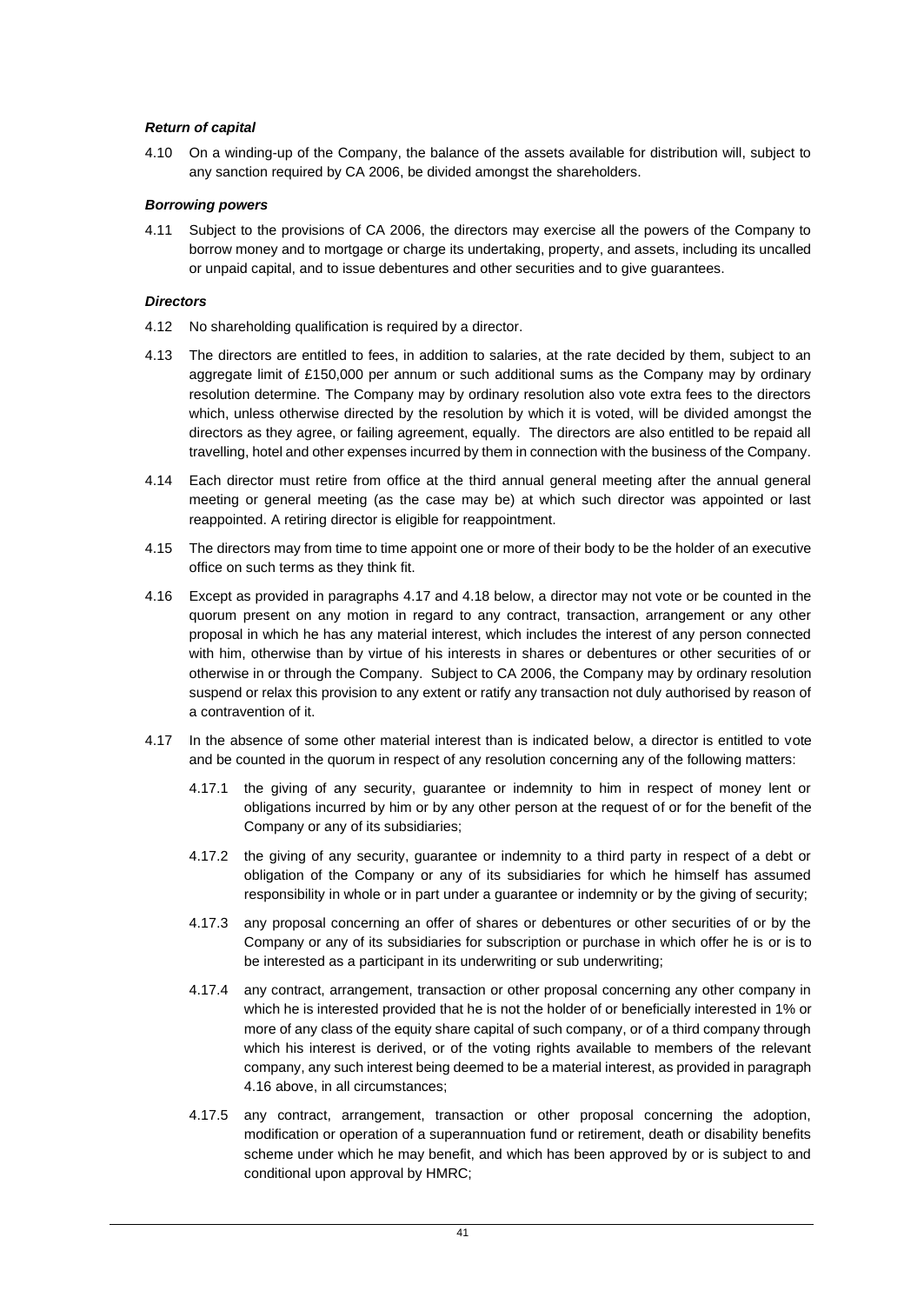- 4.17.6 any contract, arrangement, transaction, or other proposal concerning the adoption, modification or operation of an employee share scheme which includes full time executive directors of the Company and/or any subsidiary or any arrangement for the benefit of employees of the Company or any of its subsidiaries and which does not award to any director any privilege or advantage not generally accorded to the employees to whom such a scheme relates; and
- 4.17.7 any contract, arrangement, transaction, or proposal concerning insurance which the Company proposed to maintain or purchase for the benefit of directors or for the benefit or persons including the directors.
- <span id="page-46-0"></span>4.18 If any question arises at any meeting as to the materiality of a director's interest or as to the entitlement of any director to vote and such question is not resolved by his voluntarily agreeing to abstain from voting, such question must be referred to the chairman of the meeting and his ruling in relation to any other director will be final and conclusive except in a case where the nature or extent of the interest of such director has not been fully disclosed.
- 4.19 The directors may provide or pay pensions, annuities, gratuities and superannuation or other allowances or benefits to any director, ex-director, employee, or ex-employee of the Company or any of its subsidiaries or to the spouse, civil partner, children and dependants of any such director, exdirector, employee or ex-employee.

## *CREST*

4.20 The directors may implement such arrangements as they think fit in order for any class of shares to be held in uncertificated form and for title to those shares to be transferred by means of a system such as CREST in accordance with the Uncertificated Securities Regulations 2001 and the Company will not be required to issue a certificate to any person holding such shares in uncertificated form.

## *Disclosure notice*

- 4.21 The Company may by notice in writing require a person whom the Company knows or has reasonable cause to believe to be or, at any time during the three years immediately preceding the date on which the notice is issued, to have been interested in shares comprised in the Company's relevant share capital:
	- 4.21.1 to confirm that fact or (as the case may be) to indicate whether or not it is the case; and
	- 4.21.2 where such person holds or has during that time held an interest in shares so comprised, to give such further information as may be required in the notice.

#### *General meetings*

- 4.22 An annual general meeting must be called by at least 21 clear days' notice, and all other general meetings must be called by at least 14 clear days' notice.
- 4.23 Notices must be given in the manner stated in the articles to the members, other than those who under the provisions of the articles or under the rights attached to the shares held by them are not entitled to receive the notice, and to the auditors.
- 4.24 No business may be transacted at any general meeting unless a quorum is present which will be constituted by two persons entitled to vote at the meeting each being a member or a proxy for a member or a representative of a corporation which is a member. If within half an hour from the time appointed for the meeting a quorum is not present, the meeting, if convened on the requisition of, or by, members, will be dissolved.
- 4.25 At a general meeting a resolution put to the vote will be decided on a show of hands unless, before or on the declaration of the show of hands, a poll is demanded by the chairman or by at least five members present in person or by proxy and entitled to vote or by a member or members entitled to vote and holding or representing by proxy at least one tenth of the total voting rights of all the members having the right to vote at the meeting or by a member or members entitled to vote and holding or representing by proxy shares on which the aggregate sum that has been paid up is equal to not less than one tenth of the total sum paid up on all shares conferring a right to vote. Unless a poll is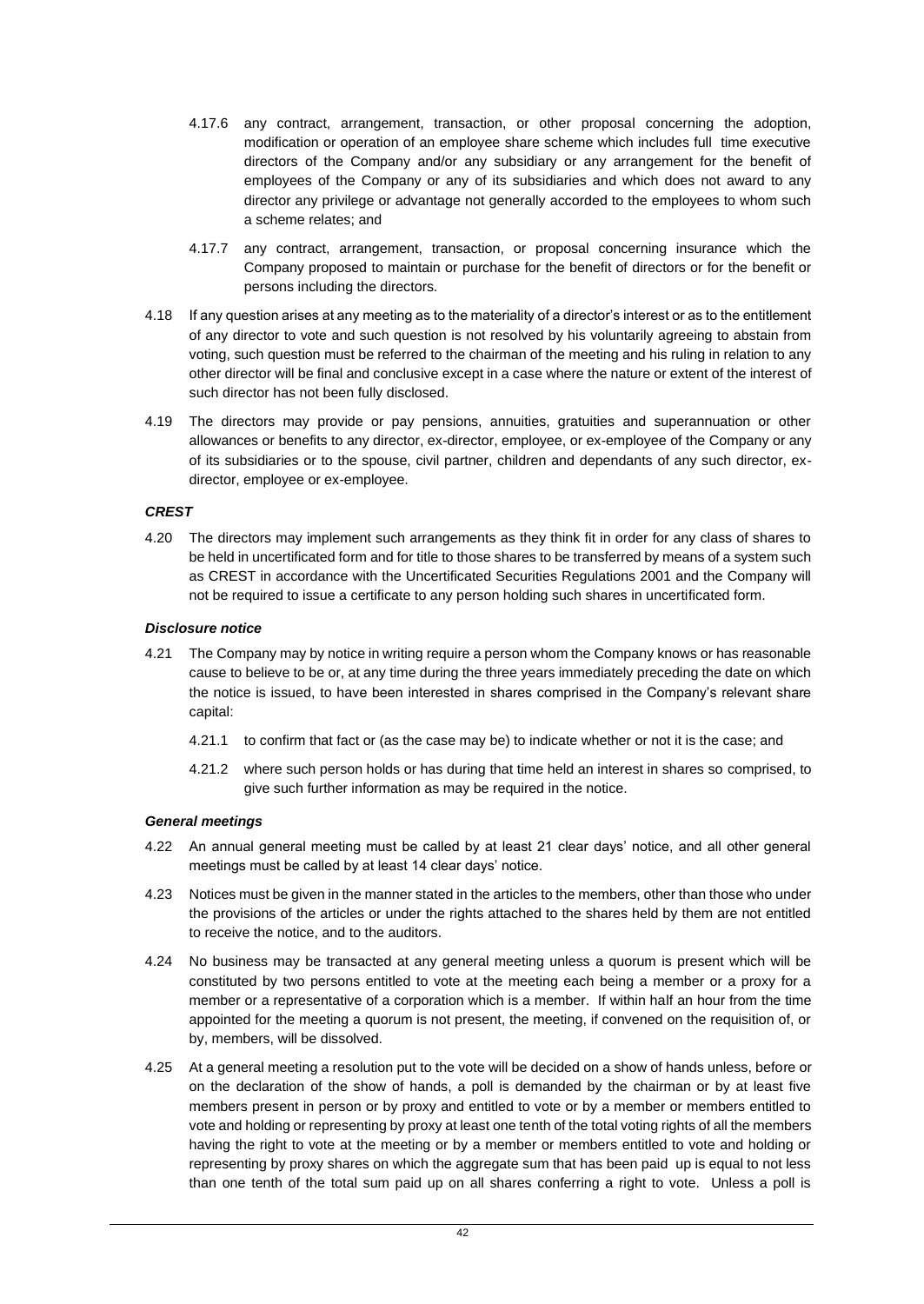demanded as above, a declaration by the chairman that a resolution has been carried, or carried unanimously or by a particular majority, or lost, or not carried by a particular majority, and an entry to that effect in the book containing the minutes of the proceedings of general meetings of the Company is conclusive evidence of the fact without proof of the number or proportion of the votes recorded in favour of or against such resolution.

- 4.26 No member is entitled to vote at any general meeting either personally or by proxy or to exercise any privilege as a member unless all calls or other sums due and payable in respect of such member's shares in the Company have been paid.
- 4.27 The appointment of a proxy must be in any usual form, or such other form as may be approved by the directors and must be signed by the appointor or by his agent duly authorised in writing or if the appointor is a corporation, must be either under its common seal or signed by an officer or agent so authorised. The directors may, but will not be bound to, require evidence of authority of such officer or agent. An instrument of proxy need not be witnessed.
- 4.28 The proxy will be deemed to include the right to demand or join in demanding a poll and generally to act at the meeting for the member giving the proxy.
- 4.29 The directors may direct that members or proxies wishing to attend any general meeting must submit to such searches or other security arrangements or restrictions as the directors consider appropriate in the circumstances and may, in their absolute discretion, refuse entry to, or eject from, such general meeting any member or proxy who fails to submit to such searches or otherwise to comply with such security arrangements or restrictions.

#### <span id="page-47-0"></span>**5. Directors' Interests**

5.1 On Admission the interests of the Directors and their immediate families and, so far as they are aware having made due and careful enquiries, of persons connected with them (all of which are beneficial, unless otherwise stated) (so far as is known to the Directors, or could with reasonable diligence be ascertained by them) (within the meaning of sections 252 to 254 of CA 2006) in the Enlarged Share Capital are and will be as follows:

| <b>Name</b>                     | <b>Number of Ordinary Shares</b><br>on Admission | % of Enlarged Share<br><b>Capital</b> |
|---------------------------------|--------------------------------------------------|---------------------------------------|
| Dominique Einhorn*              | 46,875,000                                       | 16.30%                                |
| Brian Connell (via BRCJMC, LLC) | 5,000,000                                        | 1.74%                                 |
| Lucas Caneda                    | 10.750.000                                       | 3.74%                                 |
| Misha Sher                      | N/A                                              | N/A                                   |

\* The following companies are deemed to be associates of Dominique Einhorn and, in aggregate, Dominique Einhorn and his associates will hold, on Admission, 48.64% of the Enlarged Share Capital:

| <b>Name</b>           | Number of Ordinary Shares on<br><b>Admission</b> | % of Enlarged Share<br>Capital |  |
|-----------------------|--------------------------------------------------|--------------------------------|--|
| Unigorn SAS           | 1,250,000                                        | 0.43%                          |  |
| Mobcast SAS           | 750,000                                          | 0.26%                          |  |
| Silver Unigorn Ltd.   | 500,000                                          | 0.17%                          |  |
| Sarlat Rugby Team SAS | 13,000,000                                       | 4.52%                          |  |
| M6 Limited            | 37,500,000                                       | 13.04%                         |  |
| DeFy1 SAS             | 40,000,000                                       | 13.91%                         |  |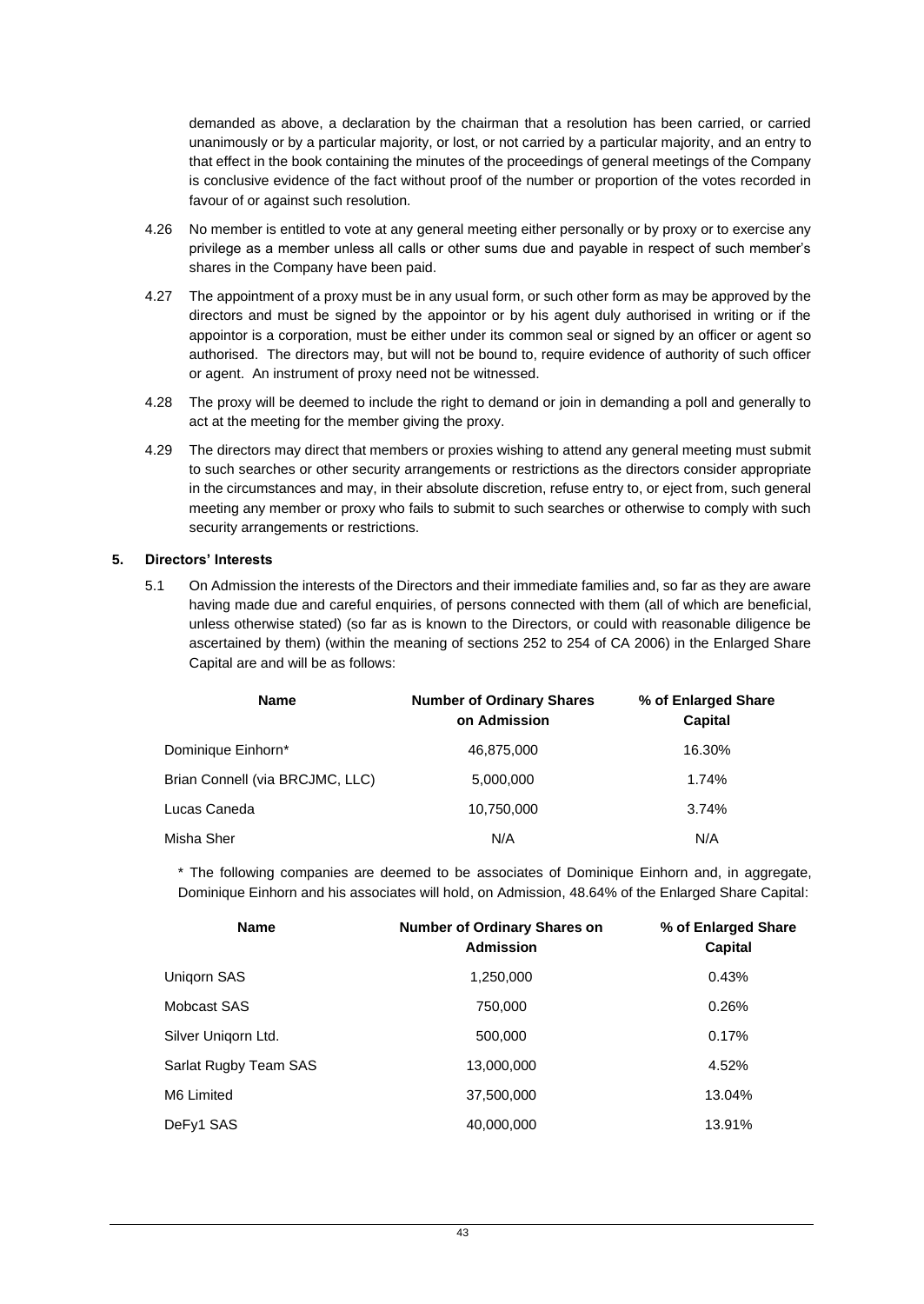- 5.2 The Company and the Directors are neither aware of any arrangements or operations which may, at a subsequent date, result in a change in control of the Company, nor, that the Company is owned or controlled directly or indirectly by any entity.
- 5.3 Except as disclosed in paragraphs [5.1](#page-47-0) above and [6.1](#page-48-0) below, as at the date of this Document, the Directors are not aware of any interest which will immediately following Admission represent 3% or more of the Enlarged Share Capital or voting rights of the Company or of any person who, directly or indirectly, jointly or severally, exercises or could exercise control of the Company.
- 5.4 There are no outstanding loans granted or guarantees provided by the Company to or for the benefit of any of the Directors.
- 5.5 Misha Sher is independent of any Major Shareholders of the Company*.*
- 5.6 Except as set out in paragraph [10](#page-51-2) of this [Part VI,](#page-42-3) no Director has any interest, whether direct or indirect, in any transaction which is or was unusual in its nature or conditions or significant to the business of the Company taken as a whole and which was effected by the Company during the current or immediately preceding financial year, or during any earlier financial year and which remains in any respect outstanding or unperformed.

## <span id="page-48-0"></span>**6. Major Shareholders**

6.1 In addition to the interests of the Directors (and their associates) set out in paragraph 5.1 of this Part VI, as at 20 December 2021 (being the latest practicable date prior to the publication of this Document) the Company has been notified or is aware of the following holdings which will, following Admission, represent 3% or more of the Enlarged Share Capital or voting rights of the Company:

| <b>Name</b>                   | Number of<br><b>Ordinary Shares</b><br>prior to Admission | % of<br><b>Issued</b><br><b>Share</b><br>Capital<br>prior to<br><b>Admission</b> | Number of<br>Ordinary<br><b>Shares on</b><br><b>Admission</b> | $%$ of<br><b>Issued</b><br><b>Share</b><br>Capital<br><b>on</b><br><b>Admission</b> |
|-------------------------------|-----------------------------------------------------------|----------------------------------------------------------------------------------|---------------------------------------------------------------|-------------------------------------------------------------------------------------|
| <b>Dispersion Holdings</b>    | 62,500,000                                                | 25%                                                                              | 62,500,000                                                    | 21.73%                                                                              |
| Incubara Capital Corp.        | 12,500,000                                                | 5%                                                                               | 12,500,000                                                    | 4.35%                                                                               |
| Walsh Bros. Holdings          | 12,500,000                                                | 5%                                                                               | 12,500,000                                                    | 4.35%                                                                               |
| <b>Bua Capital Management</b> | 12,500,000                                                | 5%                                                                               | 12,500,000                                                    | 4.35%                                                                               |

# **7. Directors' terms of appointment**

- 7.1 The Company has entered into service agreements and letter(s) of appointment as follows:
	- 7.1.1 an employment agreement between SportsX and Dominique Einhorn dated 1 November 2021 pursuant to which Mr Einhorn is engaged as chief executive officer for a monthly salary of €2,815. The agreement is terminable on three months' notice and earlier for material breach. In addition Mr Einhorn is party to a letter of appointment dated 9 November 2021 with the Company under which Mr Einhorn agreed to act as a director of the Company. The letter of appointment may be terminated by either party giving to the other not less than three months' notice in writing at any time and earlier for material breach. No fee is payable to Mr Einhorn in addition to his salary;
	- 7.1.2 an agreement between SportsX and Brian Connell dated 17 December 2021 pursuant to which Mr Connell is engaged as finance director for an annual salary of  $£3,000$ . The agreement is terminable on three months' notice and earlier for material breach;
	- 7.1.3 an employment agreement between SportsX and Lucas Caneda dated 1 November 2021 pursuant to which Mr Caneda is engaged as director of operations for a monthly salary of €2,819. The agreement is terminable on three months' notice and earlier for material breach. In addition Mr Caneda is party to a letter of appointment dated 9 November 2021 with the Company under which Mr Caneda agreed to act as a director of the Company. The letter of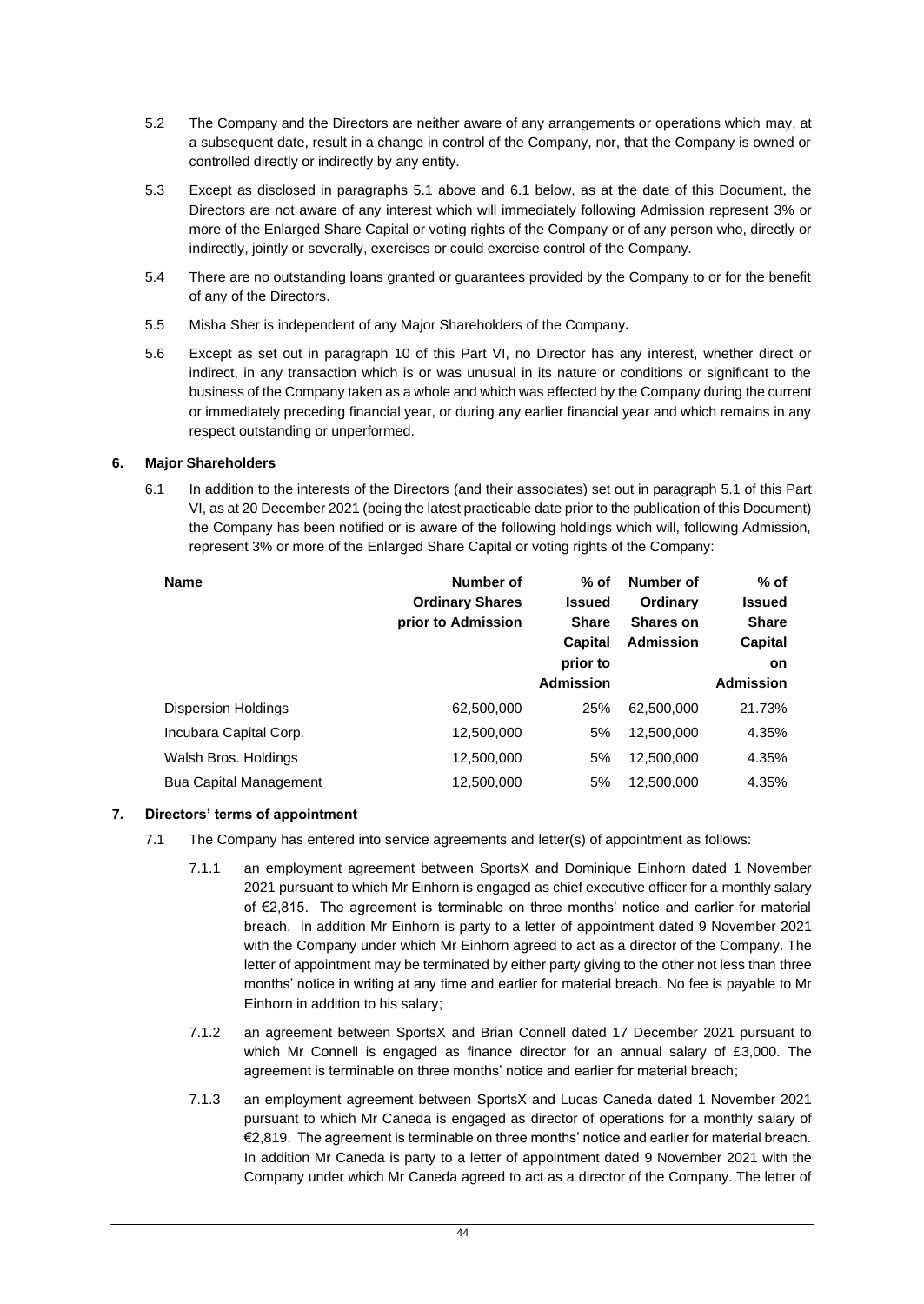appointment may be terminated by either party giving to the other not less than three months' notice in writing at any time and earlier for material breach. No fee is payable to Mr Caneda in addition to his salary; and

- 7.1.4 a letter of appointment dated 4 November 2021 with Misha Sher under which Mr Sher agreed to act as a Non-Executive Director of the Company. The letter of appointment is conditional upon Admission and may be terminated by either party giving to the other not less than three months' notice in writing at any time and earlier for material breach. The fee payable to Mr Sher is £3,000 per annum.
- 7.2 Except as referred to above, there are no service agreements or letters of appointment in existence between any of the Directors and the Company.
- 7.3 The aggregate remuneration paid (including any contingent or deferred compensation) and benefits in kind granted to the Directors by the Company during the financial period ended 30 June 2021 was £0.

#### **8. Additional Information on the Directors**

8.1 In addition to directorships of the Company, the Directors hold or have held the following directorships (including directorships of companies registered outside England and Wales) or have been partners in the following partnerships within the five years prior to the date of this Document:

| <b>Director</b>      | <b>Current</b>                                                                                                                                                                                           | Past                                                       |
|----------------------|----------------------------------------------------------------------------------------------------------------------------------------------------------------------------------------------------------|------------------------------------------------------------|
|                      | <b>Directorships/Partnerships</b>                                                                                                                                                                        | <b>Directorships/Partnerships</b>                          |
| Dominique Einhorn    | SportsX SAS<br><b>Unigorn SAS</b><br>Mobcast SAS<br>M6 Limited<br><b>Formation Esports</b><br>DeFy1 SAS<br>Mobcast Ltd.<br>Exponential, Inc.<br>Iron Dogs SAS<br>Silver Uniqorn Ltd.<br>Born2Invest Ltd. | Maximum Harvest LLC (USA)                                  |
|                      | Hemp. Im Ltd.                                                                                                                                                                                            |                                                            |
| <b>Brian Connell</b> | CrowdRaise 360, Inc.<br><b>Unigorn SAS</b><br>SportsX SAS<br>M6 Ltd.<br>Influ-X Ltd.                                                                                                                     | The Morani Conservancy Limited<br>The Morani Preserve Ltd. |
| Lucas Caneda         | SportsX SAS<br>Unigorn SAS<br><b>Xrapplied SAS</b><br><b>Arhost SAS</b>                                                                                                                                  | <b>Manducans Catering</b>                                  |
| Misha Sher           | Dispersion Holdings PLC<br>MS Sports Management Limited<br>The European Sponsorship<br>Association                                                                                                       | N/A                                                        |

8.2 None of the Directors has:

8.2.1 any convictions in relation to fraudulent offences;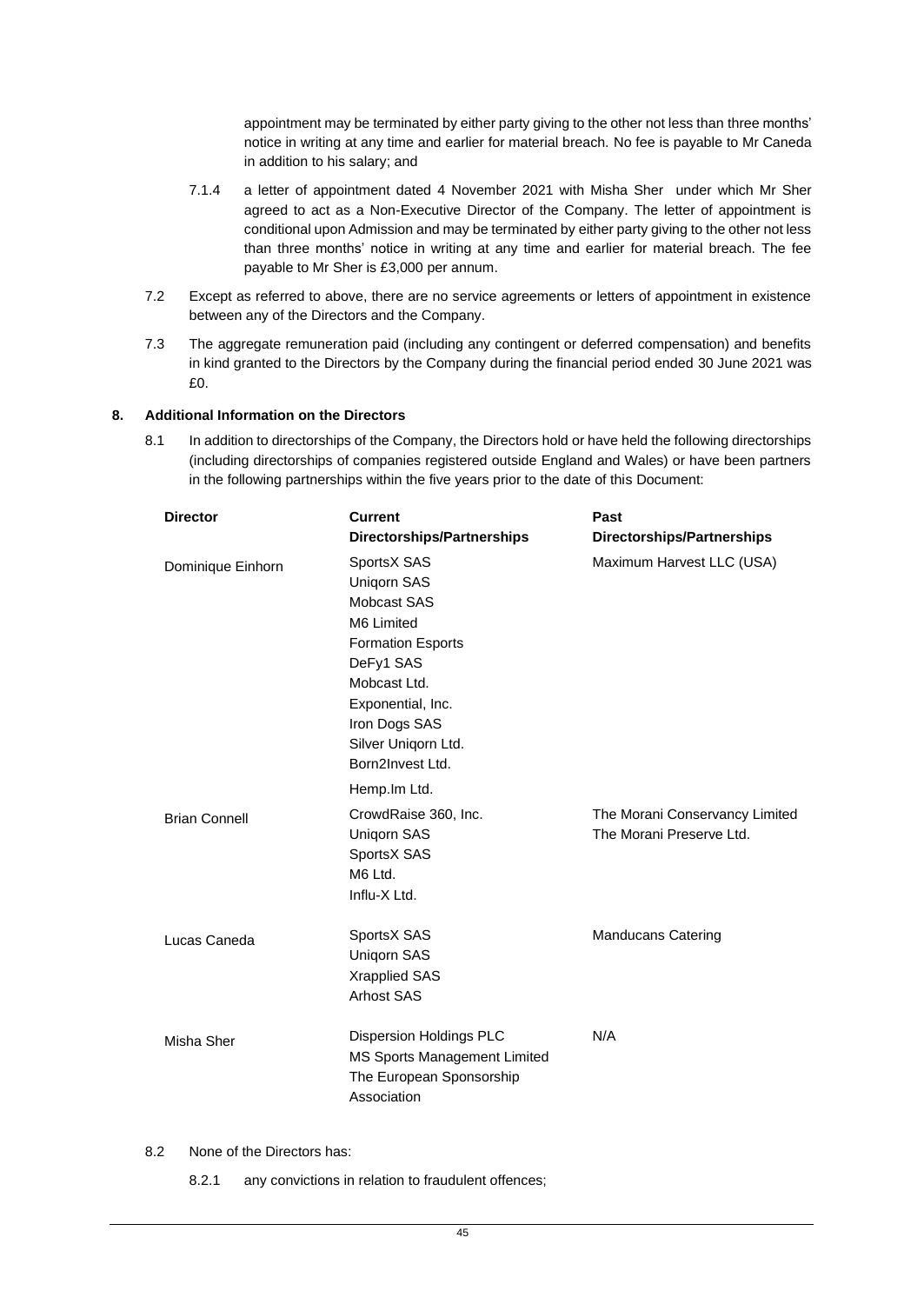- 8.2.2 been a director of a company which has been placed in receivership, insolvent liquidation, administration, been subject to a voluntary arrangement or any composition or arrangement with its creditors generally or any class of its creditors whilst he was a director of that company or within the 12 months after he ceased to be a director of that company;
- 8.2.3 been a partner in any partnership which has been placed in insolvent liquidation, administration or been the subject of a partnership voluntary arrangement whilst he was a partner in that partnership or within the 12 months after he ceased to be a partner in that partnership;
- 8.2.4 been the owner of any assets or a partner in any partnership which has been placed in receivership whilst he was a partner in that partnership or within the 12 months after he ceased to be a partner in that partnership;
- 8.2.5 been publicly criticised by any statutory or regulatory authority (including recognised professional bodies); or
- 8.2.6 been disqualified by a court from acting as a director of any company or from acting in the management or conduct of the affairs of a Company.
- 8.3 Except as set out in paragraph 10 of Part VI, none of the Directors has, or has had, any conflict of interest between any duties to the Company and their private interests or any duties they owe. Should the Company make investments which involve related parties, any such investments will comply with the requirements related to such transactions under the AQSE Growth Market Rules.

## **9. Material Contracts**

# *Engagement Letters*

9.1 The Company and FSCF signed an engagement letter on 12 May 2021 agreeing the terms on which FSCF would act as corporate adviser to the Company in connection with Admission. In total, the Company shall pay a fee of £75,000 plus VAT and a commission on the funds raised by FSFC of 6% in cash (unless agreed otherwise) and to issue warrants enabling First Sentinel to subscribe for a number of shares representing 1% of the Company at the time of Admission.

#### *Corporate Adviser Agreement*

9.2 The Company and FSCF entered into an agreement dated 17 December 2021 agreeing the terms on which FSCF will act as AQSE Corporate Adviser to the Company and broker for the purposes of the Access Rulebook. The Company has agreed to pay FSFC a fee of £40,000 per annum, payable quarterly in advance.

#### *Subscription agreements*

<span id="page-50-1"></span>9.3 The Company is party to subscription letters under which Investors have agreed to subscribe for the Subscription Shares at the Issue Price. The subscriptions are conditional upon Admission on or before 8 a.m. on 23 December 2021 or such later date as the Company may notify to Investors but not later than 31 December 2021.

# *Warrant Instrument*

<span id="page-50-2"></span>9.4 Pursuant to a Warrant Instrument dated 17 December 2021, the Company has authorised the grant of Warrants to subscribe for up to 10,000,000 Ordinary Shares, at such exercise price and on such terms (including as to vesting, exercise and lock-in) as are from time to time agreed by the Directors.

# *Lock-In Agreement and orderly market undertakings*

<span id="page-50-0"></span>9.5 A lock-in and orderly market agreement dated 17 December 2021 was executed between the Company, FSCF and the Locked-in Directors, pursuant to which each of the Locked-in Directors have undertaken not to sell or otherwise dispose of or agree to sell or dispose of any of their interests (direct or indirect) in the Shares held by them for a period of twelve months commencing on the date of Admission. In addition, the Locked-in Directors shall be subject to orderly market arrangements during the six months after the initial one-year lock-in period. Certain disposals are excluded from the Lock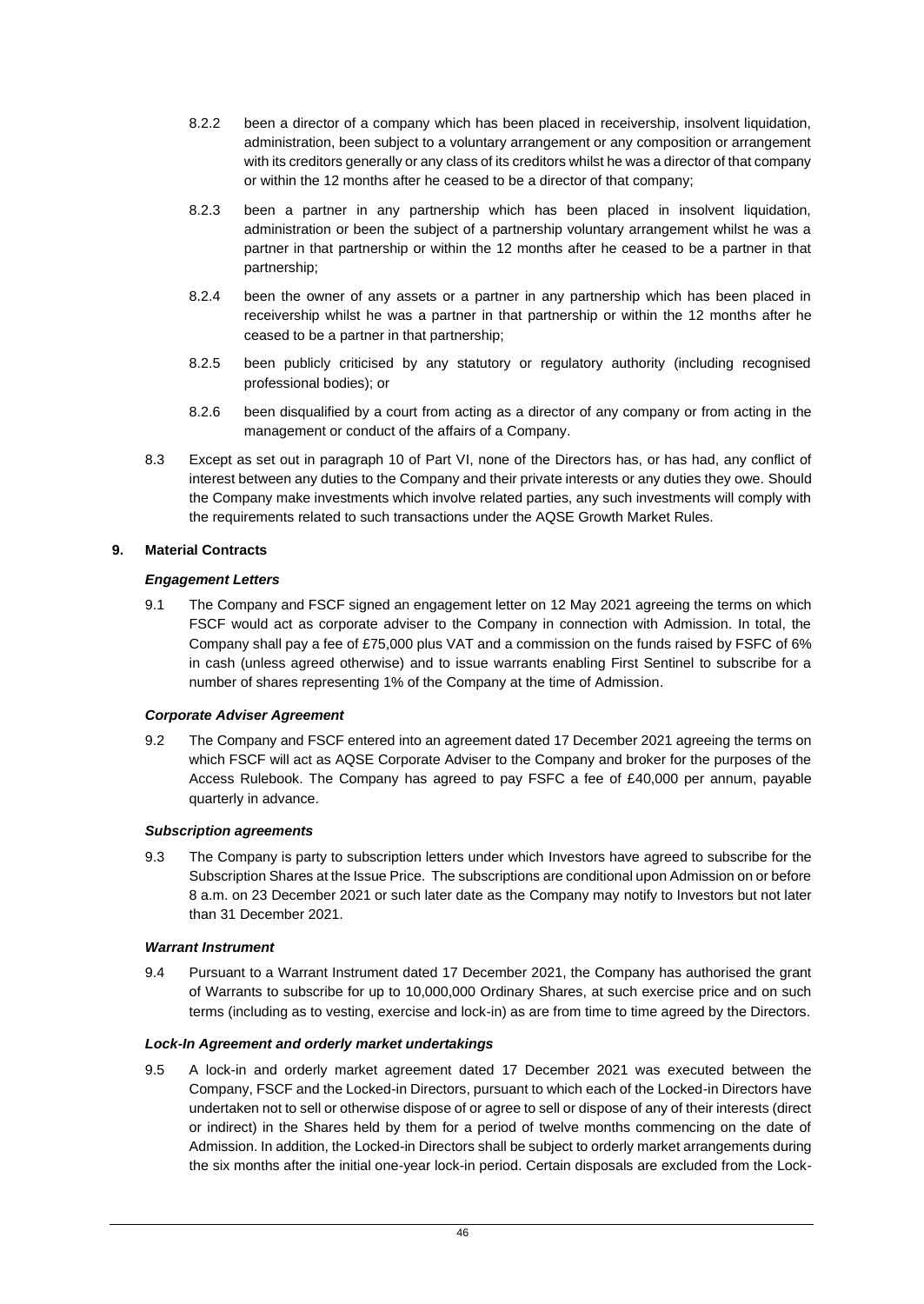In Agreement including those relating to acceptance of a general offer made to all Shareholders, pursuant to a court order, in the event of the death of a Locked-in Director or as otherwise agreed to by FSCF. The Locked-in Directors hold 155,750,000 Ordinary Shares representing 54.11 per cent. of the Enlarged Share Capital.

<span id="page-51-1"></span>9.6 Orderly market undertakings dated 16 and 17 December 2021 to the Company and FSCF from each of Bua Capital Management Ltd and Walsh Bros. Holdings Inc under which each shareholder undertook in the six months following Admission not to dispose of their Ordinary Shares without first consulting with the Company and FSCF and only to dispose of such shares in such manner as FSCF may reasonably require in order to maintain an orderly market in the Ordinary Shares.

## *Registrar agreement*

9.7 The Company and the Registrar have entered into an agreement with the Registrar dated 7 June 2021 (**Registrar Agreement**), pursuant to which the Registrar has agreed to act as registrar to the Company and to provide registration agent services and certain other administrative services to the Company in relation to its business and affairs. The Registrar is entitled to receive an annual fee for the provision of its services. The Registrar Agreement may be terminated upon the expiry of 6 weeks' written notice given by either party.

## *Share exchange agreement (including lock-in)*

<span id="page-51-0"></span>9.8 A share purchase agreement dated 31 August 2021 between the Company and all the shareholders of SportsX under which those shareholders sold all of their shares in SportsX in consideration of the allotment and issue of 249,999,998 new Ordinary Shares in the capital of the Company. Under this agreement the Locked-In Shareholders agreed not to sell or otherwise dispose of or agree to sell or dispose of any of their interests (direct or indirect) in the Shares held by them for a period of twelve months commencing on the date of Admission. In addition, they agreed to orderly market arrangements during the six months after the initial one-year lock-in period. Certain disposals are excluded from the lock-in including those relating to acceptance of a general offer made to all Shareholders, pursuant to a court order, in the event of the death of a Locked-In Shareholder or as otherwise agreed to by the Company and FSCF.

#### *Commercial arrangement*

<span id="page-51-3"></span>9.9 Under an arrangement with Sarlat Rugby Club (wholly owned by Dominque Einhorn), SportsX has provided a "cashless donation" browser extension by which the rugby club earns revenue from transactions on certain affiliated websites. That revenue is split 70% to the club and 30% to SportsX. Further services may be provided to the club on a similar revenue share model. SportsX announced a similar commercial arrangement with Bergerac Perigord FC on 5 July 2021.

#### *Relationship agreement*

9.10 On 17 December 2021 the Company entered into a relationship agreement with its two largest shareholders, Dominique Einhorn and Dispersion Holdings PLC, pursuant to which the parties agreed certain matters, including but not limited to undertakings from the shareholders to ensure that the Company will be capable at all times of carrying on its business independently of the influence from the two shareholders. The agreement will terminate in respect of each shareholder upon it owning less than 20 per cent of the issued share capital of the Company.

#### <span id="page-51-2"></span>**10. Related Party Transactions**

Except as set out in paragraph [9.9](#page-51-3) of Part VI, there are no material related party transactions required to be disclosed under the accounting standards applicable to the Company, to which the Company was a party during the period of twelve months preceding the date of this Document.

#### **11. Litigation**

The Company is not involved in any legal, governmental or arbitration proceedings which may have or have had since incorporation a significant effect on the Company's financial position or profitability and, so far as the Directors are aware, there are no such proceedings pending or threatened against the Company.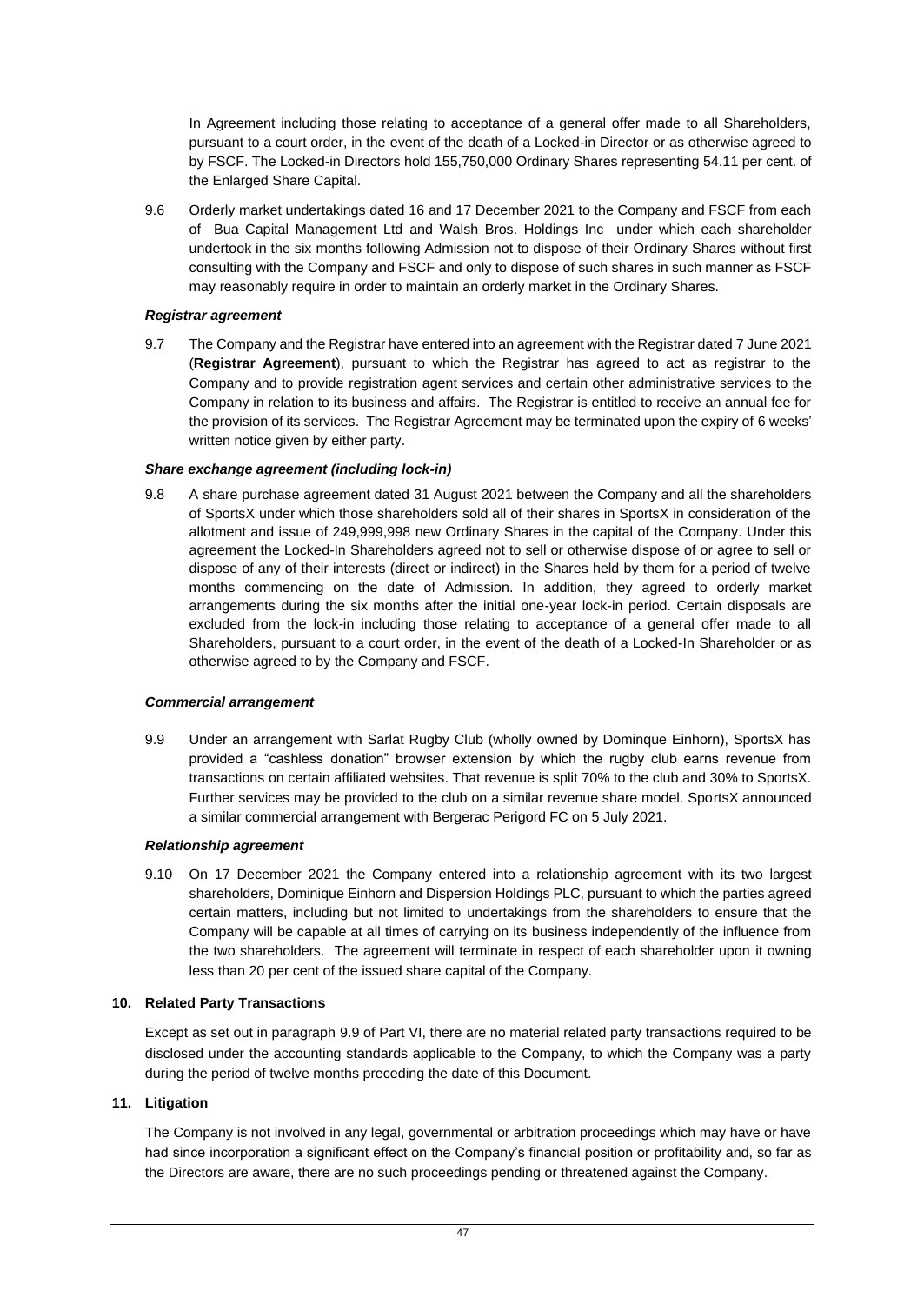#### <span id="page-52-0"></span>**12. UK Taxation**

#### **General**

The following summary is intended as a general guide for UK tax resident Shareholders as to their tax position under current UK tax legislation and HMRC practice as at the date of this Document. Such law and practice (including, without limitation, rates of tax) is in principle subject to change at any time. The Company is at the date of this Document resident for tax purposes in the United Kingdom and the following is based on that status. It should be noted that a number of the UK tax treatments referred to below relate to unquoted shares as shares quoted on the AQSE Growth Market are generally treated as unquoted for these purposes.

This summary is not a complete and exhaustive analysis of all the potential UK tax consequences for holders of Ordinary Shares. It addresses certain limited aspects of the UK taxation position applicable to Shareholders resident and domiciled for tax purposes in the UK (except in so far as express reference is made to the treatment of non-UK residents) and who are absolute beneficial owners of their Ordinary Shares and who hold their Ordinary Shares as an investment. This summary does not address the position of certain classes of Shareholders who (together with associates) have a 5% or greater interest in the Company, or such as dealers in securities, market makers, brokers, intermediaries, collective investment schemes, pension funds, charities or UK insurance companies or whose shares are held under an individual savings account or are "employment related securities" as defined in section 421B of the Income Tax (Earnings and Pensions) Act 2003. Any person who is in any doubt as to his tax position or who is subject to taxation in a jurisdiction other than the UK should consult his professional advisers immediately as to the taxation consequences of their purchase, ownership, and disposition of Ordinary Shares.

This summary is based on current United Kingdom tax legislation. Shareholders should be aware that future legislative, administrative, and judicial changes could affect the taxation consequences described below.

#### **Taxation of dividends**

#### *UK resident shareholders*

UK resident individuals are entitled to a £2,000 annual dividend allowance. Dividends received and not exceeding this allowance will not be subject to income tax. Dividends received in excess of this allowance will be taxed at 7.5% up to the limit of the basic rate income tax band. Dividends received in excess of the basic tax income tax band will be taxed at 32.5% up to the limit of the higher rate income tax band. Where dividends are received in excess of the higher rate income tax band, then the excess will be taxed at 38.1% being at the additional rate of income tax.

Dividends received by the trustees of discretionary or accumulation trusts and not exceeding the first band will be taxed at 7.5%. The first band is established by taking £1,000 and dividing this amount by the number of settlements formed by the settlor up to a maximum of 5. The minimum first band is £200. Any dividends received by such trusts in excess of the first band will be taxed at 38.1%. If the shareholder is in doubt as to the amount of the first band, then independent professional advice should be sought.

#### *Companies*

Subject to UK dividend exemption rules, a corporate Shareholder resident in the UK (for tax purposes) should generally not be subject to corporation tax or income tax on dividend payments received from the Company.

#### *Non-residents*

Non-UK resident shareholders may be liable to tax on the dividend income under the tax law of their jurisdiction of residence and should consult their own tax advisers in respect of their liabilities on dividend payments.

#### **Taxation of chargeable gains**

#### *United Kingdom resident shareholders*

A disposal of Ordinary Shares by a Shareholder, who is resident for tax purposes in the UK, will in general be subject to UK taxation on the chargeable gain arising on a disposal of Ordinary Shares.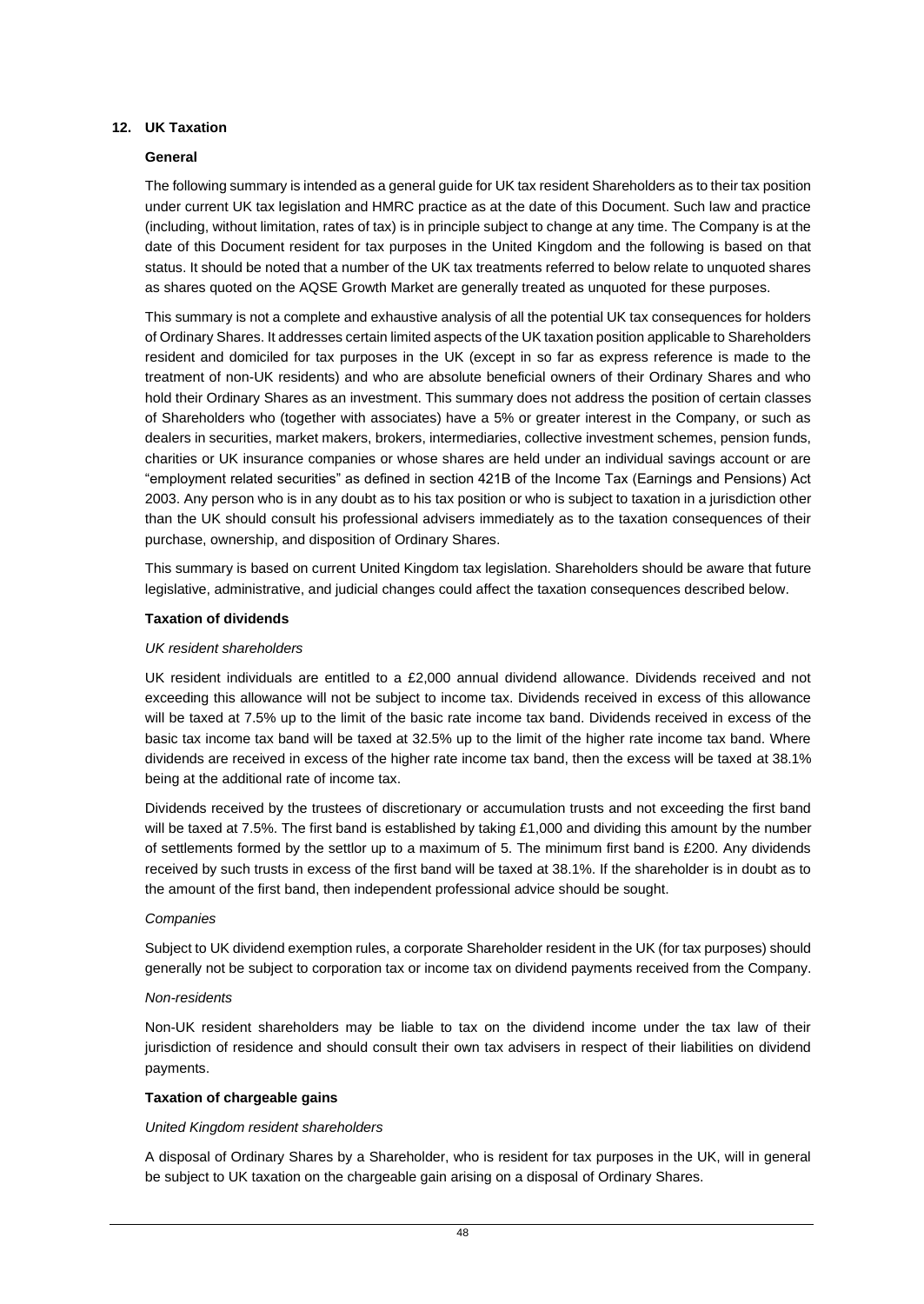UK resident individuals are entitled to an annual allowance to be deducted from any chargeable gain that would otherwise be taxable in the relevant tax year. The annual allowance for the tax year to 5 April 2021 is £12,300. Generally speaking, where the individual's taxable chargeable gains exceed the allowance, then these gains will be taxed at 10%, but only to the extent that the individual's taxable income and chargeable gains do not exceed the basic rate income tax band. Where the individual's taxable income and chargeable gains exceeds the basic rate income tax band and then the remaining chargeable gain will be taxed at 20%.

The trustees of discretionary or accumulation trusts may be able to claim an annual allowance being one-half of the allowance available to individuals. For the tax year ended 5 April 2021 the allowance is £6,150. Independent professional advice should be sort before claiming this allowance. Where the allowance is claimed then chargeable gains in excess of this amount will be liable to tax at 20%. Where the allowance is not claimed then the whole chargeable gain will be liable to tax at 20%.

## *Non-residents*

A Shareholder who is not resident in the UK for tax purposes, but who carries on a trade, profession or vocation in the UK through a permanent establishment (where the Shareholder is a company) or through a branch or agency (where the Shareholder is not a company) and has used, held or acquired the Ordinary Shares for the purposes of such trade, profession or vocation through such permanent establishment, branch or agency (as appropriate) will be subject to UK tax on capital gains on the disposal of Ordinary Shares.

In addition, any holders of Ordinary Shares who are individuals and who dispose of shares while they are temporarily non-resident may be treated as disposing of them in the tax year in which they again become resident in the UK.

All non-resident or non-domiciled shareholders should seek professional advice before considering a transaction which be considered a chargeable gain.

## *Companies*

For UK corporates, chargeable gains are currently chargeable at the rate of 19% subject to indexation which may apply to reduce any such gain, although indexation cannot create or increase a capital loss. Other reliefs may be relevant.

# **Stamp Duty and Stamp Duty Reserve Tax (SDRT)**

The statements below (which apply whether or not a Shareholder is resident or domiciled in the UK) summarise the current position and are intended as a general guide only to stamp duty and SDRT. Certain categories of person are not liable to stamp duty or SDRT, and special rules apply to agreements made by broker dealers and market makers in the ordinary course of their business and to certain categories of person (such as depositaries and clearance services) who may be liable to stamp duty or SDRT at a higher rate or who may, although not primarily liable for tax, be required to notify and account for SDRT under the Stamp Duty Reserve Tax Regulations 1986.

The AQSE Growth Market is a designated a Recognised Growth Market by HMRC which means that trades executed in UK companies on this market are exempt from UK Stamp Duty and Stamp Duty Reserve Tax.

#### **Inheritance tax**

Shareholders regardless of their tax status should seek independent professional advice when considering any event which may give rise to an inheritance tax charge.

Ordinary Shares beneficially owned by an individual Shareholder will be subject to UK inheritance tax on the death of the Shareholder (even if the Shareholder is not domiciled or deemed domiciled in the UK); although the availability of exemptions and reliefs may mean that in some circumstances there is no actual tax liability. A lifetime transfer of assets to another individual or trust may also be subject to UK inheritance tax based on the loss of value to the donor, although again exemptions and reliefs may be relevant. Particular rules apply to gifts where the donor reserves or retains some benefit.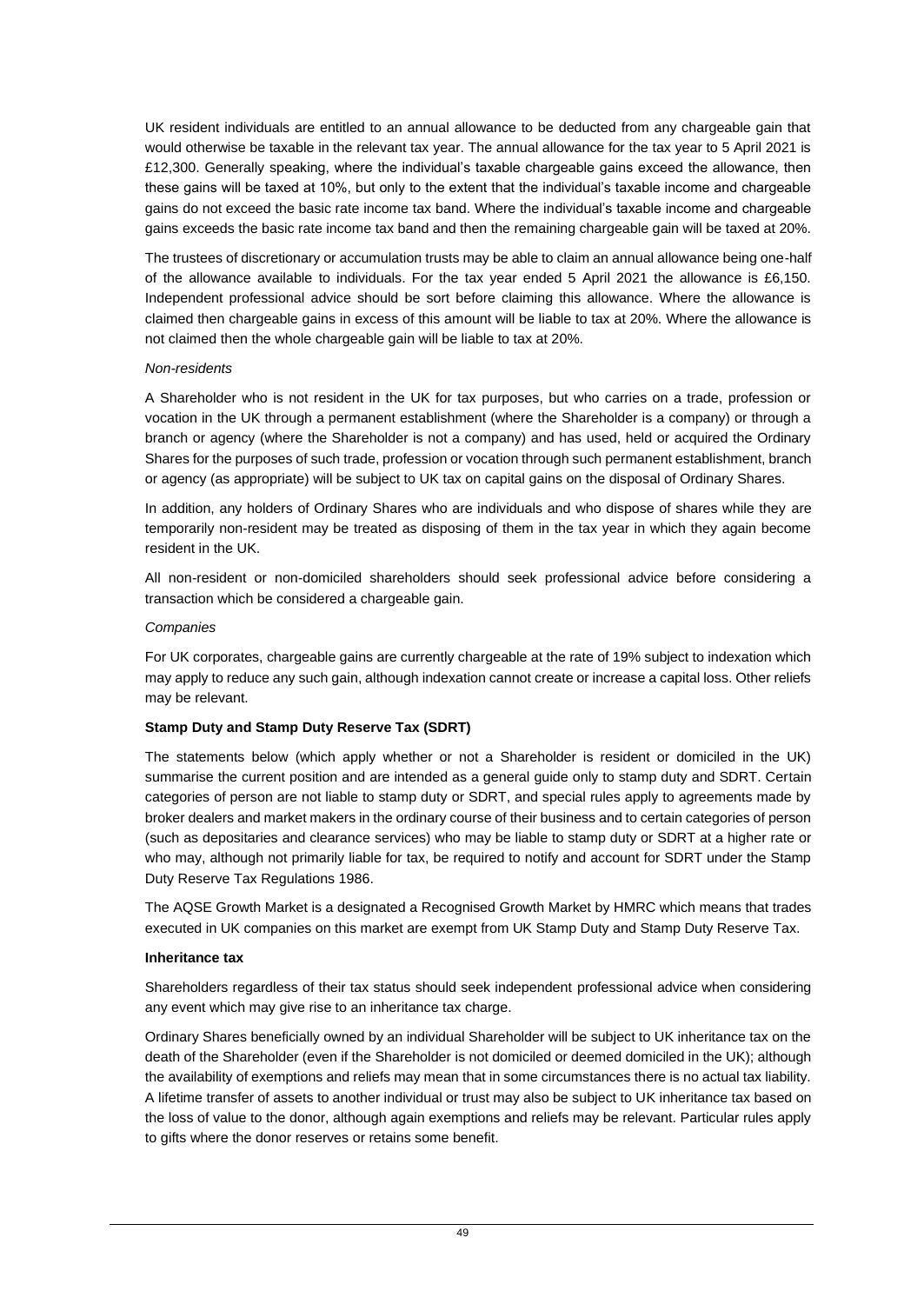The above is a summary of certain aspects of current law and practice in the UK, which does not constitute legal advice. Therefore, a Shareholder who is in any doubt as to his tax position, or who is subject to tax in a jurisdiction other than the UK, should consult his or her professional adviser immediately.

# **13. Working Capital**

The Directors are of the opinion, having made due and careful enquiry, that the working capital available to the Company on Admission will be sufficient for the present requirements of the Company, that is, for the period of twelve months following Admission.

# **14. Takeover Regulation**

# *Mandatory bid*

The Company is a public company incorporated in England and Wales and its Ordinary Shares will be admitted to trading on Aquis Exchange. Brief details of the Panel, the Takeover Code and the protections they afford are set out below.

The Takeover Code is issued and administered by the Panel. The Takeover Code governs, inter alia, transactions which may result in a change of control of a company to which the Takeover Code applies.

Under Rule 9 of the Takeover Code, where any person acquires, whether by a series of transactions over a period of time or not, an interest in shares which (taken together with shares already held by that person and any interest in shares held or acquired by persons acting in concert with him) carry 30 per cent. or more of the voting rights of a company which is subject to the Takeover Code, that person is normally required by the Panel to make a general offer to all the holders of any class of equity share capital or other class of transferable securities carrying voting rights in that company to acquire their interests in the company ("**Rule 9 Offer**").

Similarly, Rule 9 of the Takeover Code also provides, among other things, that where any person who, together with persons acting in concert with him, is interested in shares which in aggregate carry not less than 30 per cent. but does not hold shares carrying more than 50 per cent. of the voting rights of a company which is subject to the Takeover Code, and such person, or any person acting in concert with him, acquires an additional interest in shares which increases the percentage of shares carrying voting rights in which he is interested, then such person is normally required by the Panel to make a general offer to all the holders of any class of equity share capital or other class of transferable securities carrying voting rights of that company to acquire the balance of their interests in the company.

An offer under Rule 9 of the Takeover Code must be in cash (or with a cash alternative) and at the highest price paid within the preceding 12 months for any interest in shares in the company by the person required to make the offer or any person acting in concert with him.

Shareholders should be aware that under Rule 9 of the Takeover Code any persons who, together with persons acting in concert with them, holds shares carrying more than 50 per cent. of the voting rights of a company, is normally able to acquire an interest in shares which carry additional voting rights, without being required to make a general offer to the other shareholders, but the individual members are still subject to note 4 on Rule 9.1 and the consent of the Takeover Panel is required if any person will increase the percentage of shares in which they are interested to 30 per cent. or more, or if their interest in shares increases whilst they hold an interest in shares of not less than 30 per cent. of the voting rights of the company but do not hold shares carrying more than 50 per cent. of such voting rights.

# *Concert Parties*

Under the Takeover Code, a concert party arises where persons acting together pursuant to an agreement or understanding (whether formal or informal) co-operate to obtain or consolidate control of, or to frustrate the successful outcome of an offer for, a company subject to the Takeover Code. Control means an interest or interests in shares carrying, in aggregate, 30 per cent. or more of the voting rights of the company, irrespective of whether the holding or holdings give de facto control.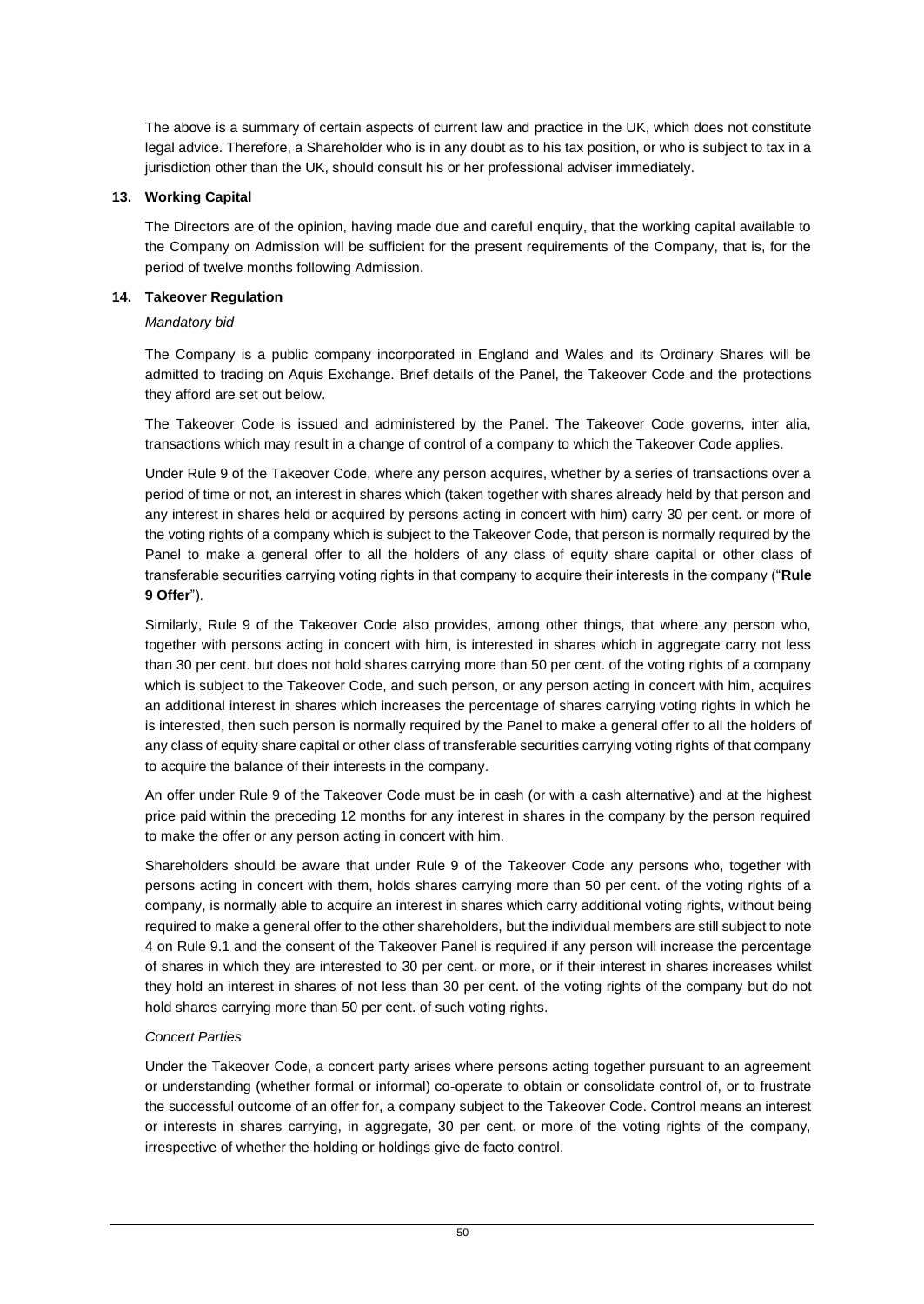As the members of the Concert Party will between them hold shares carrying more than 50 per cent. or more of the Company's voting share capital, and (for so long as they continue to be treated as acting in concert) any further increase in that aggregate interest will normally be allowed without them being required to make a general offer to the other shareholders, but the individual members are still subject to note 4 on Rule 9.1.

The members of the Concert Party and their respective expected holdings following Admission are set out below.

| <b>Member of the Concert</b><br>Party | Interest in the<br><b>Enlarged Share</b><br>Capital | Percentage<br>interest in<br><b>Enlarged Share</b><br><b>Capital on</b><br><b>Admission</b> | Options/<br><b>Warrants</b> | Percentage<br>interest in<br><b>Enlarged Share</b><br><b>Capital fully</b><br>diluted |
|---------------------------------------|-----------------------------------------------------|---------------------------------------------------------------------------------------------|-----------------------------|---------------------------------------------------------------------------------------|
| Dominique Einhorn                     | 46,875,000                                          | 16.30%                                                                                      | N/A                         | 16.30%                                                                                |
| Lucas Caneda                          | 10,750,000                                          | 3.74%                                                                                       | N/A                         | 3.74%                                                                                 |
| Unigorn SAS                           | 1,250,000                                           | 0.44%                                                                                       | N/A                         | 0.44%                                                                                 |
| Mobcast SAS                           | 750.000                                             | 0.26%                                                                                       | N/A                         | 0.26%                                                                                 |
| Silver Unigorn Ltd                    | 500.000                                             | 0.17%                                                                                       | N/A                         | 0.17%                                                                                 |
| Sarlat Rugby Team SAS                 | 13,000,000                                          | 4.52%                                                                                       | N/A                         | 4.52%                                                                                 |
| M6 Limited                            | 37,500,000                                          | 13.04%                                                                                      | N/A                         | 13.04%                                                                                |
| Defy1 SAS                             | 40.000.000                                          | 13.91%                                                                                      | N/A                         | 13.91%                                                                                |
|                                       | 150.625.000                                         | 52.38%                                                                                      |                             | 52.38%                                                                                |

On Admission the Concert Party will hold 52.38 per cent. of the Enlarged Share Capital.

## **15. Compulsory acquisition rules relating to ordinary shares**

- 15.1 Other than as provided by the City Code and Chapter 28 CA 2006, there are no rules or provisions relating to mandatory bids and/or squeeze-out and sell-out rules that apply to the Ordinary Shares.
- 15.2 Under CA 2006, if a "takeover offer" (as defined in section 974 CA 2006) is made for the Ordinary Shares and the offeror were to acquire, or unconditionally contract to acquire, not less than 90% in value of the Ordinary Shares to which the offer relates and not less than 90% of the voting rights carried by the Ordinary Shares to which the offer relates, it could, within three months of the last day on which its takeover offer can be accepted, compulsorily acquire the remaining 10%. The offeror would do so by sending a notice to outstanding members telling them that it will compulsorily acquire their Ordinary Shares and then, six weeks later, it would execute a transfer of the outstanding Ordinary Shares in its favour and pay the consideration for the outstanding Ordinary Shares to the Company, which would hold the consideration on trust for outstanding members. The consideration offered to the minority shareholder whose shares are compulsorily acquired must, in general, be the same as the consideration that was available under the original offer unless a member can show that the offer value is unfair.
- 15.3 CA 2006 also gives minority members a right to be bought out in certain circumstances by an offeror who has made a takeover offer. If a takeover offer related to all the Ordinary Shares and, at any time before the end of the period within which the offer could be accepted, the offeror held or had agreed to acquire not less than 90% in value of the Ordinary Shares and not less than 90% of the voting rights carried by the Ordinary Shares, any holder of Ordinary Shares to which the offer related who had not accepted the offer could by a written communication to the offeror require it to acquire those Ordinary Shares. The offeror is required to give any member notice of its right to be bought out within one month of that right arising. The offeror may impose a time limit on the rights of minority members to be bought out, but that period cannot end less than three months after the end of the acceptance period or, if later, three months from the date on which notice is served on members notifying them of their sell-out rights. If a member exercises its rights, the offeror is entitled and bound to acquire those Ordinary Shares on the terms of the offer or on such other terms as may be agreed.